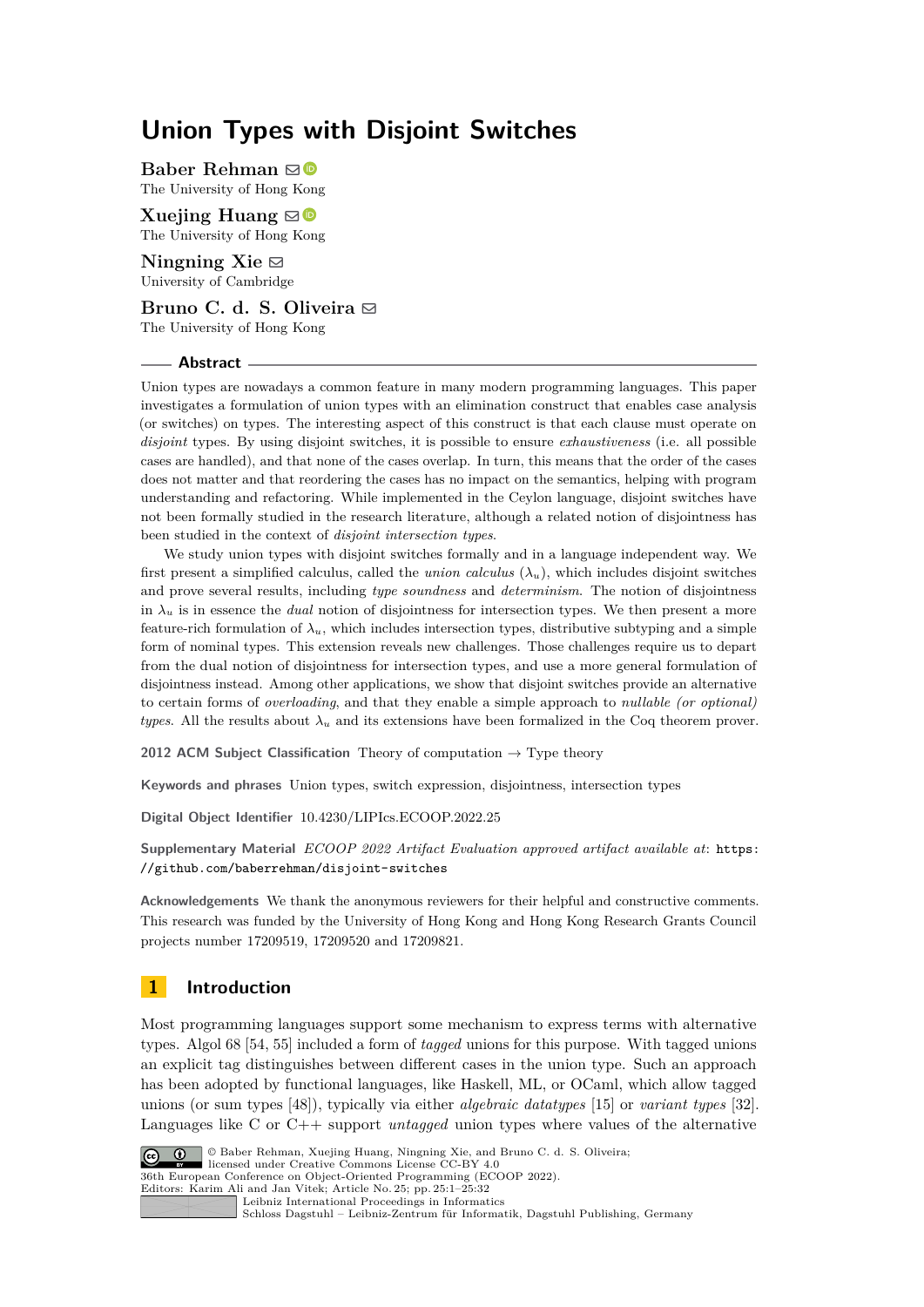#### **25:2 Union Types with Disjoint Switches**

types are simply stored at the same memory location. However, there is no checking of types when accessing values of such untagged types. It is up to the programmer to ensure that the proper values are accessed correctly in different contexts; otherwise the program may produce errors by accessing the value at the incorrect type.

Modern OOP languages, such as Scala 3 [\[44\]](#page-27-3), Flow [\[24\]](#page-26-1), TypeScript [\[13\]](#page-25-1), and Ceylon [\[39\]](#page-26-2), support a form of untagged union types. In such languages a union type  $A \vee B$  denotes expressions which can have type *A* or type *B*. Union types have grown to be quite popular in some of these languages. A simple Google search on questions regarding union types on StackOverflow returns around 6620 results (at the time of writing), many of which arising from TypeScript programmers. Union types can be useful in many situations. For instance, union types provide an alternative to some forms of overloading and they enable an approach to *nullable types* (or explicit nulls) [\[34,](#page-26-3) [43\]](#page-27-4).

To safely access values with union types, some form of *elimination construct* is needed. Many programming languages often employ a language construct that checks the types of the values at runtime for this purpose. Several elimination constructs for (untagged) union types have also been studied in the research literature [\[10,](#page-25-2) [29,](#page-26-4) [22\]](#page-26-5). Typically, such constructs take the form of a type-based case analysis expression.

A complication is that the presence of subtyping introduces the possibility of *overlapping types*. For instance, we may have a Student and a Person, where every student is a person (but not vice-versa). If we try to eliminate a union using such types we can run into situations where the type in one branch can cover a type in a different branch (for instance Person can cover Student). More generally, types can *partially overlap* and for some values two branches with such types can apply, whereas for some other values only one branch applies. Therefore, the design of such elimination constructs has to consider what to do in situations where overlapping types arise. A first possibility is to have a *non-deterministic semantics*, where any of the branches that matches can be taken. However, in practice determinism is a desirable property, so this option is not practical. A second possibility, which is commonly used for overloading, is to employ a *best-match semantics*, where we attempt to find the case with the type that best matches the value. Yet another option is to use a *first-match semantics*, which employs the order of the branches in the case. Various existing elimination constructs for unions [\[10,](#page-25-2) [22\]](#page-26-5) employ a first-match approach. All of these three options have been explored and studied in the literature.

The Ceylon language [\[39\]](#page-26-2) is a JVM-based language that aims to provide an alternative to Java. The type system is interesting in that it departs from existing language designs, in particular with respect to union types and method overloading. The Ceylon designers had a few different reasons for this. They wanted to have a fairly rich type system supporting, among others: *subtyping*; *generics with bounded quantification*; *union and intersection types*; and *type-inference*. The aim was to support most features available in Java, as well as a few new ones. However the Ceylon designers wanted to do this in a principled way, where all the features interacted nicely. A stumbling block towards this goal was Java-style method overloading [\[2\]](#page-25-3). The interaction of overloading with other features was found to be challenging. Additionally, overloaded methods with overlapping types make reasoning about the code hard for both tools and humans. Algorithms for finding the best match for an overloaded method in the presence of rich type system features (such as those in Ceylon) are challenging, and not necessarily well-studied in the existing literature. Moreover allowing overlapping methods can make the code harder to reason for humans: without a clear knowledge of how overloading resolution works, programmers may incorrectly assume that a different overloaded method is invoked. Or worse, overloading can happen silently, by simply reusing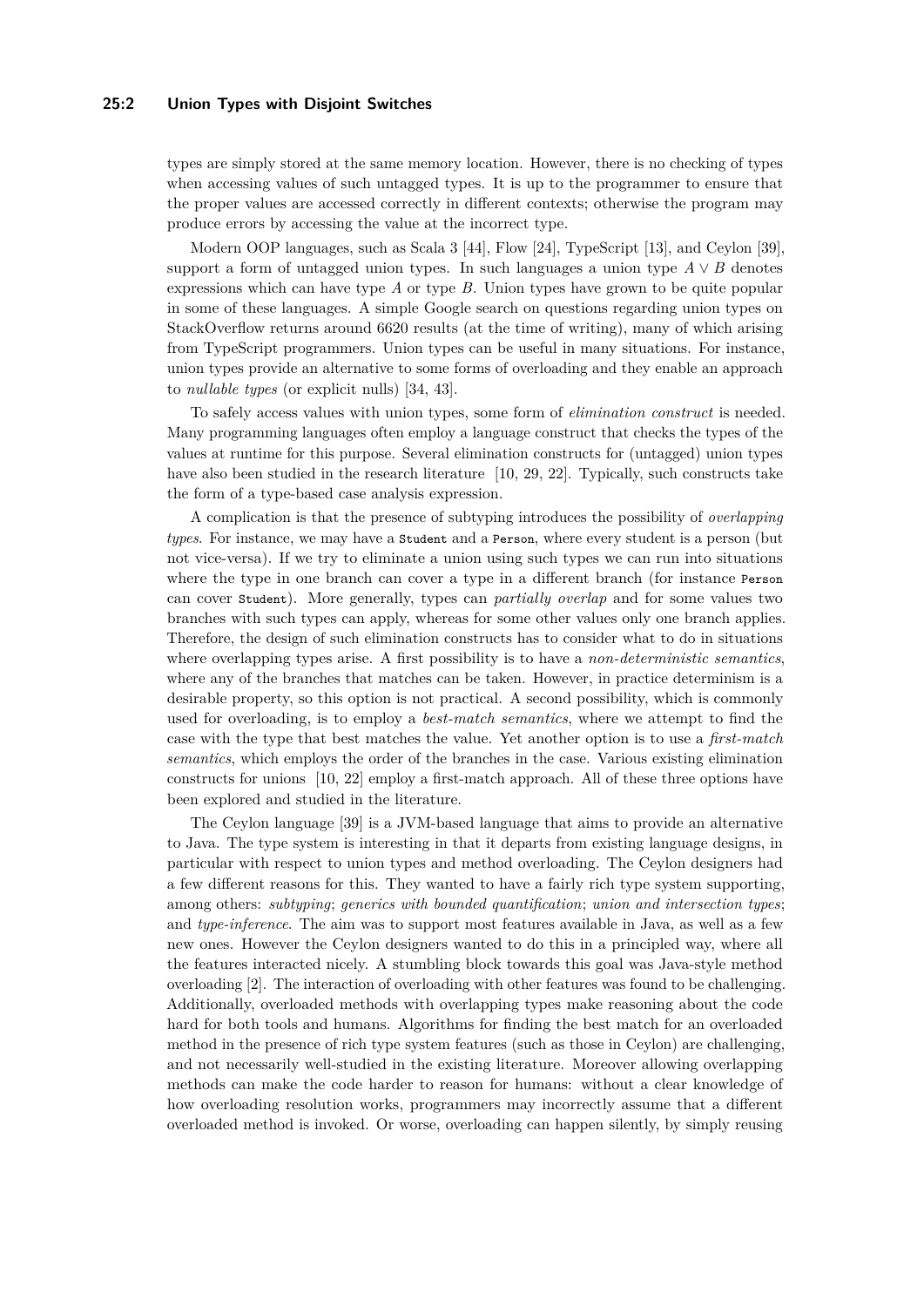the same name for a new method. These problems can lead to subtle bugs. For these reasons, the Ceylon designers decided not to support Java-style method overloading.

To counter the absence of overloading, the Ceylon designers turned to union types instead, but in a way that differs from existing approaches. Ceylon includes a type-based *switch construct* where all the cases must be *disjoint*. If two types are found to be overlapping, then the program is statically rejected. Many common cases of method overloading, which are clearly not ambiguous, can be modelled using union types and disjoint switches. By using an approach based on disjointness, some use cases for overloading that involve Java-style overloading with overlapping types are forbidden. However, programmers can still resort to creating non-overloaded methods in such a case, which arguably results in code easier to reason about. Disjointness ensures that it is always clear which implementation is selected for an "overloaded" method, and only in such cases overloading is allowed<sup>[1](#page-2-0)</sup>. In the switch construct, the order of the cases does not matter and reordering the cases has no impact on the semantics, which can also aid program understanding and refactoring. Finally, from the language design point of view, it would be strange to support two mechanisms (method overloading and union types), which greatly overlap in terms of functionality.

While implemented in the Ceylon language, disjoint switches have not been studied formally. To our knowledge, the work by Muehlboeck and Tate [\[42\]](#page-26-6) is the only work where Ceylon's switch construct and disjointness are mentioned. However, their focus is on algorithmic formulations of distributive subtyping with unions and intersection types. No semantics of the switch construct is given. Disjointness is informally defined in various sentences in the Ceylon documentation. It involves a set of 14 rules described in English [\[1\]](#page-25-4). Some of the rules are relatively generic, while others are quite language specific. Interestingly, a notion of disjointness has already been studied in the literature for intersection types [\[45\]](#page-27-5). That line of work studies calculi with intersection types and a *merge operator* [\[49\]](#page-27-6). Disjointness is used to prevent ambiguity in merges, which can create values with types such as Int ∧ Bool. Only values with disjoint types can be used in a merge.

In this paper, we study union types with disjoint switches formally and in a language independent way. We present the *union calculus*  $(\lambda_u)$ , which includes disjoint switches and union types. The notion of disjointness in  $\lambda_u$  is interesting in the sense that it is the dual notion of disjointness for intersection types. We prove several results, including *type soundness*, *determinism* and the *soundness* and *completeness* of algorithmic formulations of disjointness. We also study several extensions of  $\lambda_u$ . In particular, the first extension (discussed in Section [4\)](#page-15-0) adds intersection types, nominal types and distributive subtyping to  $\lambda_u$ . It turns out such extension is non-trivial, as it reveals a challenge that arises for disjointness when combining union and intersection types: the dual notion of disjointness borrowed from disjoint intersection types no longer works, and we must employ a novel, more general, notion instead. Such change also has an impact on the algorithmic formulation of disjointness, which must change as well. We also study two other extensions for parametric polymorphism and a subtyping rule for a class of empty types in the extended version of this paper. We prove that all the extensions retain the original properties of  $\lambda_u$ . Furthermore, for our subtyping relation in Section [4](#page-15-0) we give a *sound*, *complete* and *decidable* algorithmic formulation by extending the algorithmic formulation employing *splittable types* by Huang and Oliveira [\[36\]](#page-26-7).

To illustrate the applications of disjoint switches, we show that they provide an alternative to certain forms of *overloading*, and they enable a simple approach to *nullable (or optional)*

<span id="page-2-0"></span> $1$  Ceylon does allow dynamic type tests, which in combination with switches can simulate some overlapping.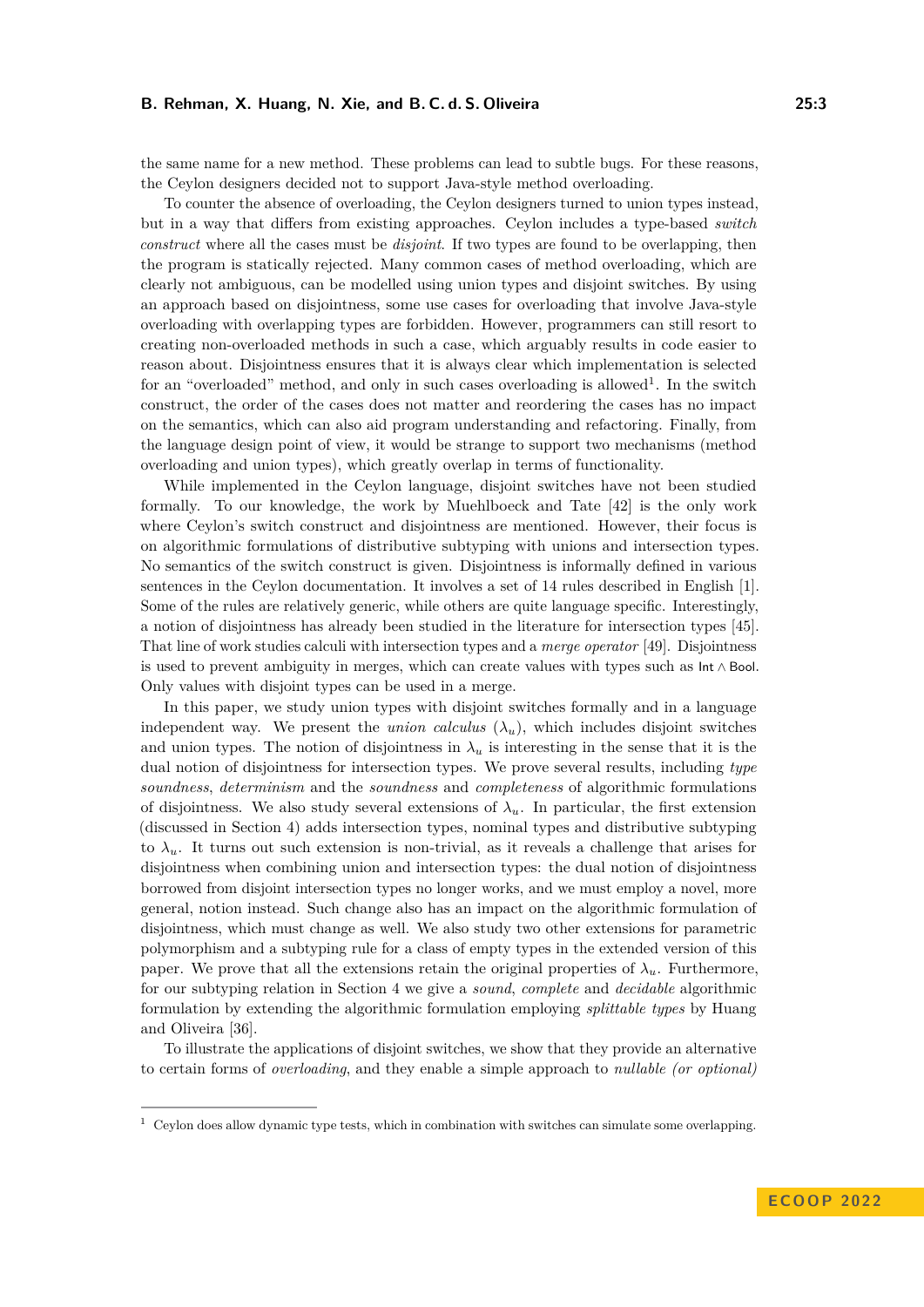#### **25:4 Union Types with Disjoint Switches**

*types*. All the results about  $\lambda_u$  and its extensions have been formalized in the Coq theorem prover. In summary, the contributions of this paper are:

- **The**  $\lambda_u$  **calculus:** We present a simple calculus with union types, nullable types and a disjoint switch construct. We then present a richer extension of  $\lambda_u$  with intersection types, distributive subtyping and nominal types. In addition, in the extended version of the paper, we study extensions with parametric polymorphism and a subtyping rule to detect empty types. All calculi and extensions are type sound and deterministic.
- **Sound, complete and decidable formulations of disjointness and subtyping:** We  $\mathcal{L}_{\mathcal{A}}$ present two formulations of disjointness, which are general and language independent. The second formulation is novel and more general, and can be used in a calculus that includes intersection types as well. We also extend a previous subtyping relation [\[36\]](#page-26-7) to include nominal types. For both disjointness and subtyping we show that the specifications are sound, complete and decidable and present the corresponding algorithmic formulations.
- **Mechanical formalization:** The results about  $\lambda_u$  and its extensions have been formalm. ized in the Coq theorem prover and can be found in the supplementary materials, together with an extended version of the paper.

# **2 Overview**

This section provides some background on union types and some common approaches to eliminate union types. Then it describes the Ceylon approach to union types, and discusses a few applications of union types. Finally, it presents the key ideas and challenges in our work.

# **2.1 Tagged Union Types**

We start with a brief introduction to union types. An expression has a union type  $A \vee B$ , if it can be considered to have either type *A or* type *B*. Many systems model *tagged union types* (also called *sum types* or *variants types*), where explicit *tags* are used to construct terms with union types, as in languages with algebraic datatypes [\[15\]](#page-25-0) or (polymorphic) variants [\[32\]](#page-26-0). In their basic form, there are two introduction forms:  $\text{inj}_1 : A \to A \lor B$  turns the type of an expression from *A* into  $A \vee B$ ; and inj<sub>2</sub> :  $B \to A \vee B$  turns the type of an expressions from *B* into  $A \vee B$ . Using tagged union types, we can implement a safe integer division function, as<sup>[2](#page-3-0)</sup>:

```
String | Int safediv (x : Int) (y : Int) =if (y = 0) then inj1 "Divided by zero" else inj2 (x / y) // uses tags
```
Here the intention is to have a safe (integer) division operation that detects division by zero errors, and requires clients of this function to handle such errors. The return type String | Int denotes that the function can either return an error message (a string), or an integer, when division is performed without errors.

**Elimination form for tagged union types.** Tagged union types are eliminated by some form of case analysis. For consistency with the rest of the paper, we use a syntactic form with switch expressions for such case analysis. For example, the following program tostring has different behaviors depending on the tag of x, where show takes an Int and returns back its string representation.

<span id="page-3-0"></span><sup>&</sup>lt;sup>2</sup> Throughout this paper, we write union types as  $A \mid B$  in code, since this is widely adopted in programming languages (e.g., Ceylon, Scala, and TypeScript), and as  $A \vee B$  in the formal calculi, which is more frequently used in the literature.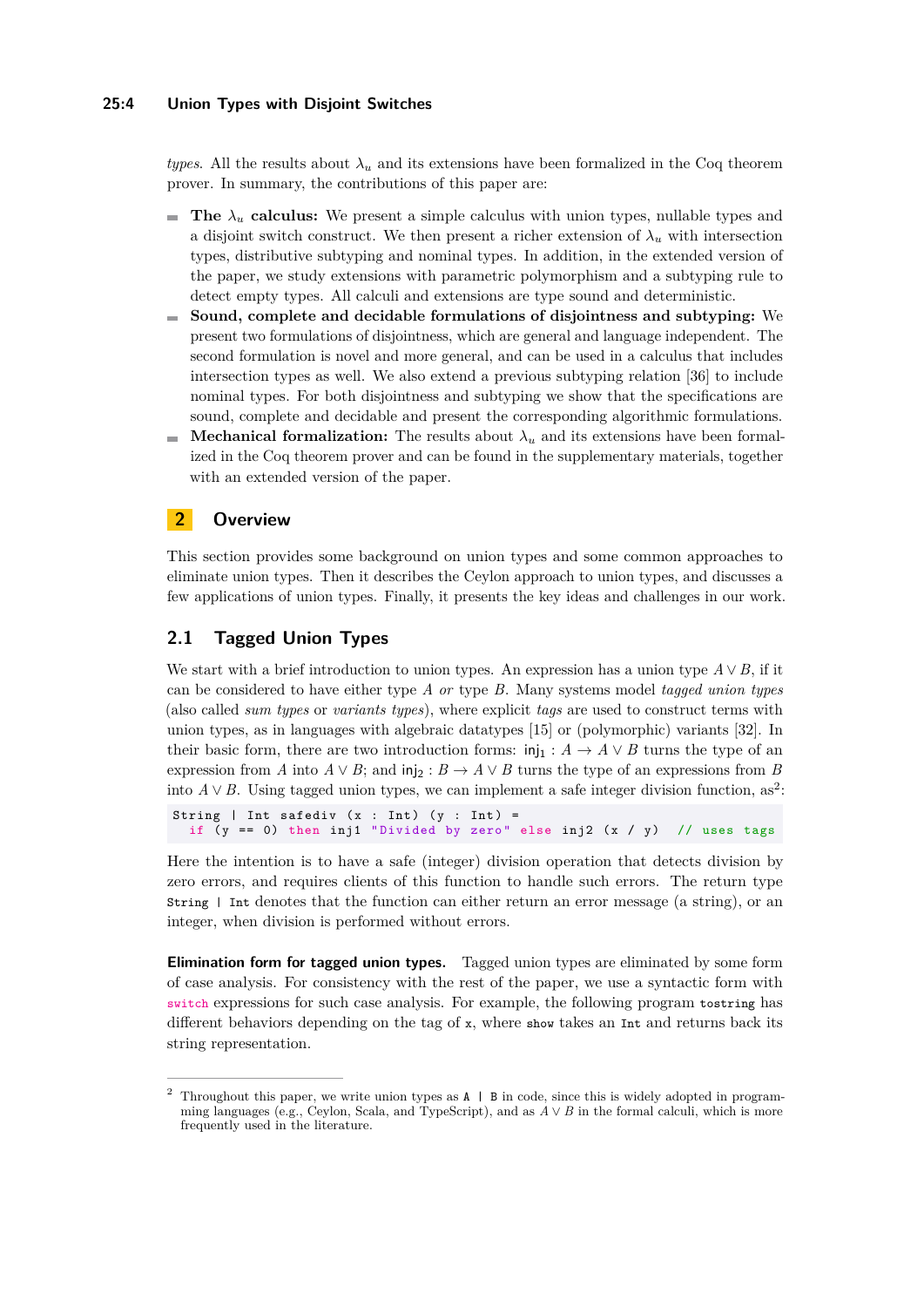```
String tostring (x: String | Int) = switch (x)inj1 str -> str
                                      inj2 num -> show num
```
# <span id="page-4-0"></span>**2.2 Type-directed Elimination forms for Union Types**

While tags are useful to make it explicit which type a value belongs to, they also add clutter in the programs. On the other hand, in systems with subtyping for union types [\[29,](#page-26-4) [47,](#page-27-7) [42\]](#page-26-6), explicit tags are replaced by implicit coercions represented by the two subtyping rules  $A \leq A \vee B$  and  $B \leq A \vee B$ . In this paper we refer to union types where the explicit tags are replaced by implicit coercions as *untagged union types*, or simply *union types*. In those systems, a term of type *A* or *B* can be directly used as if it had type  $A \vee B$ , and thus we can write safe division as:

```
String | Int safediv2 (x : Int) (y : Int) =if (y == 0) then "Divided by zero" else (x / y) // no tags!
```
However, now the elimination form of union types cannot rely on explicit tags anymore, and different systems implement elimination forms differently. The most common alternative is to employ types in the elimination form. We review type-directed union elimination next.

**Type-directed elimination.** Some systems [\[22\]](#page-26-5) support *type-directed* elimination of union types. For instance, tostring2 has different behaviors depending on the *type* of x.

```
String tostring2 (x: String | Int) = switch (x)(y : String) \rightarrow y(y : Int) -> show y
```
However, compared to tag-directed elimination, extra care must be taken with typedirected elimination. In particular, while we can easily distinguish tags, ambiguity may arise when types in a union type overlap for type-directed elimination. For example, consider the type Person | Student, where we assume Student is a subtype of Person. With type-directed elimination, we can write:

```
Bool isstudent (x: Person | Student) = switch (x)
                                          (y : Person) -> False
                                          (v : Student) -> True
```
Now it is unclear what happens if we apply isstudent to a term of type Student, as its type matches both branches. In some calculi [\[29\]](#page-26-4), the choice is not determined in the semantics, in the sense that either branch can be chosen. This leads to a non-deterministic semantics. In some other languages or calculi [\[22\]](#page-26-5), branches are inspected from top to bottom, and the first one that matches the type gets chosen. However, in those systems, as Person is a supertype of Student, the first branch subsumes the second one and will always get chosen, and so the second branch will never get evaluated! This may be unintentional, and similar programs being accepted can lead to subtle bugs. Even if a warning is given to alert programmers that a case can never be executed, there are other situations where two cases overlap, but neither case subsumes the other. For instance we could have Student and Worker as subtypes of Person. For a person that is both a student and a worker, a switch statement that discriminates between workers and students could potentially choose either branch. However for persons that are only students or only workers, only one branch can be chosen.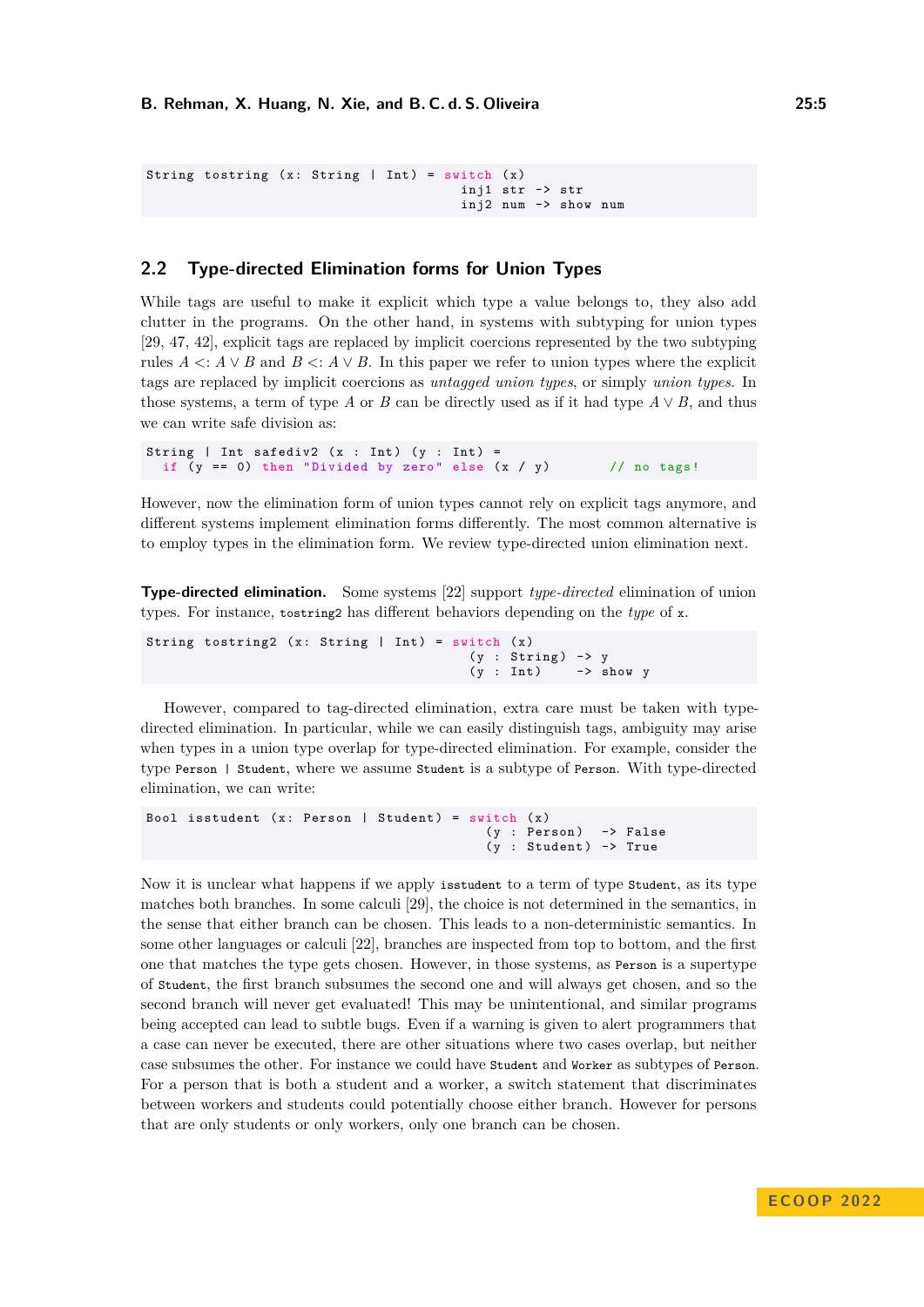**Best-match and overloading.** Some languages support an alternative to typed-based union elimination via method overloading. Such form is used in, for example, Java [\[33\]](#page-26-8) and Julia [\[57\]](#page-27-8). In Java, we can encode isstudent2 as an overloaded method, which has different behaviors when the type of the argument differs.

```
boolean isstudent2 (Person x) { return False; }
boolean isstudent2 (Student x) { return True; }
```
Java resolves overloading by finding and selecting, from all method implementations, the one with the *best* type signature that describes the argument. If we apply isstudent 2 to a term of type Student, the second implementation is chosen, as Student is the best type describing the argument. As we can see, such a best-match strategy eliminates the order-sensitive problem, as it always tries to find the best-match despite the order. That is, in Java the method order does not matter: in this case, we have the method for Person before the one for Student, but Java still finds the one for Student.

However, the best-match strategy can also be confusing, especially when the system features implicit upcasting (e.g., by subtyping). If programmers are not very familiar with how overloading resolution works, they may assume that the wrong implementation is called in their code. For instance, in Java we may write:

```
Person p = new Student();
isstudent2(p);
```
In this case Java will pick the isstudent2 method with the argument Person, since Java overloading uses the *static type* (p has the static type Person) to resolve overloading. But some programmers may assume that the implementation of the method for Student would be chosen instead, since the person is indeed a student in this case. This can be confusing and lead to subtle bugs.

Moreover, there are other tricky situations that arise when employing a best-match strategy. For example, suppose that the type Pegasus is a subtype of both type Bird and type Horse. If a method isbird is overloaded for Bird and Horse, then which method implementation should we choose when we apply isbird to a term of type Pegasus, the one for Bird, or the one for Horse? In such case, we have an ambiguity. Things get worse when the type system includes more advanced type system features, such as generics, intersections and union types, or type-inference.

## <span id="page-5-0"></span>**2.3 Union Types and Disjoint Switches in Ceylon**

The Ceylon language [\[39\]](#page-26-2) supports type-directed union elimination by a switch expression with branches. The following program is an example with union types using Ceylon's syntax:

```
void print ( String | Integer | Float x ) {
  switch (x)<br>case (is String)
                                  { print("String: '`x' '"); }
     case (is Integer | Float) { print ("Number: ''x''"); }
}
```
For the switch expression, Ceylon enforces static type checking with two guarantees: *exhaustiveness*, and *disjointness*. First, Ceylon ensures that all cases in a switch expression are *exhaustive*. In the above example, x can either be a string, an integer or a floating point number. The types used in the cases do not have to coincide with the types of x. Nevertheless, the combination of all cases must be able to handle all possibilities. If the last case only dealt with Integer (instead of Integer|Float), then the program would be statically rejected, since no case deals with Float.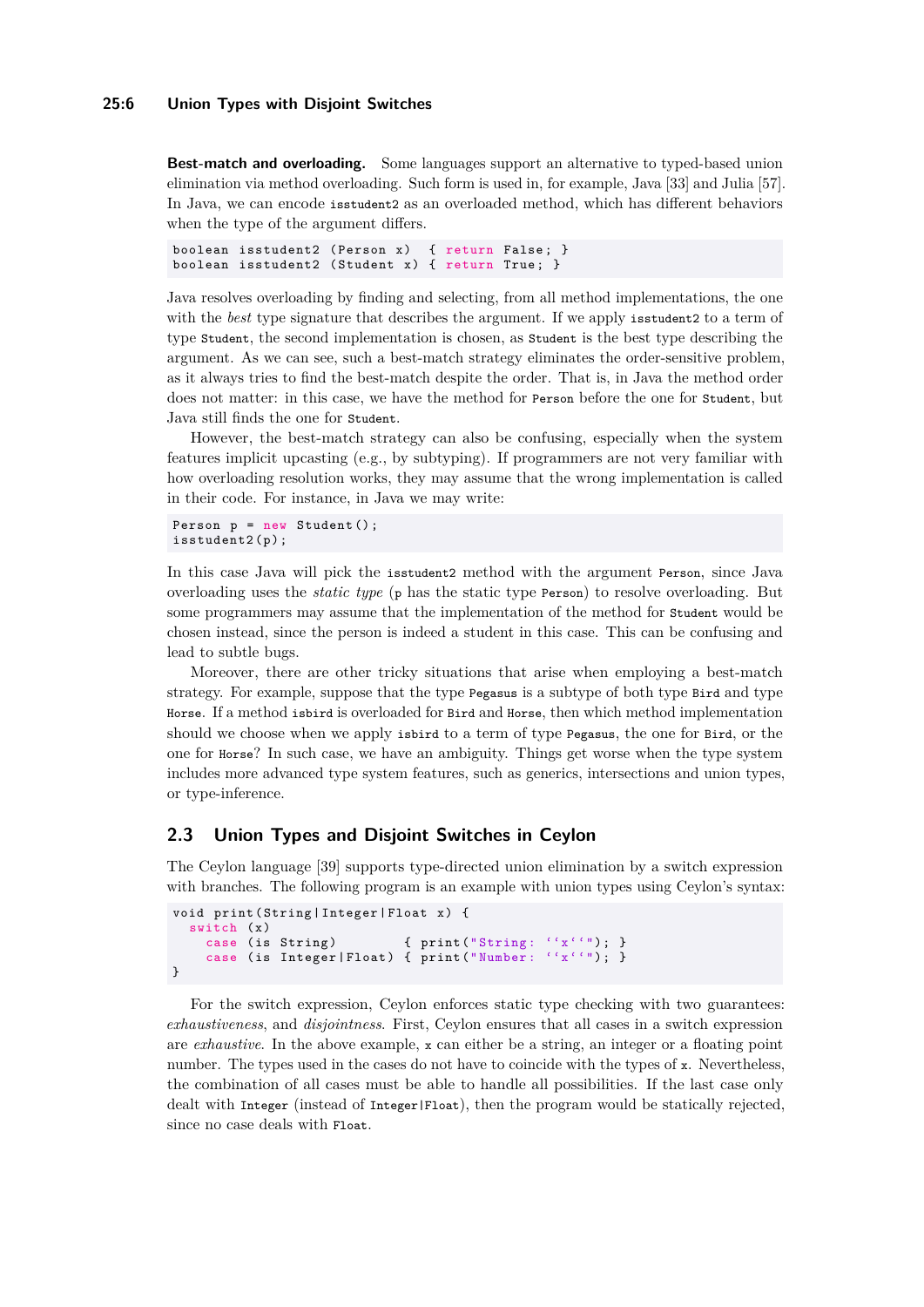Second, Ceylon enforces that all cases in a switch expression are *disjoint*. That is, unlike the approaches described in Section [2.2,](#page-4-0) in Ceylon, it is impossible to have two branches that match with the input at the same time. For instance, if the first case used the type String | Float instead of String, the program would be rejected statically with an error. Indeed, if the program were to be accepted, then the call print(3.0) would be ambiguous, since there are two branches that could deal with the floating point number. Note that, since the cases in a switch cannot overlap, their order is irrelevant to the program's behavior and its evaluation result. All of the overlapping examples from the previous section will statically be rejected in similar fashion.

**Union types as an alternative to overloading.** One motivation for such type-directed union elimination in Ceylon is to model a form of function overloading. The following example, which is adapted from TypeScript's documentation [\[3\]](#page-25-5), demonstrates how to define an "overloaded" function padLeft, which adds some padding to a string. The idea is that there can be two versions of padLeft: one where the second argument is a string; and the other where the second argument is an integer:

```
String space (Integer n) {
  if ( n ==0) { return ""; }
  else { return " "+space(n-1); }
}
String padLeft (String v, String | Integer x) {
  switch (x)case (is String) { return x+v; }
    case (is Integer) { return space(x)+v; }
}
print ( padLeft ( "? ", 5) ) ; // "?"
print (padLeft ("World", "Hello ")); // "Hello World"
```
In padLeft, there are two cases of the switch construct depending on the type of x: the first one appends a string to the left of  $v$ , and the other calls function space to generate a string with x spaces, and then append that to v. Although statically x has type  $\frac{1}{10}$ Integer, as a concrete value it can only be a string or an integer. As such, when values with such types are passed to the function, the corresponding branch is chosen and executed.

#### <span id="page-6-0"></span>**2.4 Nullable Types**

Besides being used for overloading, union types can be used for other purposes too. *Null pointer exceptions (NPEs)* are a well-known and tricky problem in many languages. The problem arises when dereferencing a pointer with the null value. For instance, if we have a variable str, which is assigned to null, the the code print(str.size), in a Java-like language, will raise a null pointer exception. This is because of so-called implicit nulls in Java and other popular languages. With implicit nulls, any variable of a reference type can be null.

An interesting application of union types in Ceylon is to encode *nullable types* (or *optional types*) [\[34\]](#page-26-3) in a type-safe way. A similar approach to nullable types has also been recently proposed for Scala [\[43\]](#page-27-4). In those languages, there is a special type Null, which is inhabited by the null value. Note that Null differs from Nothing (the bottom type in Ceylon), in the sense that Null is inhabited while Nothing is not. To illustrate the subtle difference, Figure [1](#page-7-0) presents a part of the subtyping lattice in Ceylon. Anything, the top type in Ceylon, is an enumerated class. Anything is also a supertype of Object, which is the root of primitive types, function types, all interfaces and any user-defined class. Notably, Null is disjoint to Object, and therefore, to all user-defined classes.

In Ceylon the following code: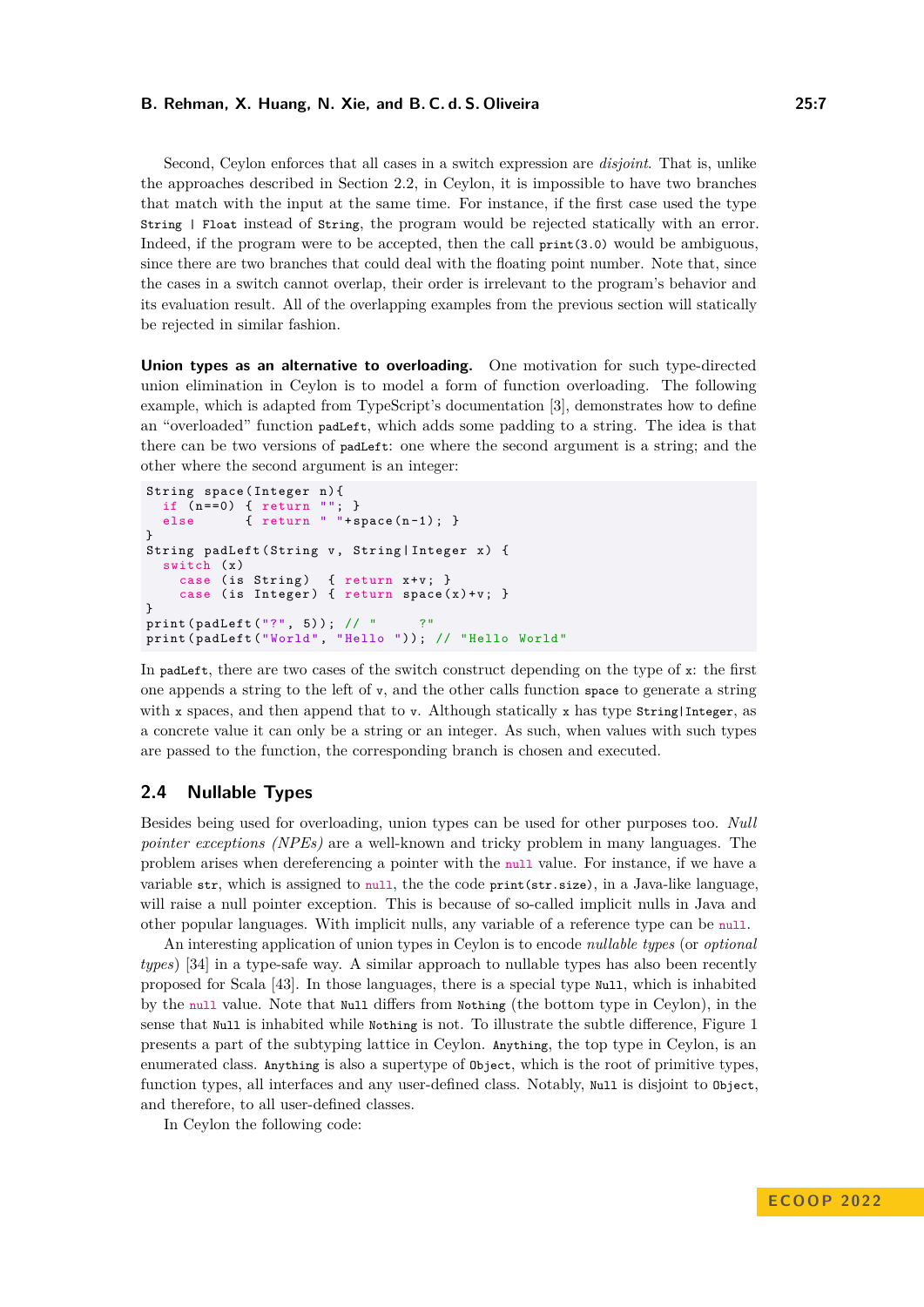

<span id="page-7-0"></span>**Figure 1** Ceylon's subtyping hierarchy. Note that Null only has Nothing as its subtype.

String str = null ;

is rejected with a type error, since null cannot have type String. Instead, a type that can have the null value must be defined explicitly in Ceylon using union types:

String | Null str = null ;

Now we cannot call str.size, as str may be null, and size is not defined on null. To get the size of str, we must first check whether str is null or not using disjoint switches:

```
String | Null str = null ;
switch ( str )
  case (is String) { print (str.size); }
  case (is Null) \{ print(); \}
```
**Other uses of Union Types.** Union types are also useful in many other situations. In Section [2.2](#page-4-0) we illustrated a safediv operation, which can be easily encoded in Ceylon as:

```
String | Integer safediv3 (Integer x, Integer y)\{if (y == 0) { return "Divided by zero"; }
  else { return (x/y); }
}
```
The return value can be a string or an integer, with no explicit tag needed, as union types are implicitly introduced. As long as the declared return type of the function is a supertype of all possible return values, it is valid in Ceylon.

# <span id="page-7-1"></span>**2.5 Key Ideas in Our Work**

We first introduce a simplified formulation of  $\lambda_u$ , which formalizes the basic ideas of union types with disjoint switches similar to those in the Ceylon Language. To our best knowledge, there is yet no formalism of disjoint switches, and  $\lambda_u$  studies those features formally and precisely. In particular,  $\lambda_u$  captures the key idea for type-directed elimination of union types in its switch construct in a language independent way, and formally defines disjointness, disjointness and subtyping algorithms, and the operational semantics. The simplified formulation of  $\lambda_u$  is useful to compare with existing calculi with union types in the liter-ature [\[41,](#page-26-9) [9,](#page-25-6) [30,](#page-26-10) [29,](#page-26-4) [47,](#page-27-7) [18\]](#page-25-7). Moreover, we study a more fully featured formulation of  $\lambda_u$ that includes practical extensions, such as intersection types, distributive subtyping, nullable types and a simple form of nominal types.  $\lambda_u$  is proved to enjoy many desirable properties, such as type soundness, determinism and the soundness/completeness of disjointness and subtyping definitions. All the Ceylon examples in Sections [2.3](#page-5-0) and [2.4](#page-6-0) can be encoded in  $\lambda_u$ .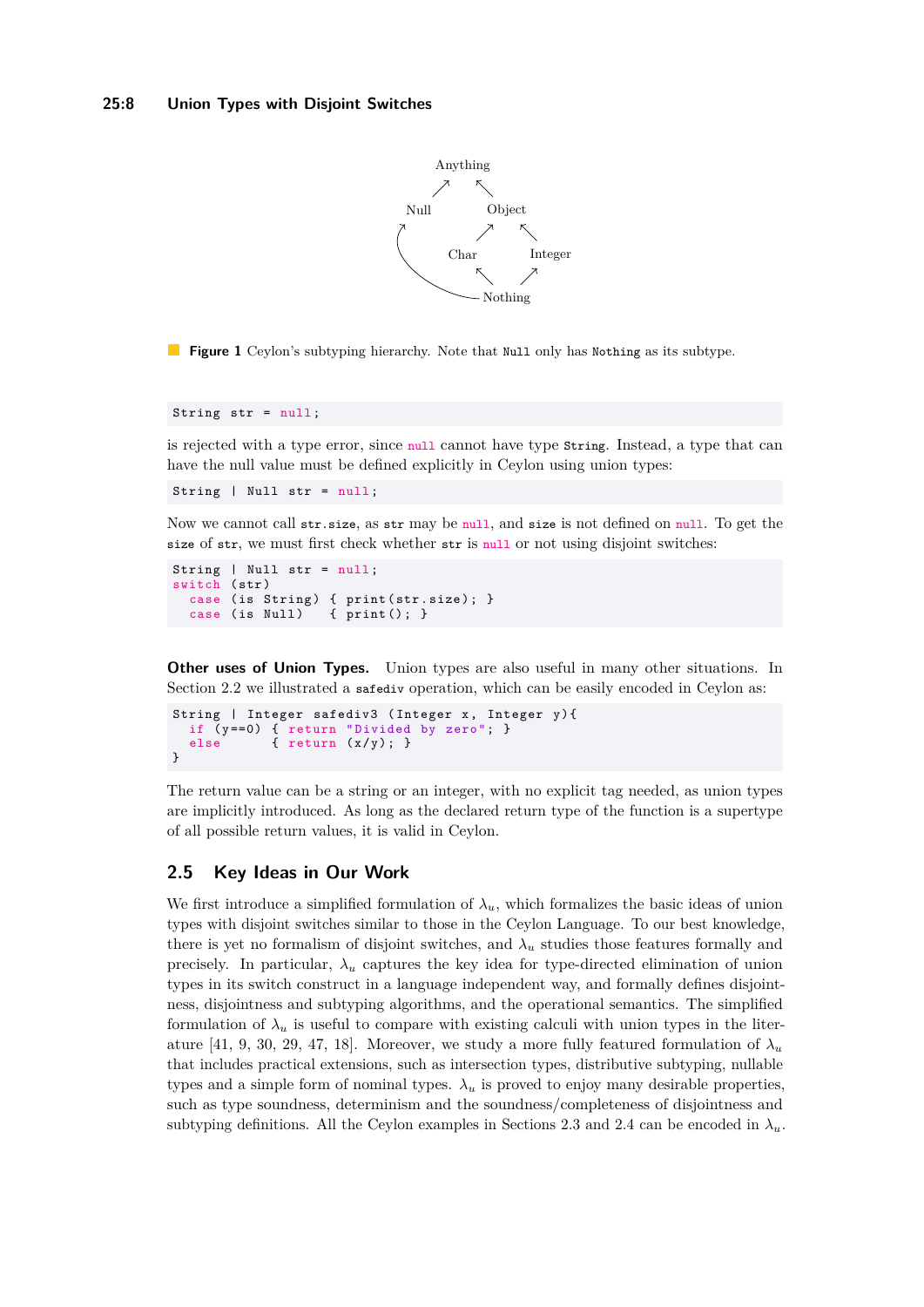**Disjointness.** A central concept in the formulation of disjoint switches is disjointness. Our first hurdle was to come up with a suitable formal definition of disjointness. Consider the simple  $\lambda_u$  switch expression:

```
switch x {
  (y : String | Int) \rightarrow 0(y : Int | Bool)
}
```
Here we wish to determine whether String ∨ Int and Int ∨ Bool are disjoint or not. In other words, we wish to determine whether, for any possible (dynamic) type that *x* can have, it is unambiguous which branch to choose. In this case, it turns out that there is ambiguity. For instance, if x is an integer, then either branch can be chosen. Thus  $\lambda_u$  rejects this program with a disjointness error. In this example, the reason to reject the program is basically that Int *<*: String ∨ Int and Int *<*: Int ∨ Bool. That is we can find a common subtype (Int) of the types in both branches. Moreover, that subtype can be inhabited by values (integer values in this case). If the only common subtypes of the types in the two branches would be types like ⊥ (which has no inhabitants), then the switch should be safe because we would not be able to find a value for *x* that would trigger two branches. This observation leads to the notion of disjointness employed in the first variant  $\lambda_u$  in Section [3.](#page-9-0) Formally, we have:

<span id="page-8-0"></span>**▶ Definition 1** (⊥-Disjointness).  $A * B ::= ∨ C$ , if  $C < ∠ A$  and  $C < ∞ B$  then  $|C|$ 

Here we use  $|C|$  to denote that type *C* is equivalent to type  $\perp$ , or, bottom-like (i.e. *C* <: ⊥). In either definition, Int serves as a counter-example for String  $\vee$  Int and Int  $\vee$  Bool to be disjoint. Thus  $\lambda_u$  rejects the program above with a disjointness error. It is worth noting that this first notion of disjointness is essentially dual to a definition of disjointness for intersection types in the literature in terms of top-like common supertypes [\[45\]](#page-27-5).

**Disjointness in the presence of intersection types.** The variant of  $\lambda_u$  in Section [3](#page-9-0) does not include intersection types. Unfortunately, the disjointness definition above does not work in the presence of intersection types. The reason is simple: with intersection types we can always find common subtypes, such as Int ∧ Bool, which are not bottom-like, and yet they have no inhabitants. That is,  $\ln \Lambda$  Bool is not a subtype of  $\bot$ , but no value can have both type Int and type Bool. We address this issue by reformulating disjointness in terms of *ordinary types* [\[28\]](#page-26-11), which are basically primitive types (such as integers or functions). If we can find common *ordinary* subtypes between two types, we know that they are not disjoint. Thus the disjointness definition used for formulations of  $\lambda_u$  with intersection types is:

▶ **Definition 2** (∧-Disjointness).  $A * B ::= \nexists C^\circ, C^\circ \leq A \text{ and } C^\circ \leq B$ .

Note that here  $C^{\circ}$  is a metavariable denoting ordinary types. Under this definition we can check that Int and Bool are disjoint, since no ordinary type is a subtype of both of these two types. This definition avoids the issue with Definition [1,](#page-8-0) which would not consider these two types disjoint. Moreover, this definition is a generalization of the previous one, and in the variant with union types only the two definitions coincide.

This new definition requires a different approach to algorithmic disjointness. Our new approach is to use the notion of *lowest ordinary subtypes*: For any given type, we calculate a finite set to represent all the possible values that can match the type. Then we can easily determine whether two types are disjoint by ensuring that the intersection of their lowest ordinary subtypes is empty.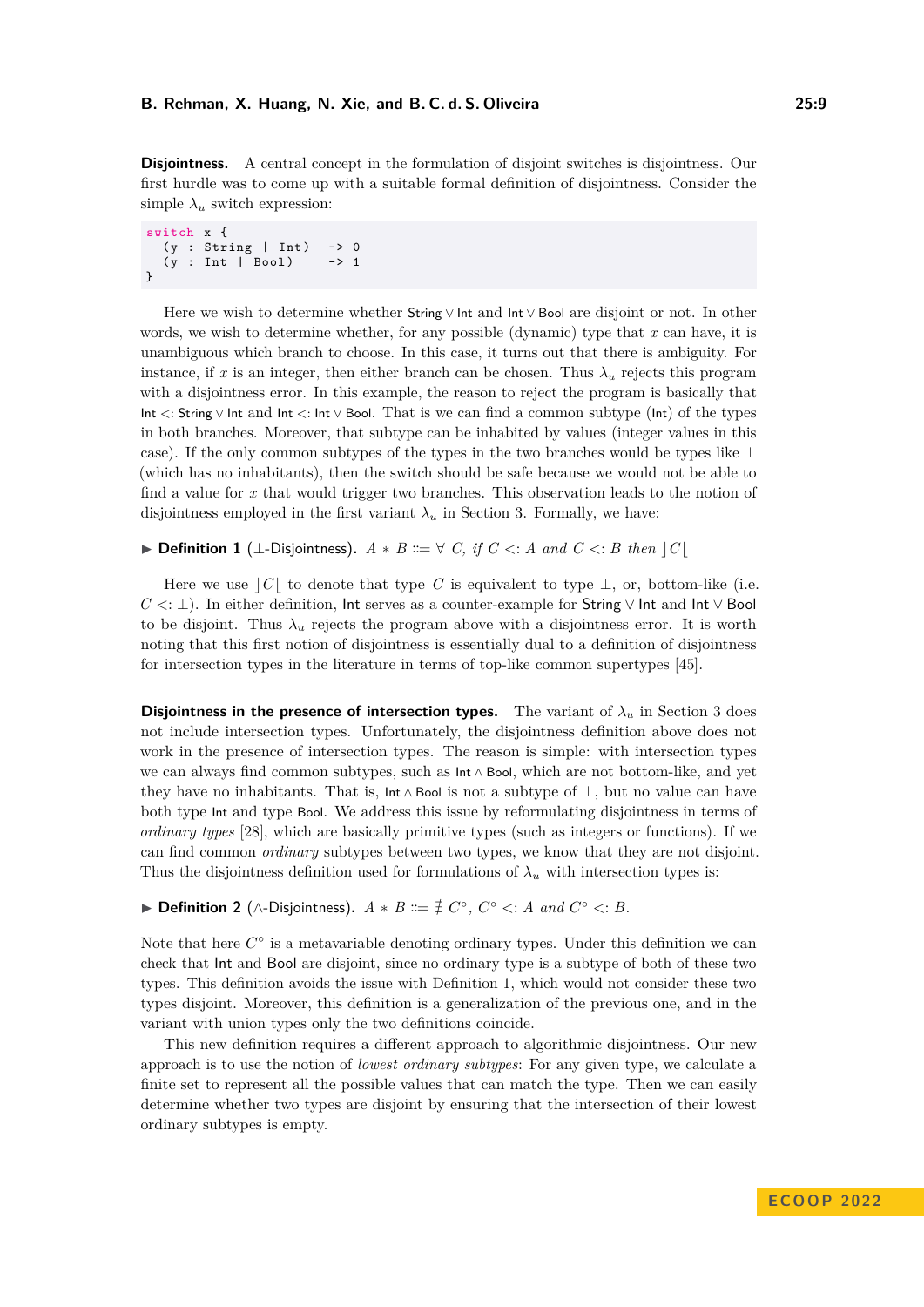#### **25:10 Union Types with Disjoint Switches**

**Distributive Subtyping.** In Section [4,](#page-15-0) we study  $\lambda_u$  with an enriched distributive subtyping relation inspired by Ceylon programming language. Distributive subtyping is more expressive than standard subtyping and adds significant complexity in the system, in particular for a formulation of algorithmic subtyping and the completeness proof of the disjointness algorithm. Nevertheless, distributive subtyping does not affect the disjointness definition and its algorithm remains the same with and without distributive subtyping. The following code snippet elaborates on the expressiveness of distributive subtyping:

void do (<Integer & String> | Boolean val) { /\* do something \*/ }

The function do in above code snippet takes input value of type (Int ∧ String) ∨ Bool. However, we cannot pass a value of type (Int ∨ Bool) ∧ (String ∨ Bool) to the function do: we get a type error if we try to do that in a system with standard subtyping (without distributivity), as standard subtyping fails to identify that the value has a subtype of the expected argument type. Distributive rules enable this subtyping relation. With distributivity of unions over intersections (and vice-versa), the type (Int ∨ Bool) ∧ (String ∨ Bool) is a subtype of (Int∧String)∨ Bool (in particular, by rule DS-DISTOR in Figure [6\)](#page-17-1). As such with distributive subtyping, the following Ceylon program type-checks:

variable  $\langle$ Integer | Boolean> &  $\langle$ String | Boolean> x = true; do(x);

**Nominal Types and Other Extensions to**  $\lambda_u$ . We also study several extensions to  $\lambda_u$ . including nominal types. The extension with nominal types is interesting, since nominal types are highly relevant in practice. We show a sound, complete and decidable algorithmic formulation of subtyping with nominal types by extending an approach by Huang and Oliveira [\[36\]](#page-26-7). We show that disjointness can also be employed in the presence of nominal types. This extension rejects ambiguous programs with overlapping nominal types in different branches of switch construct at compile time. It illustrates that disjointness is practically applicable to structural types as well as the nominal types. For example, the following program will statically be rejected in  $\lambda_u$  with nominal types:

```
Bool isstudent (x: Person | Student) = switch (x)
                                          (y : Person) -> False
                                          (y : Student) -> True
```
Whereas, the following program will be accepted if we know that Person and Vehicle are disjoint:

```
Bool isvehicle (x: Person | Vehicle) = switch (x)
                                              (y : Person) -> False
                                              (y : Vehicle) \rightarrow True
```
# <span id="page-9-0"></span>**3 The Union Calculus** *λ<sup>u</sup>*

This section introduces the simplified union calculus  $\lambda_u$ . The distinctive feature of the  $\lambda_u$ calculus is a type-based switch expression with disjoint cases, which can be used to eliminate values with union types. In this first formulation of  $\lambda_u$  we only include the essential features of a calculus with disjoint switches: union types and disjoint switches. Section [4](#page-15-0) then presents a richer formulation of  $\lambda_u$  with several extensions of practical relevance. We adapt the notion of disjointness from previous work on *disjoint intersection types* [\[45\]](#page-27-5) to  $\lambda_u$ , and show that  $\lambda_u$ is type sound and deterministic.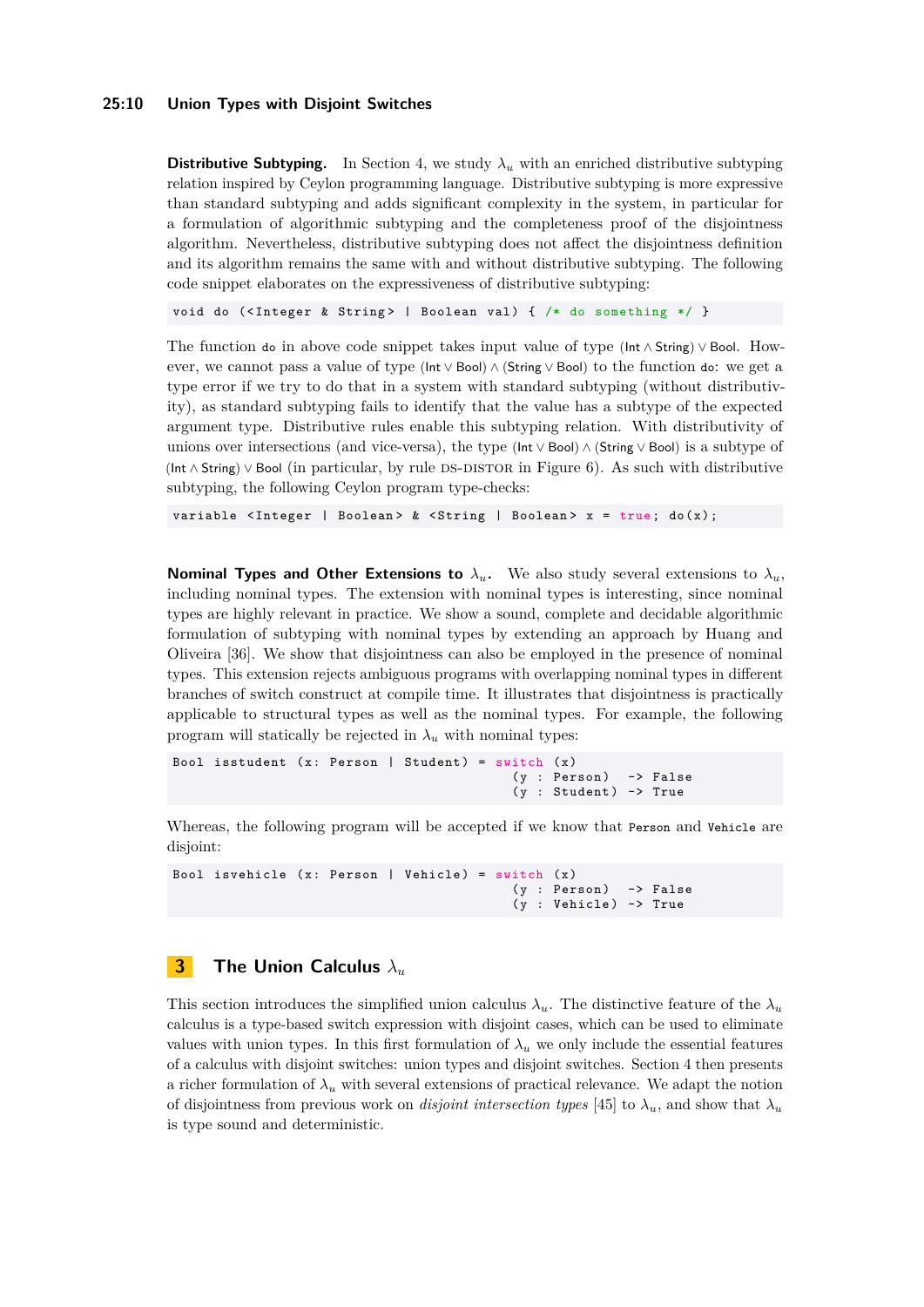<span id="page-10-0"></span>

<span id="page-10-8"></span><span id="page-10-7"></span><span id="page-10-6"></span><span id="page-10-5"></span><span id="page-10-4"></span><span id="page-10-3"></span><span id="page-10-2"></span><span id="page-10-1"></span>**Figure 2** Syntax and subtyping for *λu*.

#### **3.1 Syntax**

Figure [2](#page-10-0) shows the syntax for  $\lambda_u$ . Metavariables *A*, *B* and *C* range over types. Types include top ( $\top$ ), bottom ( $\bot$ ), integer types ( $\mathsf{Int}$ ), function types  $(A \rightarrow B)$ , union types  $(A \vee B)$  and null types (Null). Metavariable *e* ranges over expressions. Expressions include variables  $(x)$ , integers  $(i)$ , lambda abstractions  $(\lambda x.e)$ , applications  $(e_1 e_2)$ , a novel switch expression (switch  $e \{(x : A) \to e_1, (y : B) \to e_2\}$ ) and the null expression. The switch expression evaluates a specific branch by matching the types in the cases. Note that, although the switch expression in  $\lambda_u$  only has two branches, a multi-branch switch can be easily encoded by employing nested switch expressions. We model the two-branch switch for keeping the formalization simple, but no expressive power is lost compared to a multi-branch switch. Metavariable *v* ranges over values. Values include *i*, *λx.e* and null expressions. Finally, a context (Γ) maps variables to their associated types.

# **3.2 Subtyping**

The subtyping rules for  $\lambda_u$  are shown at the bottom of Figure [2.](#page-10-0) The rules are standard. Rule s-TOP states that all types are subtypes of the  $\top$  type. Rule s-BOT states that  $\bot$  type is subtype of all types. Rule s-NULL states that the Null type is a subtype of itself. Rules S-INT and s-ARROW are standard rules for integers and functions respectively. Functions are contravariant in input types and covariant in output types. Rules S-ORA, S-ORB, and S-ORC deal with the subtyping for union types. Rule [s-ora](#page-10-6) says that the union type of *A* and *B* is a subtype of another type *C* if both *A* and *B* are subtypes of *C*. Rules [s-orb](#page-10-7) and [s-orc](#page-10-8) state if a type is subtype of one of the components of a union type, then it is subtype of the union type. The subtyping relation for  $\lambda_u$  is reflexive and transitive.

# **3.3 Disjointness**

The motivation for a definition of disjointness based on bottom-like types is basically that in disjoint switches, the selection of branches can be viewed as a type-safe downcast. For instance, recall the example in Section [2.5:](#page-7-1)

switch x {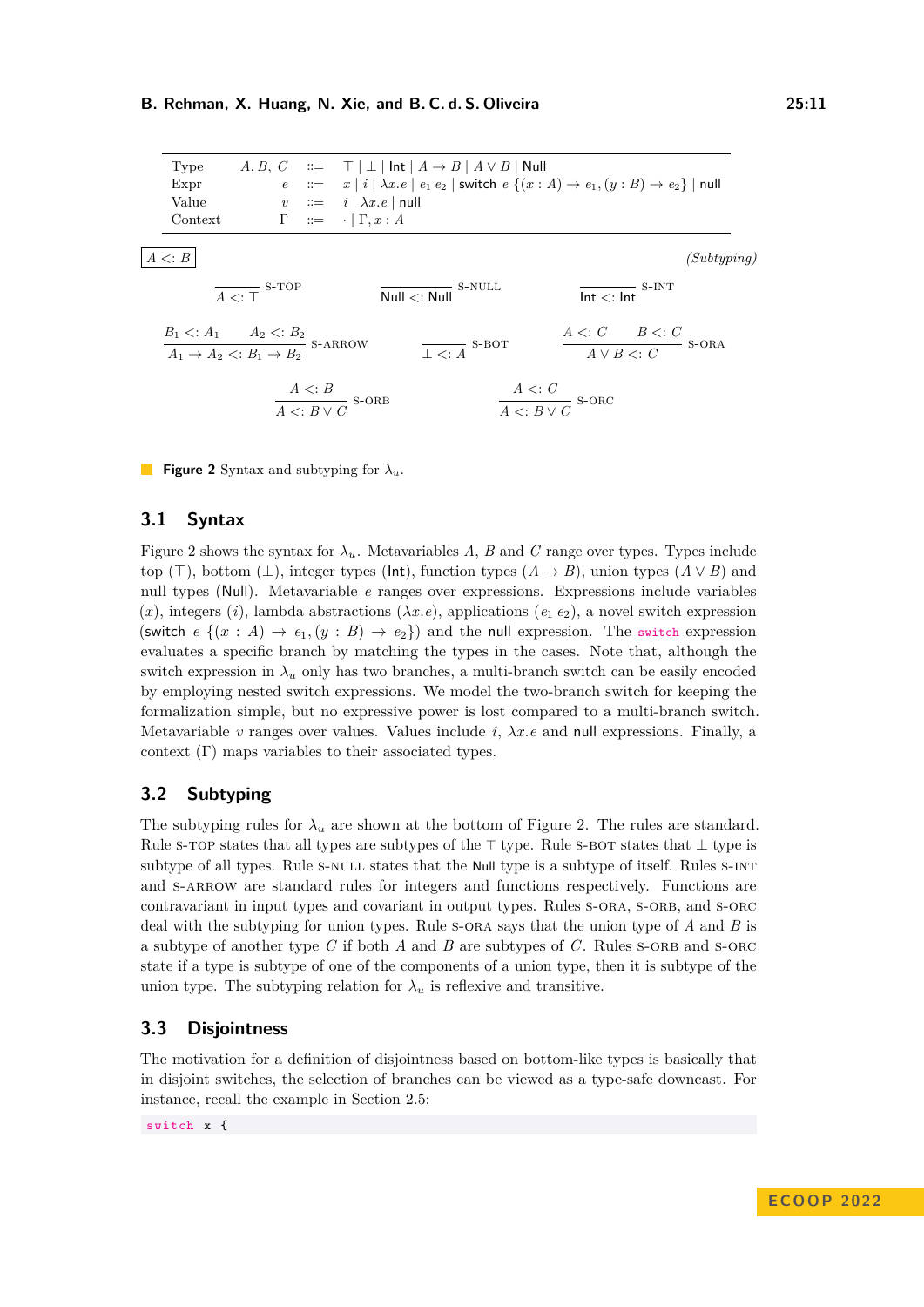(y : String | Int) -> 0<br>(v : Int | Bool) -> 1  $(y : Int | Do01)$ }

Here x may have type Int | String | Bool and the two branches in the disjoint switch cover two subtypes String | Int and Int | Bool. When considered together those subtypes cover all possibilities for the value  $x$  (i.e.  $x$  can be either an integer, a string or a boolean, and the two cases cover all those possibilities). The *exhaustiveness* of the downcasts is what ensures that the downcasts are type-safe (that is they cannot fail at runtime). However, we also need to ensure that the two cases do not overlap to prevent ambiguity. In essence, in this simple setting of  $\lambda_u$ , checking that two types do not overlap amounts to check that there are no basic types (like Int or Bool) in common. In other words the only common subtypes should be bottom-like types.

**Bottom-Like Types.** *Bottom-like* types are types that are equivalent (i.e. both supertypes and subtypes) to  $\perp$ . In  $\lambda_u$ , there are infinitely many such types, and they all are uninhabited by values. According to the inductive definition shown at the top of Figure [3,](#page-12-0) they include the bottom type itself (via rule BL-BOT) and unions of two bottom-like types (via rule BL-OR), e.g.  $\perp \vee \perp$ . The correctness of our definition for bottom-like types is established by the following property:

I **Lemma 3** (Bottom-Like Soundness and Completeness)**.** c*A*b *if and only if* ∀*B, A <*: *B.*

**Declarative Disjointness.** The declarative definition for disjointness is as follows:

<span id="page-11-0"></span>**▶ Definition 4** (⊥-Disjointness).  $A * B ::= ∇ C$ , if  $C < A$  and  $C < B$  then  $|C|$ 

That is, two types are disjoint if all their common subtypes are *bottom-like*. We give a few examples next, employing a bold font to highlight the types being compared for disjointness:

- **1.**  $A = \text{Int}, B = \text{Int} \rightarrow \text{Bool}$  : Int and Int  $\rightarrow$  Bool are disjoint types. All common subtypes of  $\mathsf{Int}$  and  $\mathsf{Int} \to \mathsf{Bool}$  are  $\mathit{bottom-like}$  types, including  $\bot$  and unions of  $\bot$  types.
- **2.**  $A = \text{Int} \vee \text{Bool}$ ,  $B = \perp$  **:** Int ∨ Bool and  $\perp$  are disjoint types. All common subtypes are *bottom-like*. In general, the type  $\perp$  (or any *bottom-like* type) is disjoint to another type.
- **3.**  $A = \text{Int}, B = \top$ : Int and  $\top$  are not disjoint types because they share a common subtype Int which is not *bottom-like*. In general no type is disjoint to  $\top$ , except for *bottom-like* types. Also, one type is not disjoint with itself, unless it is *bottom-like*.
- **4.**  $A = \text{Int} \rightarrow \text{Bool}$ ,  $B = \text{String} \rightarrow \text{Char}$  **:** The types Int → Bool and String → Char are not disjoint, since we can find non-bottom-like types that are subtypes of both types. For instance  $\top \rightarrow \bot$  is a subtype of both types. More generally, any two function types can never be disjoint: it is always possible to find a common subtype, which is not *bottom-like*.

**Disjointness for Intersection Types.** In essence, disjointness for  $\lambda_u$  is dual to the disjointness notion in  $\lambda_i$  [\[45\]](#page-27-5), a calculus with disjoint intersection types. In  $\lambda_u$ , two types are disjoint if they do not share any common *subtype* which is not *bottom-like*. While in  $\lambda_i$ , two types are disjoint if they do not share any common *supertype* which is not *top-like* (i.e. equivalent to >). While a disjoint switch provides deterministic behavior for downcasting, disjointness in intersection types prevents ambiguity in upcasting. In a type-safe setting, if two values  $v_1$  and  $v_2$  (of type  $A_1$  and  $A_2$ ) can both be upcasted to type *B*, then *B* must be a common supertype of  $A_1$  and  $A_2$ . The disjointness restriction of  $A_1$  and  $A_2$  means they cannot have any *non-top-like* common supertype, so when the two values together upcasted to a type like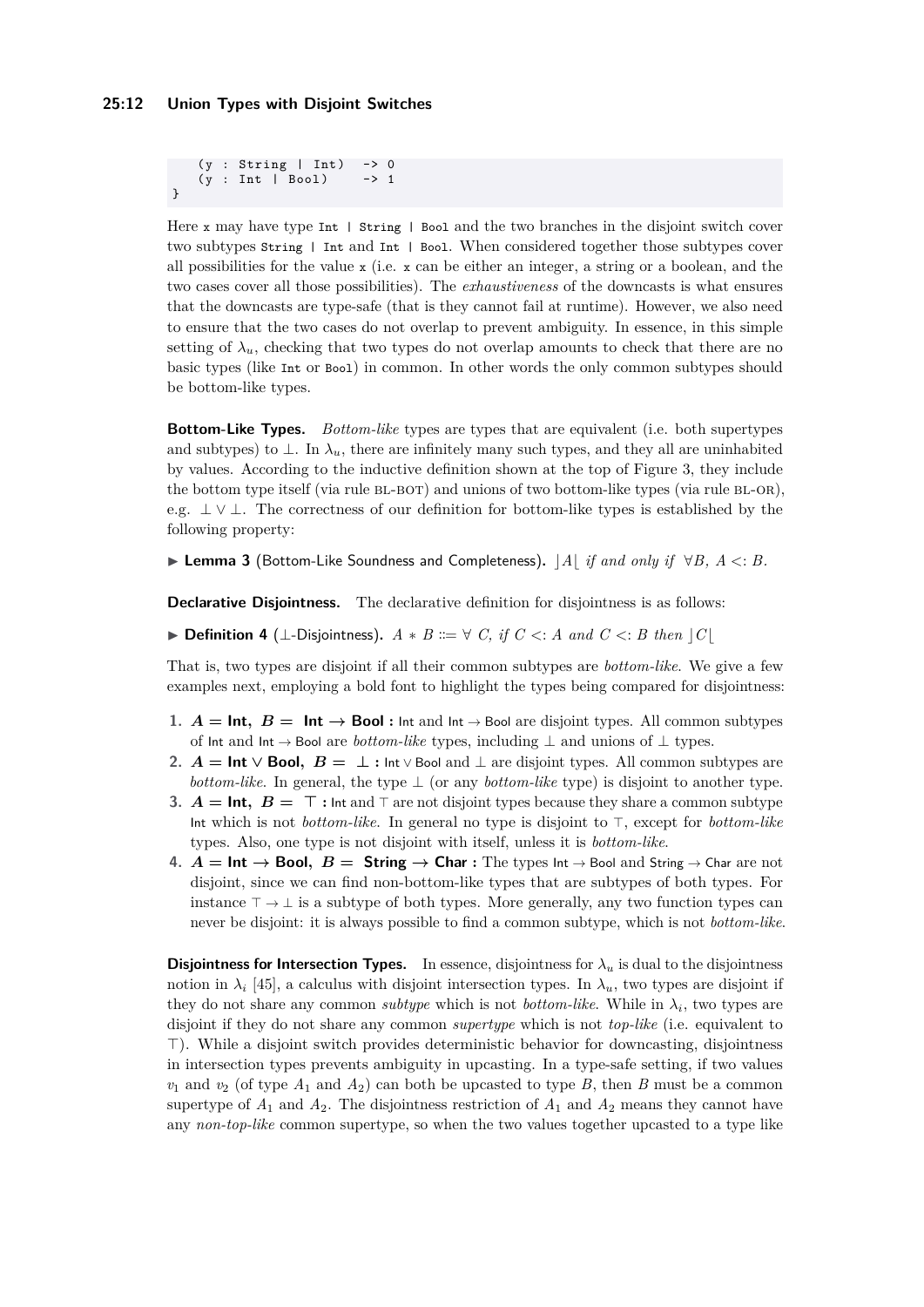<span id="page-12-11"></span><span id="page-12-10"></span><span id="page-12-9"></span><span id="page-12-8"></span><span id="page-12-7"></span><span id="page-12-6"></span><span id="page-12-5"></span><span id="page-12-4"></span><span id="page-12-3"></span><span id="page-12-2"></span><span id="page-12-1"></span><span id="page-12-0"></span>

<span id="page-12-16"></span><span id="page-12-15"></span><span id="page-12-14"></span><span id="page-12-13"></span><span id="page-12-12"></span>**Figure 3** Bottom-like types, algorithmic disjointness and typing for *λu*.

Int, only one of them can contribute to the result. Prior work on disjoint intersection types is also helpful to find an algorithmic formulation of disjointness. Declarative disjointness does not directly lead to an algorithm. However, we can find an algorithmic formulation that employs dual rules to those for disjoint intersection types.

**Algorithmic Disjointness.** We present an algorithmic version of disjointness in the middle of Figure [3.](#page-12-0) Rules AD-BTMR and AD-BTML state that the  $\perp$  type is disjoint to all types. Rules AD-INTL and AD-INTR state that  $\text{Int}$  and  $A \rightarrow B$  are disjoint types. Algorithmic disjointness can further be scaled to more primitive disjoint types such as Bool and String by adding more rules similar to rules AD-INTL and AD-INTR for additional primitive types. Rules AD-NULL-INTL and AD-NULL-INTR state that Null and Int are disjoint types. Similarly, rules AD-NULL-FUNL and AD-NULL-FUNR state that **Null** and  $A \rightarrow B$  are disjoint types. Rules AD-ORL and AD-ORR are two symmetric rules for union types. Any type C is disjoint to an union type  $A \vee B$  if *C* is disjoint to both *A* and *B*. We show that algorithmic disjointness is sound and complete with respect to its declarative specification (Definition [4\)](#page-11-0).

I **Theorem 5** (Soundness and Completeness of Algorithmic Disjointness)**.** *A* ∗*<sup>a</sup> B if and only*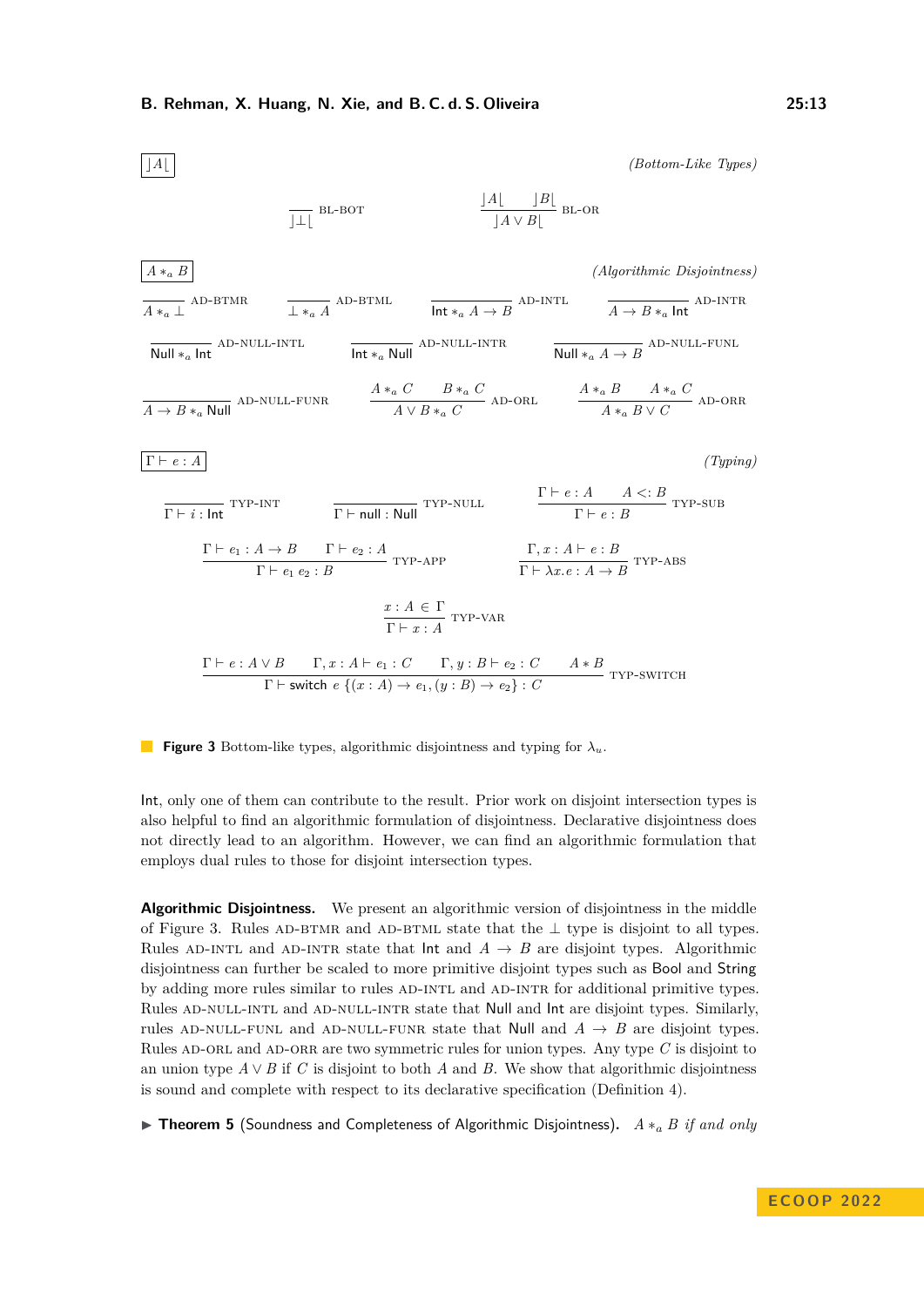#### **25:14 Union Types with Disjoint Switches**

*if A* ∗ *B.*

A natural property of  $\lambda_u$  is that if type *A* and type *B* are two disjoint types, then subtypes of *A* are disjoint to subtypes of *B*. This property dualises the *covariance of disjointness* property in calculi with disjoint intersection types [\[4\]](#page-25-8).

I **Lemma 6** (Disjointness contravariance)**.** *If A* ∗ *B and C <*: *A and D <*: *B then C* ∗ *D.*

# **3.4 Typing**

The typing rules are shown at the bottom of Figure [3.](#page-12-0) They are mostly standard. An integer has type Int, null has type Null and variable x gets type from the context. Rule TYP-APP is the standard rule for function application. Similarly, rule TYP-SUB and rule TYP-ABS are standard subsumption and abstraction rules respectively. The most interesting and novel rule is for *switch* expressions (rule TYP-SWITCH). It has four conditions. First,  $\Gamma \vdash e : A \lor B$ ensures *exhaustiveness* of the cases in the switch: *e* must check against the types in the branches of the switch. The next two conditions ensure that branches of case expressions are well-typed and have type *C*, where the input variable is bound to type *A* and to type *B* respectively in the two branches. Finally, *A* ∗ *B* guarantees the *disjointness* of *A* and *B*. This forbids overlapping types for the branches of case expressions to avoid non-deterministic results. Since all the branches have type *C*, the whole switch expression has type *C*. Note that the two branches can have different return types. For example, if  $e_1$  and  $e_2$  have type Int and String respectively, the whole expression can have type Int ∨ String.

# **3.5 Operational Semantics**

Now we discuss the small-step operational semantics of  $\lambda_u$ . An important aspect of this semantics is that union elimination is *type-directed*: types are used to pick the branch of the switch expression.

Figure [4](#page-14-0) shows the operational semantics of  $\lambda_u$ . Rules STEP-APPL, STEP-APPR, and [step-beta](#page-14-3) are the standard call-by-value reduction rules for applications. Of particular interest are rules [step-switch](#page-14-4), [step-switchl](#page-14-5), and [step-switchr](#page-14-6), which reduce the *switch* expressions. First, rule STEP-SWITCH reduces the case expression *e*, until it becomes a value *v*, at which point we must choose between the two branches of *switch*. We do so by inspecting the type of *v*: if the *approximate type* of *v* is a subtype of type of the left branch, then rule [step-switchl](#page-14-5) evaluates the left branch of the *switch* expression, or otherwise if it is a subtype of the type of the right branch, rule STEP-SWITCHR evaluates the right branch.

Note that the approximate type definition gives only a subtype of the actual type for a lambda value. This works, because the approximate type is only employed to allow the selection of a case with a function type, and in  $\lambda_u$  two function types can never be disjoint. Therefore, if there is a branch with a function type, then that must be the branch that applies to a lambda value. Note also that the program has been type-checked before hand, so we know that the static type of the value is compatible with the types on the branches. The subtyping condition in rules STEP-SWITCHL and STEP-SWITCHR is important, as it provides flexibility for the value to have various subtypes of *A* and *B*, instead of strictly having those types. Recall that the typing rule for *switch* (rule TYP-SWITCH) requires that types of left and right branches of a *switch* expression to be disjoint. This ensures that rules STEP-SWITCHL and STEP-SWITCHR cannot overlap, which, as we will see, is important for the operational semantics to be *deterministic*.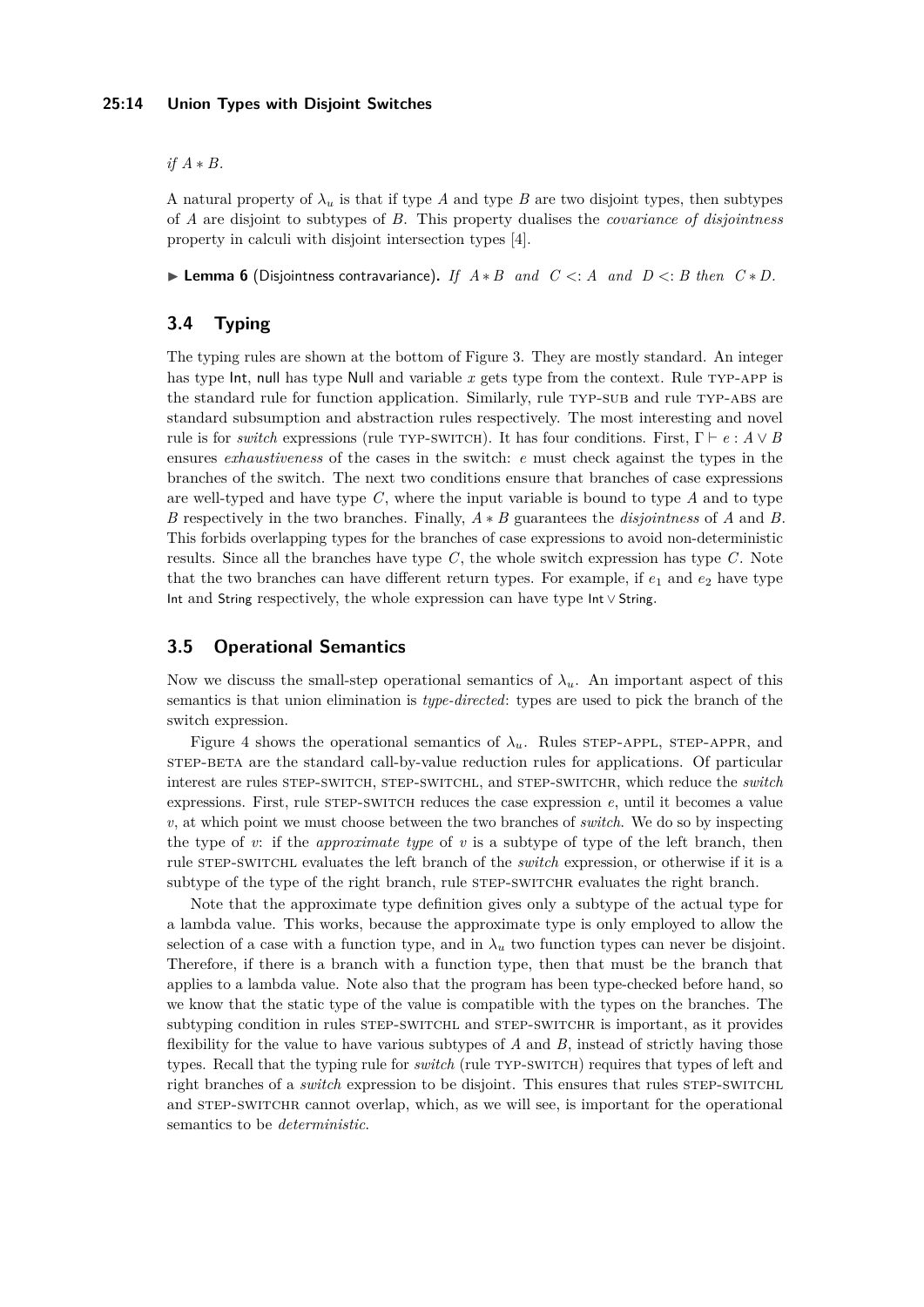<span id="page-14-4"></span><span id="page-14-3"></span><span id="page-14-2"></span><span id="page-14-1"></span><span id="page-14-0"></span>

| $e \longrightarrow e'$                                                                                                                           |                                                                                 |              |                                                                                           | <i>(Operational Semantics)</i>                                     |
|--------------------------------------------------------------------------------------------------------------------------------------------------|---------------------------------------------------------------------------------|--------------|-------------------------------------------------------------------------------------------|--------------------------------------------------------------------|
| $\frac{e_1 \longrightarrow e'_1}{e_1 \ e_2 \longrightarrow e'_1 \ e_2}$ STEP-APPL                                                                | $\frac{e \longrightarrow e'}{e \longrightarrow e \longrightarrow e'}$ STEP-APPR |              |                                                                                           | $\overline{(\lambda x.e) v \longrightarrow e[x \sim v]}$ STEP-BETA |
| switch $e \{(x : A) \rightarrow e_1, (y : B) \rightarrow e_2\} \longrightarrow$ switch $e' \{(x : A) \rightarrow e_1, (y : B) \rightarrow e_2\}$ | $e \rightarrow e'$                                                              |              |                                                                                           | STEP-SWITCH                                                        |
| $ v  \leq A$<br>switch $v \{(x : A) \rightarrow e_1, (y : B) \rightarrow e_2\} \rightarrow e_1[x \sim v]$ STEP-SWITCHL                           |                                                                                 |              |                                                                                           | Approximate Type $ v $                                             |
| $ v  \leq B$<br>switch $v \{(x : A) \rightarrow e_1, (y : B) \rightarrow e_2\} \rightarrow e_2[y \rightsquigarrow v]$                            |                                                                                 | STEP-SWITCHR | $[i]$ = Int<br>$[\lambda x.e]$ = $\top \rightarrow \bot$<br>$\lfloor null \rfloor$ = Null |                                                                    |

<span id="page-14-6"></span><span id="page-14-5"></span>**Figure 4** Operational semantics and approximate type definitions for *λu*.

#### **3.6 Type Soundness and Determinism**

In this section, we prove that  $\lambda_u$  is type sound and deterministic. Type soundness is established by the type preservation and progress theorems. Type preservation (Theorem [7\)](#page-14-7) states that types are preserved during reduction. Progress (Theorem [8\)](#page-14-8) states that well typed programs never get stuck: a well typed expression *e* is either a value or it can reduce to some other expression  $e'$ .

- <span id="page-14-7"></span>**Figure 1** Theorem 7 (Type Preservation). If  $\Gamma \vdash e : A$  and  $e \longrightarrow e'$  then  $\Gamma \vdash e' : A$ .
- <span id="page-14-8"></span>**► Theorem 8** (Progress). If  $\cdot$   $\vdash$   $e$  : *A* then either  $e$  is a value; or  $e$   $\rightarrow$   $e'$  for some  $e'$ .

Determinism of  $\lambda_u$  (Theorem [10\)](#page-14-9) ensures that a well-typed program reduces to a unique result. In particular, it guarantees that switch expressions are not order-sensitive: at any time, only one of the rules STEP-SWITCHL and STEP-SWITCHR can apply. The determinism of the switch expression relies on an essential property that a value cannot check against two disjoint types (Lemma [9\)](#page-14-10).

<span id="page-14-10"></span>**Example 3** (Exclusivity of Disjoint Types). *If*  $A * B$  *then*  $\frac{A}{A} v$  *such that both*  $\Gamma \vdash v : A$  *and*  $\Gamma \vdash v : B \ holds.$ 

<span id="page-14-9"></span>**Theorem 10** (Determinism). *If*  $\Gamma \vdash e : A$  *and*  $e \longrightarrow e_1$  *and*  $e \longrightarrow e_2$  *then*  $e_1 = e_2$ *.* 

#### <span id="page-14-12"></span>**3.7 An Alternative Specification for Disjointness**

The current definition of disjointness (Definition [4\)](#page-11-0) works well for the calculus presented in this section. But it is not the only possible formulation of disjointness. An equivalent formulation of disjointness is:

<span id="page-14-11"></span>**► Definition 11** (∧-Disjointness).  $A * B ::= \nexists C^{\circ}, C^{\circ} \le A \text{ and } C^{\circ} \le B$ 

According to the new definition, two types are disjoint if they do not have common subtypes that are *ordinary*. Ordinary types (denoted by  $C^{\circ}$ ) are essentially those types that are primitive, such as integers and functions (see Figure [5](#page-16-0) for a formal definition).

For the calculus presented in this section, we prove that the new definition is equivalent to the previous definition of disjointness.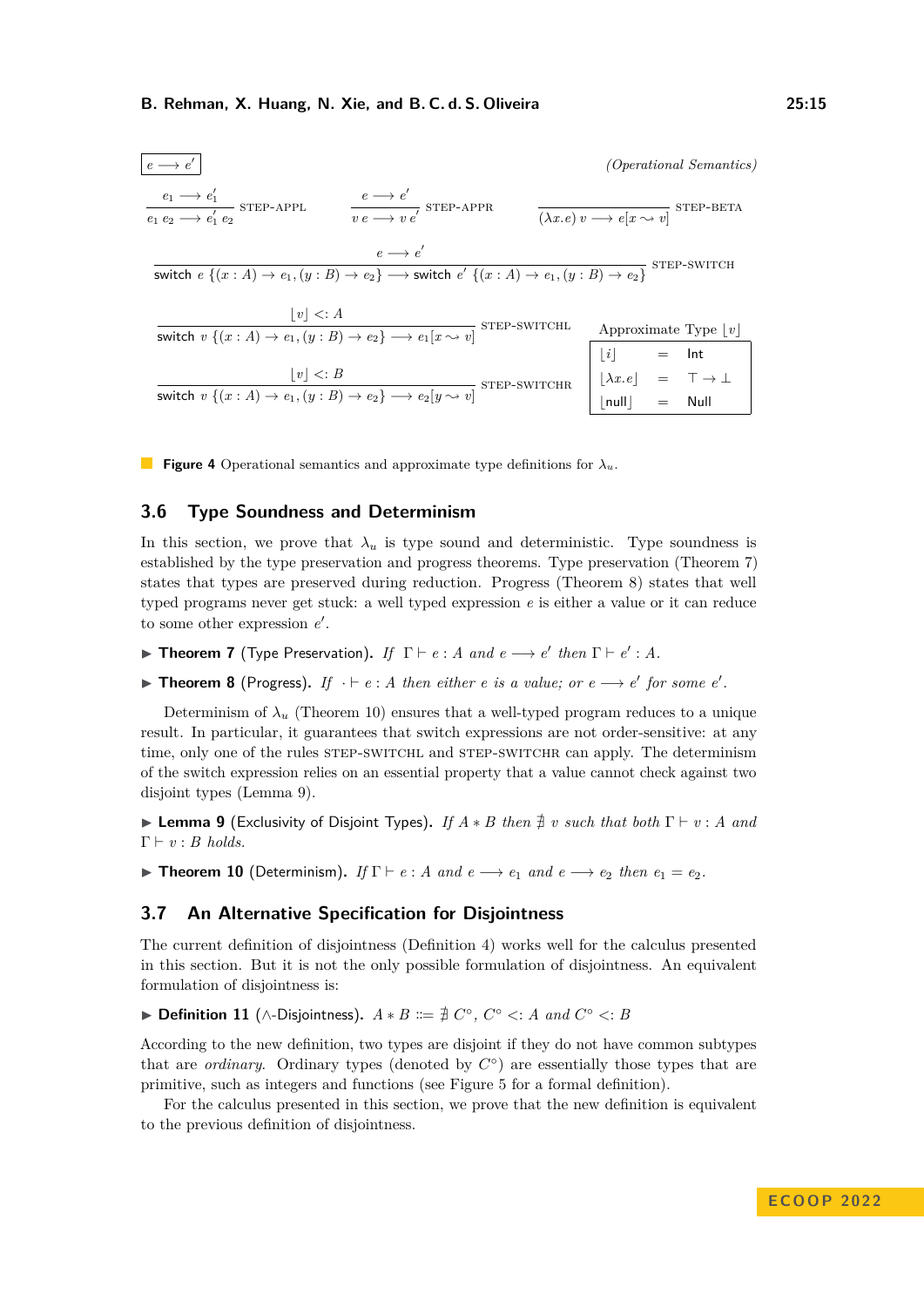I **Lemma 12** (Disjointness Equivalence)**.** *Definition [11](#page-14-11) (*∧*-Disjointness) is sound and complete to Definition* [4](#page-11-0) ( $\perp$ *-Disjointness) in*  $\lambda_u$  *defined in this section.* 

Why do we introduce the new definition of disjointness? It turns out that the previous definition is not sufficient when the calculus is extended with intersection types. As we will see, the new definition will play an important role in such variant of the calculus.

# <span id="page-15-0"></span>**4** *λ<sup>u</sup>* **with Intersections, Distributive Subtyping and Nominal Types**

In this section we extend  $\lambda_u$  with intersection types, nominal types and an enriched distributive subtyping relation. The study of an extension of  $\lambda_u$  with intersection types is motivated by the fact that most languages with union types also support intersection types (for example Ceylon, Scala or TypeScript). Furthermore, languages like Ceylon or Scala also support some form of distributive subtyping, as well as nominal types. Therefore it is important to understand whether those extensions can be easily added or whether there are some challenges. As it turns out, adding intersection types does pose a challenge, since the notion of disjointness inspired from disjoint intersection types [\[45\]](#page-27-5) no longer works. Moreover subtyping relations with distributive subtyping add significant complexity, and we need an extension that supports nominal types as well. We show that desirable properties, including type soundness and determinism, are preserved in the extended version of  $\lambda_u$ . Moreover we prove that both disjointness and subtyping have sound, complete and decidable algorithms.

# **4.1 Syntax, Well-formedness and Ordinary Types**

The syntax for this section mostly follows from Section [3,](#page-9-0) with the additional syntax given in Figure [5.](#page-16-0) The most significant difference and novelty in this section is the addition of intersection types  $A \wedge B$  and an infinite set of nominal types. We use metavariable P to stand for nominal types. Expressions are extended with a new expression (new P) to create instances of nominal types. The expression new P is also a value. Context Γ stays the same as in Section [3.](#page-9-0) We add a new context ∆, to track nominal types and their supertypes. For example, adding  $P_1 \leq P_2$  to  $\Delta$  declares a new nominal type  $P_1$  that is a subtype of  $P_2$ . For a well-formed context, the supertype  $P_2$  has to be declared before  $P_1$ . We also allow to declare a new nominal type  $P_1$  with  $\top$  as its supertype by adding  $P_1 \leq \top$  to  $\Delta$ . Metavariable  $A^{\circ}, B^{\circ}$ and  $C^{\circ}$  ranges over ordinary types [\[28\]](#page-26-11). There are four kinds of ordinary types: integers, null, function types and nominal types. Well-formed types and well-formedness of ordinary contexts  $\Delta$  are shown in Figure [5.](#page-16-0)

**Remark on Nominal Types.** Note that our formulation of nominal types is simplified in two ways compared to languages like Java. Firstly, we do not consider arguments when building new expressions (i.e. we do not allow expressions like new Person("John")). Secondly, we also do not introduce class declarations, which would allow nominal types to be associated with method implementations. We follow a design choice for nominal types similar to Featherweight Java [\[38\]](#page-26-12). Featherweight Java uses a fixed size context for nominal types. Diamond inheritance is also not supported in Featherweight Java, and we follow that design choice as well. However, we believe that supporting diamond inheritance in our calculus is relatively easy. These simplifications keep the calculus simple, while capturing the essential features that matter for disjointness and the formalization of disjoint switches. Allowing for a more complete formulation of nominal types can be done in mostly standard ways.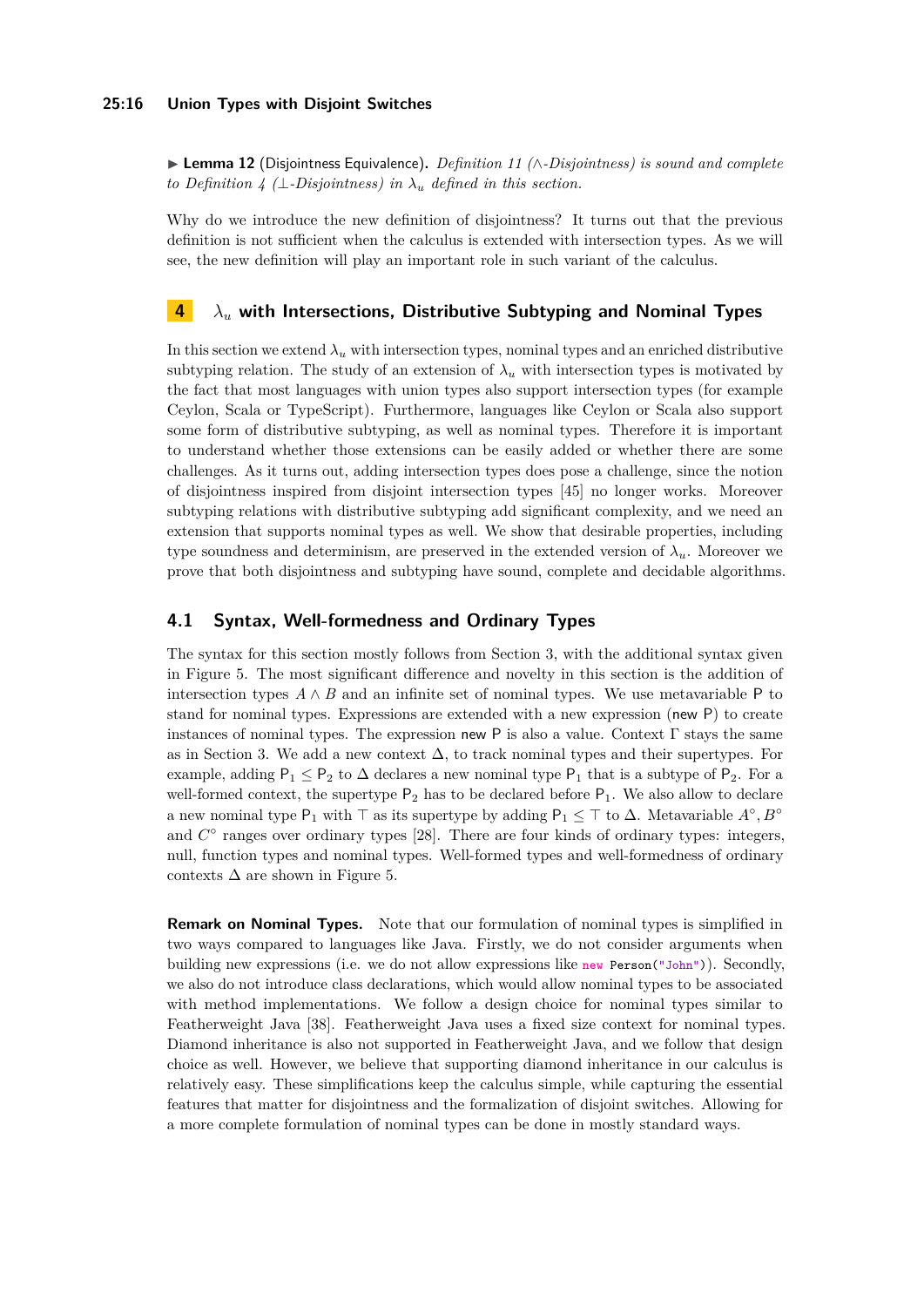<span id="page-16-0"></span> $A, B, C$  ::=  $... | A \wedge B | P$  $A^\circ, B^\circ, C^\circ$  $\therefore$  Int | Null |  $A \rightarrow B$  | P  $\mathrel{::=}$  ... | new P *v* ::= ... | new P  $Γ$  ::= · | Γ, *x* : *A*  $\Delta$  ::= · | ∆*,* P<sub>1</sub> ≤ P<sub>2</sub> | ∆*,* P ≤ ⊤  $\Delta \vdash A$  *(Well-formed Types)*  $\Delta \vdash \top$ WFT-TOP  $\Delta \vdash \bot$ WFT-BOT  $\Delta \vdash$  Int WFT-INT  $\Delta \vdash$  Null WFT-NULL  $\Delta \vdash A$   $\Delta \vdash B$  $\Delta \vdash A \to B$  $WFT-ARROW$  P  $\in dom \Delta$  $\Delta \vdash P$  $WFT-PRIM$   $\Delta \vdash A$   $\Delta \vdash B$  $\Delta$   $\vdash$  *A* ∨ *B* WFT-OR  $\Delta \vdash A$   $\Delta \vdash B$  $\Delta$   $\vdash$  *A* ∧ *B* WFT-AND *ok* ∆ *(Well-formed Nominal Contexts) ok* · - OKP-EMPTY  $ok$  ∆ P  $\notin$  *dom* ∆  $ok$   $\Delta$ ,  $P$   $\leq$   $\top$ okp-cons

$$
\frac{ok \Delta}{\Delta} \frac{\Delta \vdash P_2 \qquad P_1 \notin dom \Delta}{ok \Delta, P_1 \le P_2} \text{ OKP-SUB}
$$

**Figure 5** Additional syntax and well-formedness.

# **4.2 Distributive Subtyping**

Another interesting feature of this section is the addition of distributive subtyping to  $\lambda_u$ . Ceylon employs an enriched distributive subtyping relation [\[42\]](#page-26-6) that is based on the  $B+$ logic [\[50,](#page-27-9) [53\]](#page-27-10). To obtain an equivalent algorithmic formulation of subtyping, we employ the idea of *splittable types* [\[36\]](#page-26-7), but extend that algorithm with the Null type and nominal types.

**Distributive subtyping relation.** Figure [6](#page-17-1) shows a declarative version of distributive subtyping for  $\lambda_u$  with intersection and nominal types. Subtyping includes axioms for reflexivity (rule DS-REFL) and transitivity (rule DS-TRANS). Rules DS-TOP, DS-BOT, DS-ARROW, and DS-ORA have been discussed in Section [3.](#page-9-0) Rule DS-PRIM states that a nominal type is a subtype of type *A* if it is declared as subtype of *A* in  $\Delta$ . Note that *A* can either be a nominal type or  $\top$  under a well-formed context  $\Delta$ . With the help of rule DS-TRANS, the subtyping of primitive types can also be constructed indirectly, e.g.  $P_1 \leq \top, P_2 \leq P_1, P_3 \leq P_2 \vdash P_3 \leq P_1$ . Compared with the algorithmic formulation, having an explicit transitivity rule considerably simplifies the rules for nominal types. Rules DS-ORB and DS-ORC state that a subpart of a union type is a subtype of whole union type. Rule  $DS-ANDA$  states that a type  $A$  is a subtype of the intersection of two types *B* and *C* only if *A* is a subtype of both *B* and *C*. Rules DS-ANDB and DS-ANDC state that intersection type  $A_1 \wedge A_2$  is a subtype of both  $A_1$ and  $A_2$  separately. Rule DS-DISTARR distributes function types over intersection types. It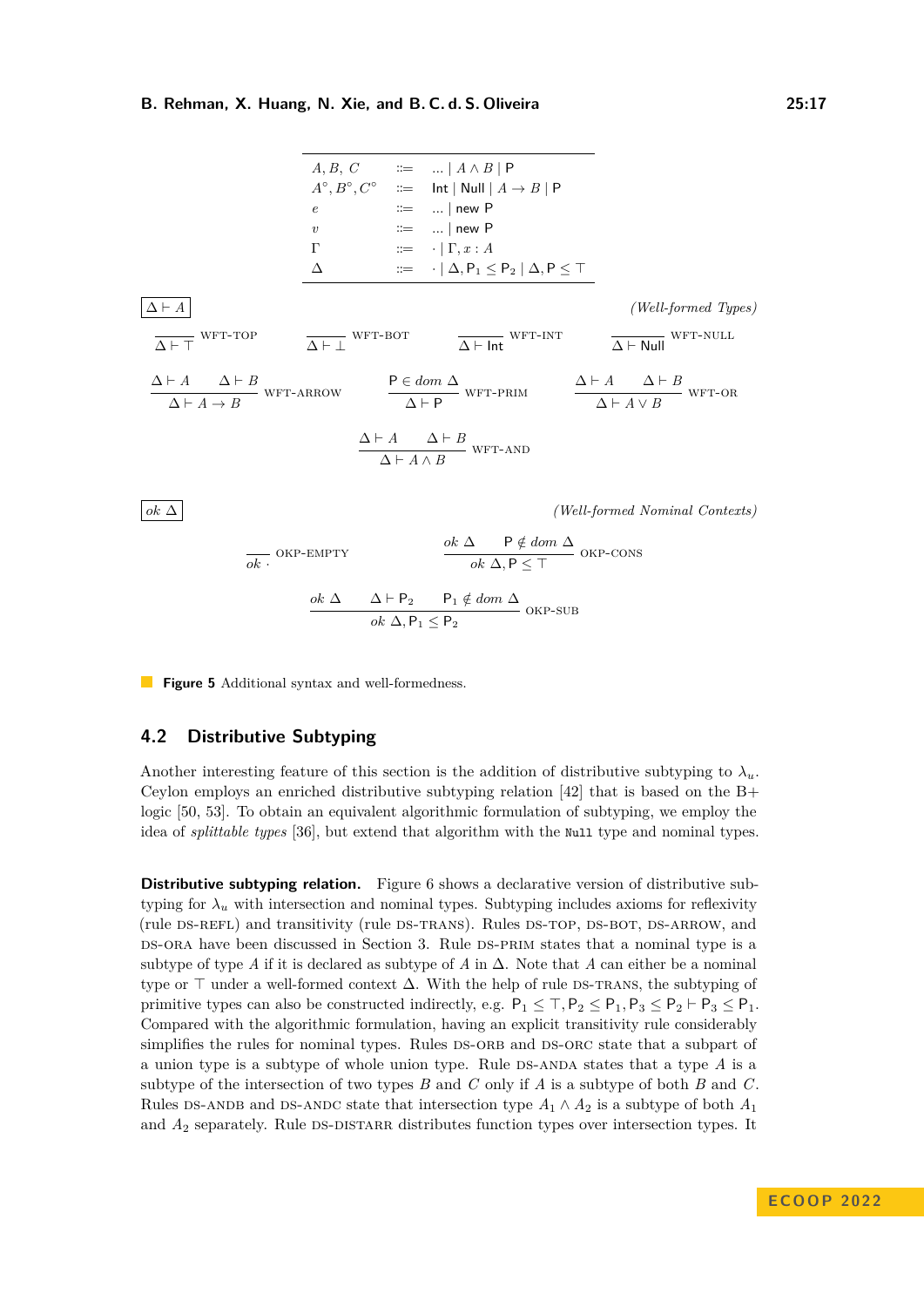<span id="page-17-11"></span><span id="page-17-10"></span><span id="page-17-9"></span><span id="page-17-8"></span><span id="page-17-7"></span><span id="page-17-6"></span><span id="page-17-3"></span><span id="page-17-2"></span><span id="page-17-1"></span>

| $\Delta \vdash A \leq B$                                                                                                                                                          | <i>(Declarative Subtyping with Distributivity)</i>                                                                                                                             |
|-----------------------------------------------------------------------------------------------------------------------------------------------------------------------------------|--------------------------------------------------------------------------------------------------------------------------------------------------------------------------------|
| $\frac{ok\ \Delta\ \quad \Delta \vdash A}{\Delta \vdash A \leq A} \ {\tt DS-REFL}$                                                                                                | $\frac{\Delta\vdash A\leq B\qquad \Delta\vdash B\leq C}{\Delta\vdash A\leq C}$ DS-TRANS                                                                                        |
|                                                                                                                                                                                   | $\Delta \vdash B_1 \leq A_1$ $\Delta \vdash A_2 \leq B_2$<br>$\Delta \vdash A_1 \rightarrow A_2 \leq B_1 \rightarrow B_2$ DS-ARROW $\Delta \vdash P \leq A \in \Delta$ DS-PRIM |
| $\frac{\Delta\vdash A_1\leq B\qquad \Delta\vdash A_2\leq B}{\Delta\vdash A_1\vee A_2\leq B}\text{\;DS-ORA}$                                                                       | $\frac{ok\ \Delta\ \quad \Delta\vdash A_1\quad \Delta\vdash A_2}{\Delta\vdash A_1\le A_1\vee A_2}$ DS-ORB                                                                      |
| $\frac{ok\;\Delta\quad \Delta\vdash A_1\quad \Delta\vdash A_2}{\Delta\vdash A_2\le A_1\vee A_2}$ DS-ORC                                                                           | $\frac{\Delta \vdash B \leq A_1 \quad \Delta \vdash B \leq A_2}{\Delta \vdash B \leq A_1 \land A_2}$ DS-ANDA                                                                   |
| $\frac{ok\;\Delta\quad \Delta\vdash A_1\quad \Delta\vdash A_2}{\Delta\vdash A_1\land A_2\le A_1}$ DS-ANDB                                                                         | $\frac{ok \Delta \Delta \Delta \vdash A_1 \Delta \vdash A_2}{\Delta \vdash A_1 \land A_2 \leq A_2}$ DS-ANDC                                                                    |
| $\frac{ok \Delta \Delta \vdash A_1 \Delta \vdash A_2 \Delta \vdash B}{\Delta \vdash (A_1 \rightarrow B) \land (A_2 \rightarrow B) \leq (A_1 \lor A_2) \rightarrow B}$ DS-DISTARRU | $\frac{ok\;\Delta\qquad \Delta\vdash A}{\Delta\vdash A < \top}$ DS-TOP                                                                                                         |
| $\frac{ok\ \Delta\ }{\Delta\vdash (A_1\vee B)\wedge (A_2\vee B)\leq (A_1\wedge A_2)\vee B} \text{DS-DISTOR}$                                                                      | $\frac{ok\ \Delta\ \Delta\vdash A}{\Delta\vdash\bot\leq A}\ {\rm DS\text{-}BOT}$                                                                                               |
|                                                                                                                                                                                   | $\frac{ok \Delta \Delta + A \Delta + B_1 \Delta + B_2}{\Delta + (A \rightarrow B_1) \wedge (A \rightarrow B_2) \leq A \rightarrow (B_1 \wedge B_2)}$ DS-DISTARR                |

<span id="page-17-15"></span><span id="page-17-14"></span><span id="page-17-13"></span><span id="page-17-12"></span><span id="page-17-5"></span><span id="page-17-4"></span><span id="page-17-0"></span>**Figure 6** Distributive subtyping for *λ<sup>u</sup>* with intersection types and nominal types.

states that  $(A \to B_1) \land (A \to B_2)$  is a subtype of  $A \to (B_1 \land B_2)$ . Rule DS-DISTARRU states that  $(A_1 \rightarrow B) \land (A_2 \rightarrow B)$  is a subtype of  $(A_1 \lor A_2) \rightarrow B$  type. Rule DS-DISTOR distributes intersections over unions.

**Algorithmic Subtyping.** Distributive rules make it hard to eliminate the transitivity rule. Our algorithmic formulation of distributive subtyping is based on a formulation using splittable types by Huang and Oliveira [\[36\]](#page-26-7). The basic idea is to view the distributive rules as some expansion of intersection and union types. For example, rule DS-DISTARR makes  $A \to B_1 \land B_2$  and  $(A \to B_1) \land (A \to B_2)$  mutual subtypes. Thus  $A \to B_1 \land B_2$  is treated like  $(A \to B_1) \land (A \to B_2)$  in the three intersection-related rules AS-ANDA, AS-ANDB, and AS-ANDC. Here we use  $A \cong B \wedge C$  to denote that type A can be split into B and C (and therefore, *A* is equivalent to  $B \wedge C$  according to the procedure designed by Huang and Oliveira. Union and union-like types (e.g.  $(A_1 \vee A_2) \wedge B \cong A_1 \wedge B \vee A_2 \wedge B$ ) are handled in similar way in rules AS-ORA, AS-ORB, and AS-ORC. For further details of algorithmic subtyping we refer to their paper.

**Subtyping Nominal Types.** However, Huang and Oliveira's algorithm does not account for Null and nominal types. We add the nominal context  $\Delta$  in the subtyping judgment and extend the subtyping algorithm with Null and nominal types. Nominal types are not splittable, and their subtyping relation is defined by the transitive closure of the context.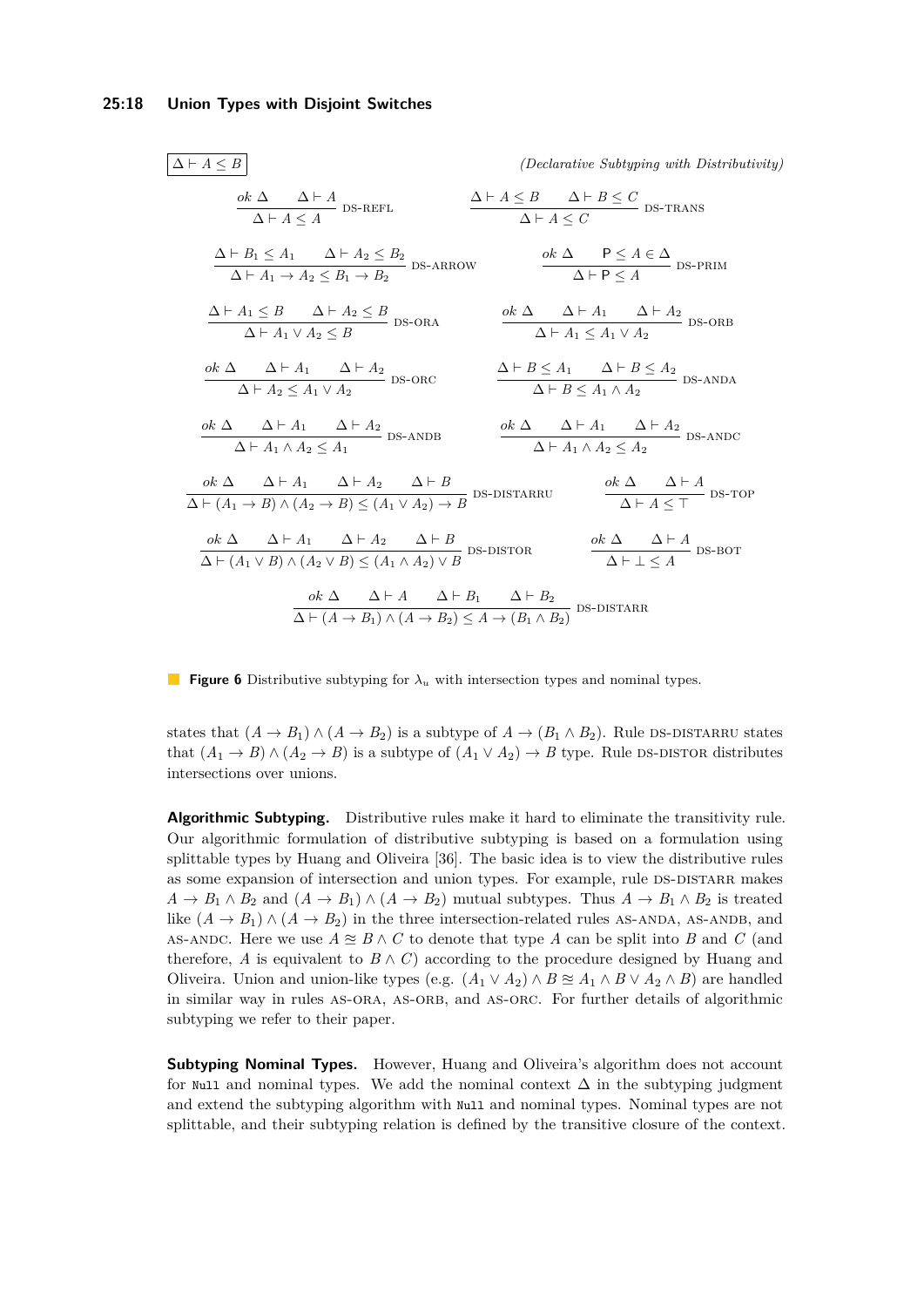<span id="page-18-8"></span><span id="page-18-7"></span><span id="page-18-6"></span><span id="page-18-3"></span>

| $\Delta \vdash A \mathrel{<:} B$                                                                                                             |                                                                                       |         |                                                                                                                                       | (Algorithmic Subtyping with Distributivity)                                                         |         |
|----------------------------------------------------------------------------------------------------------------------------------------------|---------------------------------------------------------------------------------------|---------|---------------------------------------------------------------------------------------------------------------------------------------|-----------------------------------------------------------------------------------------------------|---------|
| $\frac{\Delta \vdash B_1 \prec A_1 \quad \Delta \vdash A_2 \prec B_2}{\Delta \vdash A_1 \rightarrow A_2 \prec B_1 \rightarrow B_2}$ AS-ARROW |                                                                                       |         | $\frac{ok(\Delta, P_1 \le P_2)}{\Delta, P_1 \le P_2 \vdash P_1 \le P_3}$ AS-PRIMEQ                                                    |                                                                                                     |         |
| $\frac{ok\ \Delta\ }{\Delta\ \vdash A} \xrightarrow[\Delta\ \vdash A \ <:\ A \ \text{AS-REFL}$                                               |                                                                                       |         | <i>ok</i> $(\Delta, P_2 \leq: A)$ $P_1 \neq P_2$ $\Delta \vdash P_1 \leq: P_3$<br>$\Delta, P_2 \lt: A \vdash P_1 \lt: P_3$ AS-PRIMNEQ |                                                                                                     |         |
| $\underbrace{A \cong A_1 \vee A_2 \qquad \Delta \vdash A_1 \triangleleft B \qquad \Delta \vdash A_2 \triangleleft B}_{AS\text{-}ORA}$        | $\Delta \vdash A \lt: B$                                                              |         |                                                                                                                                       | $\frac{ok \Delta}{\Delta \vdash A \leq \top} \frac{\Delta \vdash A}{AS\text{-}TOP}$                 |         |
| $A \cong A_1 \vee A_2 \qquad \Delta \vdash B \lt: A_1$                                                                                       | $\overbrace{\Delta \vdash B <: A}^{\qquad \qquad \cdots \qquad \qquad AS\text{-}ORB}$ |         |                                                                                                                                       | $\frac{A \approxeq A_1 \vee A_2 \quad \Delta \vdash B <: A_2}{\Delta \vdash B <: A} \text{ as-osc}$ |         |
| $A \cong A_1 \wedge A_2$ $\Delta \vdash B \lt: A_1$ $\Delta \vdash B \lt: A_2$                                                               | $\Delta \vdash B \lt: A$                                                              |         | $-$ AS-ANDA                                                                                                                           | $\frac{ok\ \Delta\qquad \Delta\vdash A}{\Delta\vdash\bot<:A} \text{ AS-BOT}$                        |         |
| $A \cong A_1 \wedge A_2 \qquad \Delta \vdash A_1 \lt: B$                                                                                     | $\Delta \vdash A \lt: B$                                                              | AS-ANDB |                                                                                                                                       | $A \cong A_1 \wedge A_2 \qquad \Delta \vdash A_2 \lt : B$<br>$\Delta \vdash A \lt: B$               | AS-ANDC |

<span id="page-18-5"></span><span id="page-18-4"></span><span id="page-18-2"></span><span id="page-18-1"></span><span id="page-18-0"></span>**Figure 7** Algorithmic subtyping for *λ<sup>u</sup>* with distributivity, intersection and nominal types.

They are supertypes of  $\perp$  and subtypes of  $\top$ , but not related with other primitive types like Int and Null. So for nominal types, we mainly focus on checking the subtyping relationship among them in our algorithm. Given a well-formed context, any nominal type P appears only once in a subtype position as an explicit declaration for P, and its direct supertype, if is not  $\top$ , must be declared before P. Thus if  $\Delta \vdash P_1$  < : P<sub>2</sub> holds, either P<sub>2</sub> is introduced before P<sub>1</sub> in  $\Delta$ , or they are the same type, in which case the goal can be solved by rule AS-REFL. For the other cases, we recursively search for  $P_1$  in all subtype positions of the context  $\Delta$ (rule AS-PRIMNEQ). When we find  $P_1$ , we check its direct supertype. If it is  $\top$ , no other nominal types can be supertypes of  $P_1$ . So in rule AS-PRIMEQ, we only consider when the direct supertype is another primitive  $P_2$ . For  $P_3$  to be a supertype of  $P_1$ , it must either equal to  $P_2$ , or it is related to  $P_2$  by the smaller context. In either case, we can prove that  $P_3$  is a supertype of the direct supertype of  $P_1$ .

**Inversion Lemmas for Type Soundness.** Having an algorithmic formulation of subtyping is useful to prove several inversion lemmas that are used in the type soundness proof. For instance, it allows us to prove the following lemma:

I **Lemma 13** (Inversion on Function Types)**.** *If* ∆ ` *A*<sup>1</sup> → *A*<sup>2</sup> *<*: *B*<sup>1</sup> → *B*<sup>2</sup> *then* ∆ ` *B*<sup>1</sup> *<*: *A*<sup>1</sup>  $and$  ∆  $\vdash$  *A*<sub>2</sub>  $\lt:$  *B*<sub>2</sub>*.* 

While the additional distributive rules make function types more flexible, they retain the contravariance of argument types and covariance of return types. In addition, we show the formulation is sound and complete to the declarative subtyping and it is decidable whether a subtyping judgment holds under a given context.

- **► Lemma 14** (Equivalence of subtyping).  $\Delta \vdash A \leq B$  *if and only if*  $\Delta \vdash A \lt D$ . *B*.
- **► Lemma 15** (Decidability of subtyping).  $\Delta \vdash A \leq B$  *is decidable.*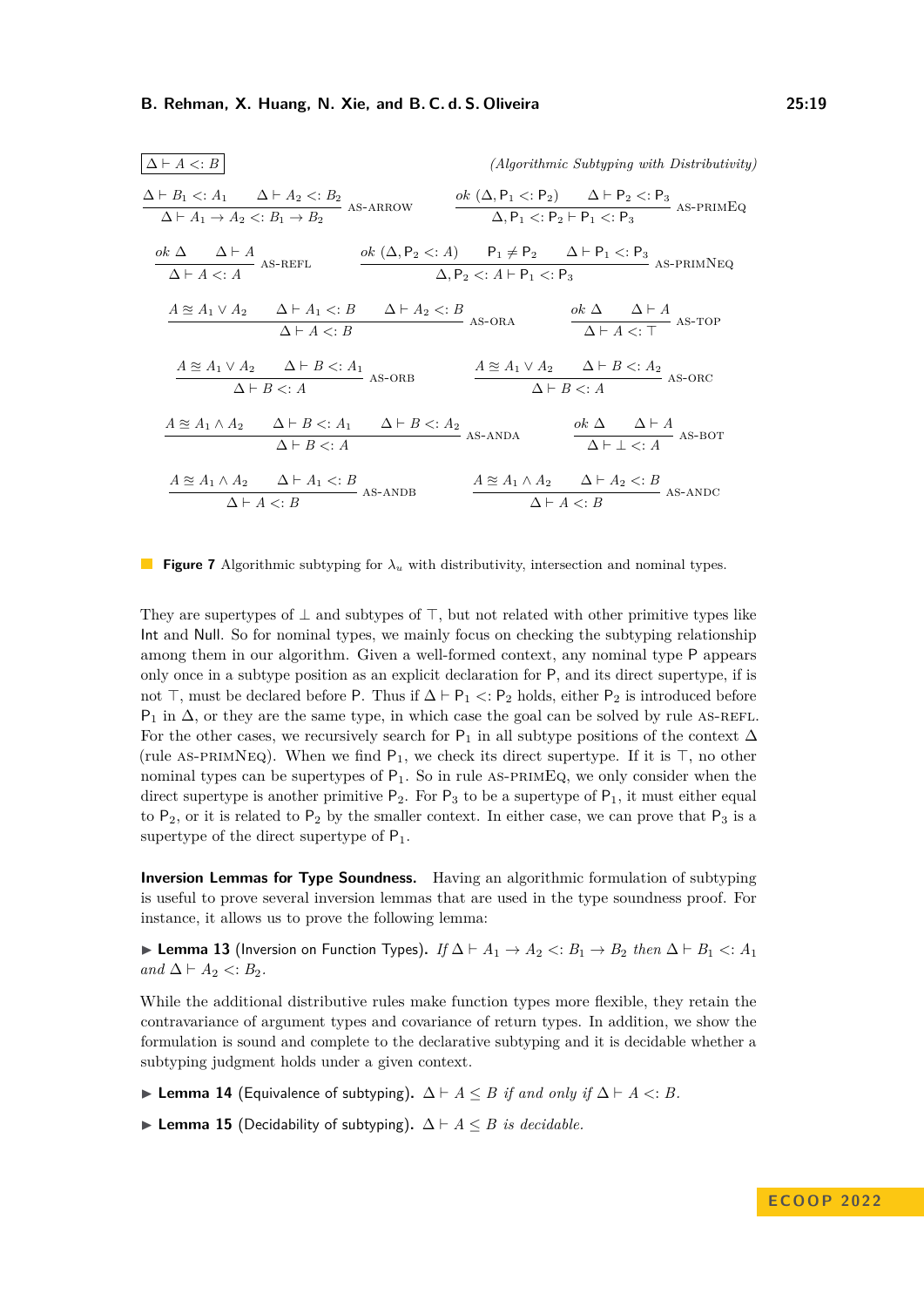#### **25:20 Union Types with Disjoint Switches**

## <span id="page-19-2"></span>**4.3 Disjointness Specification**

Disjointness is another interesting aspect of the extension of  $\lambda_u$ . Unfortunately, Definition [4](#page-11-0) does not work with intersection types. In what follows, we first explain why Definition [4](#page-11-0) does not work, and then we show how to define disjointness in the presence of intersection types.

**Bottom-like types, intersection types and disjointness.** Recall that disjointness in Section [3](#page-9-0) (Definition [4\)](#page-11-0) depends on bottom-like types, where two types are disjoint only if all their common subtypes are bottom-like. However, this definition no longer works with the addition of intersection types. According to the subtyping rule for intersection types, any two types have their intersection as one common subtype. For non-bottom-like types, their intersection is also not bottom-like. For example, type Int and type Bool now have a non-bottom like subtype Int ∧ Bool. In other words, the disjointness definition fails, since we can always find a common non-bottom-like subtype for any two (non-bottom-like) types.

**A possible solution: the Ceylon approach.** A possible solution for this issue is to add a subtyping rule which makes intersections of disjoint types subtypes of  $\bot$ .

<span id="page-19-0"></span>
$$
\frac{A*B}{A\wedge B<:\bot}\text{ s-DISJ}
$$

This rule is adopted by the Ceylon language [\[42\]](#page-26-6). With the rule s-DISJ now the type Int ∧ Bool would be a bottom-like type, and the definition of disjointness used in Section [3](#page-9-0) could still work. The logic behind this rule is that if we interpret types as sets of values, and intersection as set intersection, then intersecting disjoint sets is the empty set. In other words, we would get a type that has no inhabitants. For instance the set of all integers is disjoint to the set of all booleans, and the intersection of those sets is empty. However we do not adopt the Ceylon solution here for two reasons:

- **1.** Rule s-DISJ complicates the system because it adds a mutual dependency between subtyping and disjointness: disjointness is defined in terms of subtyping, and subtyping now uses disjointness as well in rule s-DISJ. This creates important challenges for the metatheory. In particular, the completeness proof for disjointness becomes quite challenging.
- **2.** Additionally, the assumption that intersections of disjoint types are equivalent to  $\perp$  is too strong for some calculi with intersection types. If a merge operator [\[49\]](#page-27-6) is allowed in the calculus, intersection types can be inhabited with values (for example, in  $\lambda_i$  [\[45\]](#page-27-5), the type Int ∧ Bool is inhabited by 1*, ,*True). Considering those types bottom-like would lead to a problematic definition of subtyping, since some bottom-like types (those based on disjoint types) would be inhabited.

For those reasons we adopt a different approach in  $\lambda_u$ . Nevertheless, in the extended version of the paper we show that it is possible to create an extension of  $\lambda_u$  that includes (and in fact generalizes) the Ceylon-style rule S-DISJ.

**Disjointness based on ordinary types to the rescue.** To solve the problem with the disjointness specification, we resort to the alternative definition of disjointness presented in Section [3.7.](#page-14-12) Note that now the disjointness definition also contains  $\Delta$  as an argument to account for nominal types.

<span id="page-19-1"></span>**► Definition 16** (∧-Disjointness).  $\Delta \vdash A * B ::= \nexists C^\circ, \Delta \vdash C^\circ < A \text{ and } \Delta \vdash C^\circ < B$ .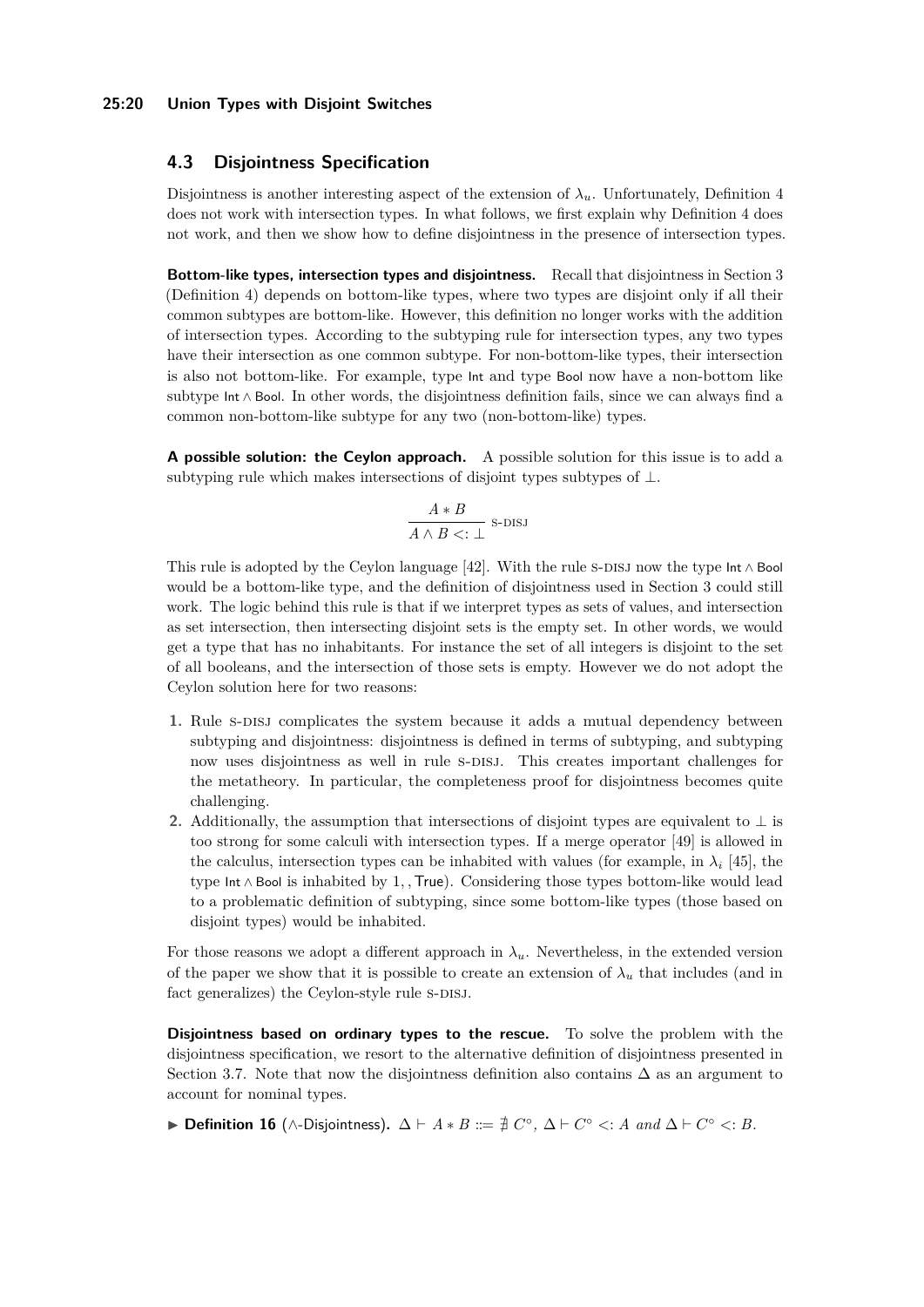<span id="page-20-0"></span>

|                                                        |                           | Lowest Ordinary Subtypes (LOS) $ A _{\Delta}$                 |                                                                              |  |
|--------------------------------------------------------|---------------------------|---------------------------------------------------------------|------------------------------------------------------------------------------|--|
| $ T _{\Delta}$                                         |                           | $=$ {Int, $\top \rightarrow \bot$ , Null} $\cup$ dom $\Delta$ | Nominal Subtypes<br>$\Delta(A)$                                              |  |
| $ \perp _{\Delta}$                                     | $=$ {}                    |                                                               | $\cdot(A)$<br>$=$                                                            |  |
| $ Int _{\Delta}$                                       | $=$                       | $\{Int\}$                                                     | $\{P\} \cup \Delta'(A)$ if $P \leq A \in \Delta$<br>$(\Delta', P \leq B)(A)$ |  |
| $ A \rightarrow B _{\Delta} = {\top \rightarrow \bot}$ |                           |                                                               | $\Delta'(A)$ otherwise                                                       |  |
| $ A \vee B _{\Delta}$                                  |                           | $=  A _{\Delta} \cup  B _{\Delta}$                            |                                                                              |  |
|                                                        |                           | $ A \wedge B _{\Delta} =  A _{\Delta} \cap  B _{\Delta}$      |                                                                              |  |
| $\left \mathsf{Null}\right _{\Delta}$                  | $\mathbf{r} = \mathbf{r}$ | $\{Null\}$                                                    | $\Delta \vdash P$<br>$ok \Delta$<br>PTYP-PRIM                                |  |
| $ P _{\Delta}$                                         | $=$                       | $\{P\} \cup \Delta(P)$                                        | $\Delta; \Gamma \vdash$ new $P : P$                                          |  |

<span id="page-20-1"></span>**Figure 8** Lowest ordinary subtypes function and additional typing rule for *λ<sup>u</sup>* with intersection types and nominal types.

Interestingly, while in Section [3](#page-9-0) such definition was equivalent to the definition using bottom-like types, this is no longer the case for  $\lambda_u$  with intersection types. To see why, consider again the types Int and Bool. Int and Bool do not share any common ordinary subtype. Therefore, Int and Bool are disjoint types according to Definition [16.](#page-19-1) We further illustrate Definition [16](#page-19-1) with a few concrete examples:

- **1.**  $A = \text{Int} \vee \text{Bool}$ ,  $B = \perp$ : Since there is no ordinary type that is a subtype of both Int ∨ Bool and ⊥, Int ∨ Bool and ⊥ are disjoint types. In general, the ⊥ type is disjoint to all types because  $\perp$  does not have any ordinary subtype.
- **2.**  $A = \text{Int } \wedge \text{Bool}$ ,  $B = \text{Int } \vee \text{Bool}$ : There is no ordinary type that is a subtype of both Int ∧ Bool and Int ∨ Bool. Therefore, Int ∧ Bool and Int ∨ Bool are disjoint types. In general, an intersection of two disjoint types (Int ∧ Bool in this case) is always disjoint to all types.

# **4.4 Algorithmic Disjointness**

The change in the disjointness specification has a significant impact on an algorithmic formulation. In particular, it is not obvious at all how to adapt the algorithmic formulation in Figure [3.](#page-12-0) To obtain a sound, complete and decidable formulation of disjointness, we employ the novel notion of *lowest ordinary subtypes*.

**Lowest ordinary subtypes (**|*A*|∆**).** Figure [8](#page-20-0) shows the definition of *lowest ordinary subtypes* (LOS)  $(|A|_{\Delta})$ . LOS is defined as a function which returns a set of ordinary subtypes of the given input type. No ordinary type is a subtype of  $\perp$ . The only ordinary subtype of  $\ln t$  is Int itself. The function case is interesting. Since no two functions are disjoint in the calculus proposed in this paper, the case for function types  $A \to B$  returns  $\top \to \bot$ . This type is the least ordinary function type, which is a subtype of all function types. Lowest ordinary subtypes of  $\top$  are  $\text{Int}, \top \to \bot$ , Null and all the nominal types defined in  $\Delta$ . In the case of union types  $A \vee B$ , the algorithm collects the LOS of *A* and *B* and returns the union of the two sets. For intersection types  $A \wedge B$  the algorithm collects the LOS of  $A$  and  $B$  and returns the intersection of the two sets. The lowest ordinary subtype of Null is Null itself. Finally, the LOS of P is the union of P itself with all subtypes of P defined in  $\Delta$ . Note that LOS is defined as a structurally recursive function and therefore its decidability is immediate.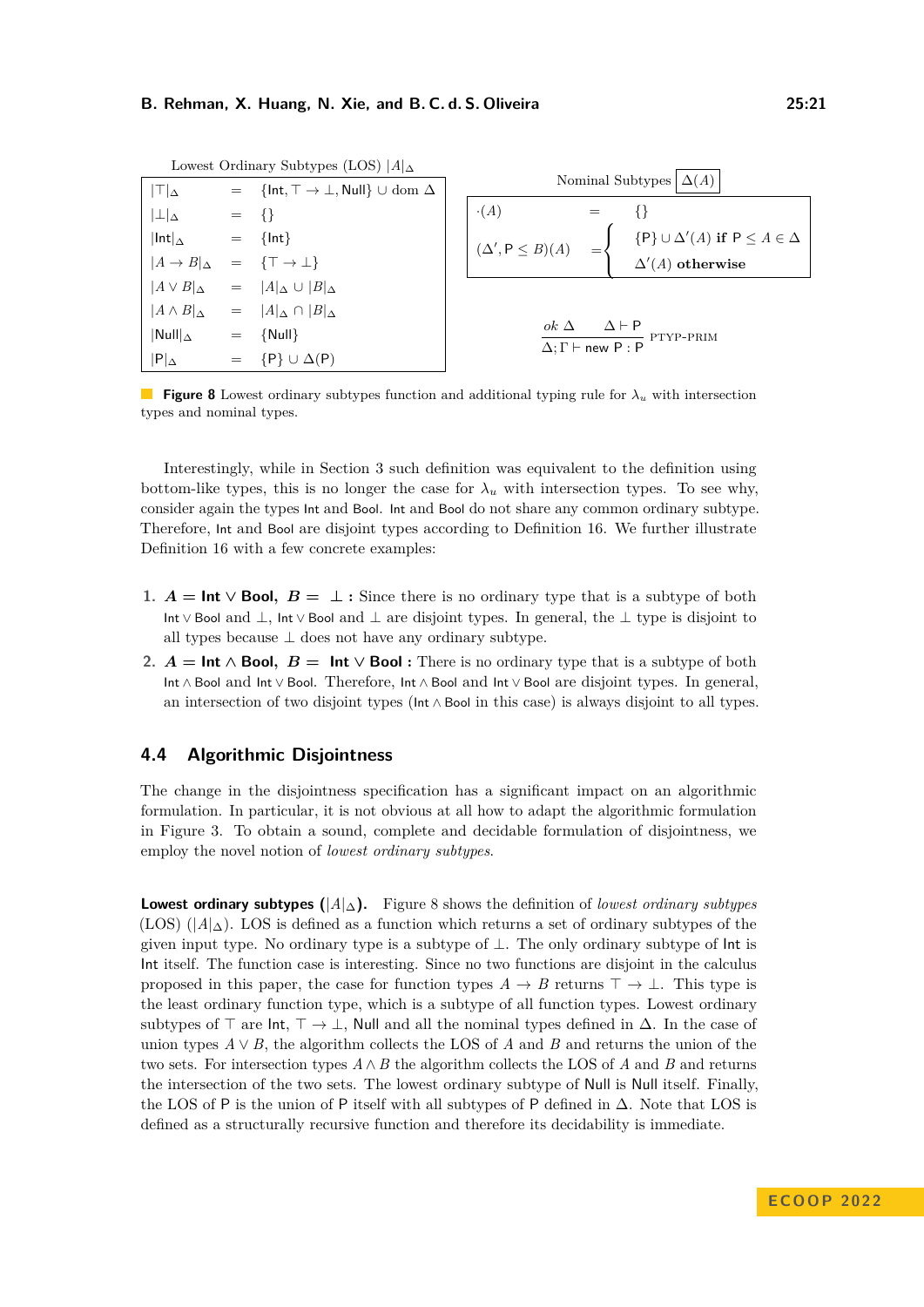#### **25:22 Union Types with Disjoint Switches**

**Algorithmic disjointness.** With LOS, an algorithmic formulation of disjointness is straightforward:

<span id="page-21-0"></span>**► Definition 17.**  $\Delta \vdash A *_a B ::= |A|_{\Delta} \cap |B|_{\Delta} = \{ \}.$ 

The algorithmic formulation of disjointness in Definition [17](#page-21-0) states that two types *A* and *B* are disjoint under the context  $\Delta$  if they do not have any common lowest ordinary subtypes. In other words, the set intersection of  $|A|_{\Delta}$  and  $|B|_{\Delta}$  is the empty set. Note that this algorithm is naturally very close to Definition [16.](#page-19-1)

**Soundness and completeness of algorithmic disjointness.** Next, we show that disjointness algorithm is sound and complete with respect to disjointness specifications (Theorem [18\)](#page-21-1). Soundness and completeness of LOS are essential to prove Theorem [18.](#page-21-1) Both of these properties are shown in Lemma [19](#page-21-2) and Lemma [20](#page-21-3) respectively.

<span id="page-21-1"></span>I **Theorem 18** (Disjointness Equivalence)**.** ∆ ` *A* ∗*<sup>a</sup> B if and only if* ∆ ` *A* ∗ *B.*

<span id="page-21-2"></span>I **Lemma 19** (Soundness of |*A*|∆)**.** ∀ *well-formed* ∆ *and A and B that are well-formed under*  $\Delta$ *, if*  $B \in |A|_{\Delta}$ *, then*  $\Delta$   $\vdash$  *B* <*: A.* 

<span id="page-21-3"></span>**Example 20** (Completeness of  $|A|_{\Delta}$ ).  $\forall A \ B^{\circ}, \text{ if } \Delta \vdash B^{\circ} \lt: A, \text{ then } B^{\circ} \in |A|_{\Delta}, \text{ or } B^{\circ} \text{ is }$ *an arrow type and*  $\top \rightarrow \bot \in |A|_{\Delta}$ *.* 

# **4.5 Typing, Semantics and Metatheory**

Both typing and the operational semantics are parameterized by the nominal context  $\Delta$ . The typing rules are extended with a rule for nominal types rule PTYP-PRIM as shown at the right side in Figure [8.](#page-20-0) The typing rule PTYP-PRIM states that under a well-formed context  $\Delta$ and well-formed type P, new P has type P. No additional reduction rule is required because new P is a value. However, the rules [step-switchl](#page-14-5) and step-switcher require  $\Delta$  because they do a subtyping check. We illustrate the updated rule STEP-SWITCHL next:

$$
\Delta \vdash \lfloor v \rfloor <: A
$$
\n
$$
\Delta \vdash \text{switch } v \{ (x : A) \to e_1, (y : B) \to e_2 \} \longrightarrow e_1[x \leadsto v] \text{ NSTEP-SWITCHL}
$$

Rule [step-switchr](#page-14-6) is updated similarly. All the other rules are essentially the same as in Section [3,](#page-9-0) modulo the extra nominal context  $\Delta$ .

**Example.** Assuming a context  $\Delta =$  Person  $\leq$   $\top$ , Student  $\leq$  Person, Robot  $\leq$   $\top$ , y : Person | Robot and  $x :$  Student, we could write the following two switches:

| $\sqrt{s \text{width}(y)}$ // Accepted! | switch (x) // Rejected!/ |
|-----------------------------------------|--------------------------|
| (z : Person) -> False                   | (z : Person) -> False    |
| $(z : Robot) \rightarrow True$          | (z : Student) -> True    |

In the above code, the first switch, using  $y$  is accepted, while the second one (using  $x$ ) is rejected because the types overlap in that case.

**Key Properties.** We proved that  $\lambda_u$  with intersection types, nominal types and subtyping distributivity preserves type soundness and determinism.

- **Fineorem 21** (Type Preservation). If  $\Delta; \Gamma \vdash e : A$  and  $e \longrightarrow e'$  then  $\Delta; \Gamma \vdash e' : A$ .
- ▶ **Theorem 22** (Progress). If  $\Delta$ ;  $\vdash e : A$  then either *e* is a value; or *e* can take a step to *e'*.
- ► **Theorem 23** (Determinism). If  $\Delta; \Gamma \vdash e : A \text{ and } e \longrightarrow e_1 \text{ and } e \longrightarrow e_2 \text{ then } e_1 = e_2$ .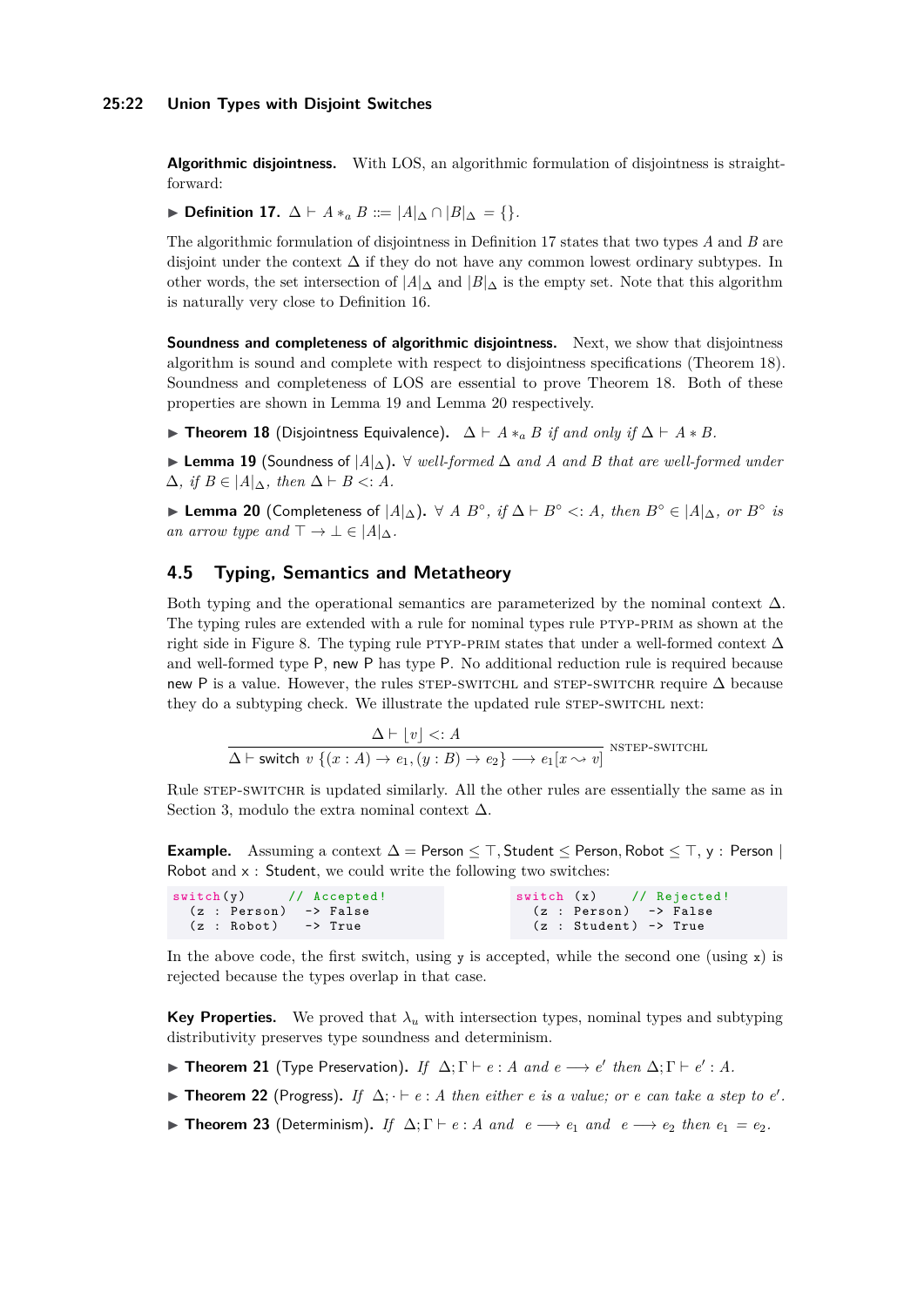# <span id="page-22-0"></span>**5 Related Work**

**Union types.** Union types were first introduced by MacQueen et al. [\[41\]](#page-26-9). They proposed a typing rule that eliminates unions implicitly. The rule breaks type preservation under the conventional reduction strategy of the lambda calculus. Barbanera et al. [\[9\]](#page-25-6) solved the problem by reducing all copies of the same redex in parallel. Dunfield and Pfenning [\[30,](#page-26-10) [29\]](#page-26-4) took another approach to support mutable references. They restricted the elimination typing rule to only allow a single occurrence of a subterm with a union type when typing an expression. Pierce [\[47\]](#page-27-7) proposed a novel single-branch case construct for unions. As pointed by Dunfield and Pfenning, compared to the single occurrence approach, the only effect of Pierce's approach is to make elimination explicit.

Union types and elimination constructs based on types are widely used in the context of XML processing languages [\[35,](#page-26-13) [10\]](#page-25-2), and have inspired proposals for object oriented languages [\[37\]](#page-26-14). Generally speaking, the elimination constructs in those languages offer a first-match semantics, where cases can overlap and reordering the cases may change the semantics of the program. This is in contrast to our approach. Union types have also been studied in the context of XDuce programming language [\[35\]](#page-26-13). XDuce employs regular expression types. Pattern matching can be on expressions and types in XDuce. Expressions are considered as special cases of types. CDuce [\[10\]](#page-25-2) is an extension of XDuce. Work on the more foundational aspects of CDuce, and in particular on *semantic subtyping* [\[31\]](#page-26-15) and set-theoretic types, also employs a form of first-match semantics elimination construct, though in a different form. In particular, work by Castagna et al. [\[18,](#page-25-7) [20\]](#page-25-9) proposes a conditional construct that can test whether a value matches a type. If it matches then the first branch is executed and the type for the value is refined. Otherwise, the second branch is executed and the type of the value is refined to be the negation of the type (expressing that the value does not have such type). Union types are also studied in the context of semantic subtyping and object-oriented calculi [\[6,](#page-25-10) [5,](#page-25-11) [27\]](#page-26-16) which focus on designing subtyping algorithms to employ semantic subtyping in OOP. In contrast, we study a deterministic and type-safe switch construct for union elimination.

Muehlboeck and Tate [\[42\]](#page-26-6) give a general framework for subtyping with intersection and union types. They illustrate the significance of their framework using the Ceylon programming language. The main objective of their work is to define a generic framework for deriving subtyping algorithms for intersection and union types in the presence of various distributive subtyping rules. For instance, their framework could be useful to derive an algorithmic formulation for the subtyping relation presented in Figure [6.](#page-17-1) They also briefly cover disjointness in their work. As part of their framework, they can also check disjointness given some disjointness axioms. For instance, for  $\lambda_u$ , such axioms could be similar to rule AD-BTMR or rule AD-INTL in Figure [3.](#page-12-0) However, they do not have a formal specification of disjointness. Instead they assume that some sound specification exists and that the axioms respect such specification. If some unsound axioms are given to their framework (say Int∗*<sup>a</sup>* Int) this would lead to a problematic algorithm for checking disjointness. In our work we provide specifications for disjointness together with sound and complete algorithmic formulations. In addition, unlike us, they do not study the semantics of disjoint switch expressions.

**Occurrence Typing.** Occurrence typing or flow typing [\[51\]](#page-27-11) specializes or refines the type of variable in a type test. An example of occurrence typing is:

```
Integer occurrence (Integer | String val) {
 if (val is Integer) { return val+1; }
                      { return toInt (va1)+2; }
```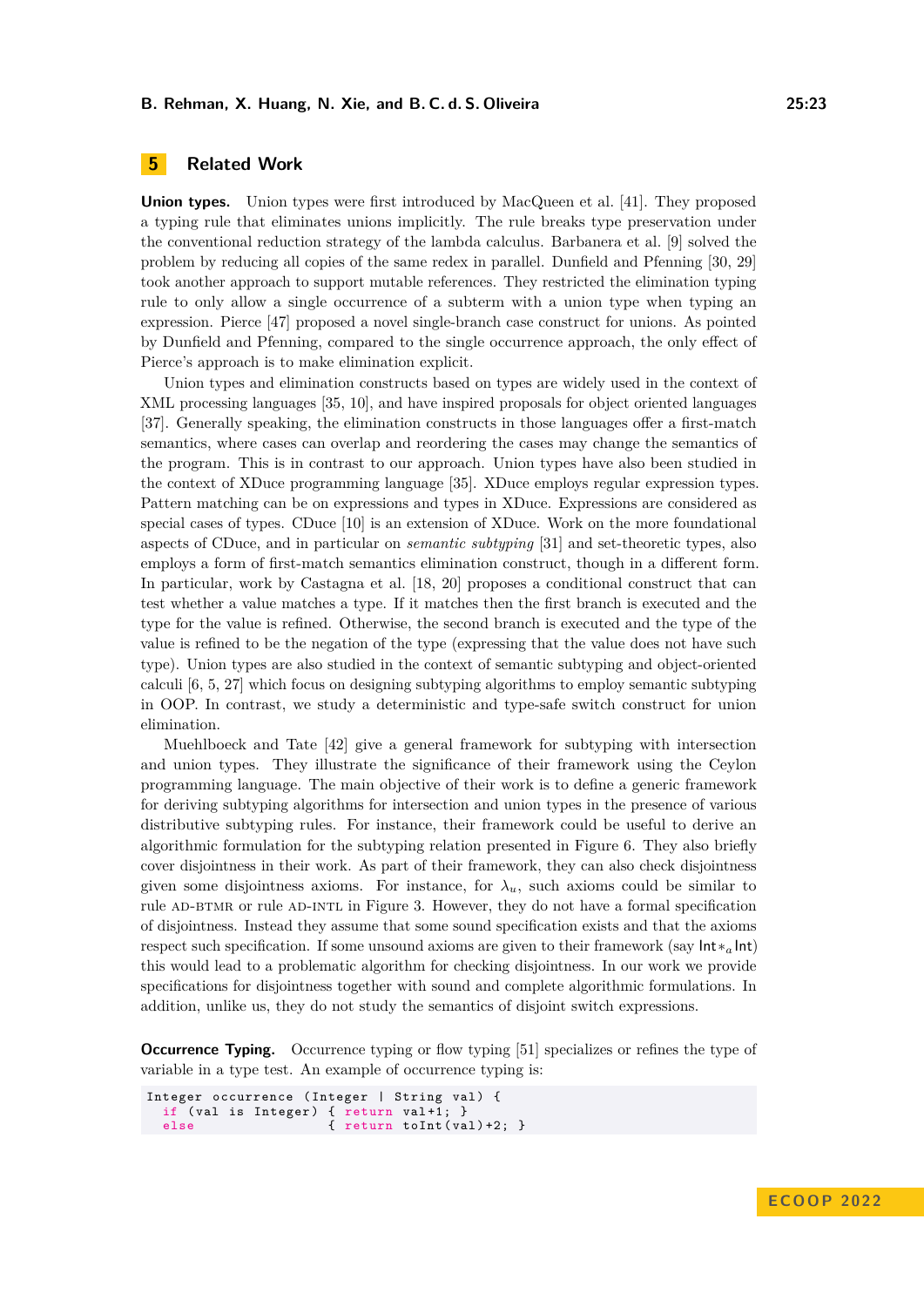# }

In such code, val initially has type Int ∨ String. The conditional checks if the val is of type Int. If the condition succeeds, it is safe to assume that val is of type Int, and the type of val is refined in the branch to be Int. Otherwise, it is safe to assume that val is of type String, in the other branch (and the type is refined accordingly). The motivation to study occurrence typing was to introduce typing in dynamically typed languages. Occurrence typing was further studied by Tobin-Hochstadt and Felleisen [\[52\]](#page-27-12), which resulted into the development of Typed Racket. Variants of occurrence typing are nowadays employed in mainstream languages such as TypeScript, Ceylon or Flow. Castagna et al. [\[21\]](#page-25-12) extended occurrence typing to refine the type of generic expressions, not just variables. They also studied the combination with gradual typing. Occurrence typing in a conditional construct, such as the above, provides an alternative means to eliminate union types using a first-match semantics. That is the order of the type tests determines the priority.

**Nullable Types.** Nullable types are types which may have the null value. Recently, Nieto et al. [\[43\]](#page-27-4) proposed an approach with explicit nulls in Scala using union types. The Ceylon language has implemented a similar approach for a few years now. However our's and Ceylon's approaches are based on disjoint switches to test for nullability, while Nieto et al.'s [\[43\]](#page-27-4) approach is based on a simplified form of occurrence typing.

Various approaches have been proposed to deal with nullability such as T? in Kotlin [\[40\]](#page-26-17), Swift [\[7\]](#page-25-13) and Flow [\[25\]](#page-26-18). The Checker Framework [\[46\]](#page-27-13) is another line of related work to detect null pointer deferences in Java programs. Banerjee et al. [\[8\]](#page-25-14) proposes an approach to explicitly associate nullable and non-nullable properties with expressions in Java. However, differently from our work, in those approaches nullable types are not encoded with union types. Blanvillain et al. [\[14\]](#page-25-15) study a notion of match types for type level programming. They also employ a notion of disjointness in match types and can encode nullable types. However, they provide match types at the type level and do not use them for union elimination. Furthermore, they do not study intersection and union types formally. In contrast, we provide a term level switch construct for union elimination.

**Disjoint Intersection Types.** Disjoint intersection types were first studied by Oliveira et al. [\[45\]](#page-27-5) in the  $\lambda_i$  calculus to give a coherent calculus for intersection types with a merge operator. The notion of disjointness used in  $\lambda_u$ , discussed in Section [3,](#page-9-0) is inspired by the notion of disjointness of  $\lambda_i$ . In essence, disjointness in  $\lambda_u$  is the dual notion: while in  $\lambda_i$  two types are disjoint if they only have *top-like* supertypes, in  $\lambda_u$  two types are disjoint if they only have *bottom-like* subtypes. *Disjoint polymorphism* [\[4\]](#page-25-8) has been studied for calculi with disjoint intersection types.

None of calculi with disjoint intersection types [\[45,](#page-27-5) [11,](#page-25-16) [4,](#page-25-8) [12\]](#page-25-17) in the literature includes union types. One interesting discovery of our work is that the presence of both intersections and unions in a calculus can affect disjointness. In particular, as we have seen in Section [4,](#page-15-0) adding intersection types required us to change disjointness. The notion of disjointness that was derived from  $\lambda_i$  stops working in the presence of intersection types. Interestingly, a similar issue happens when union types are added to a calculus with disjoint intersection types. If disjointness of two types A and B is defined to be that such types can only have top-like types, then adding union types immediately breaks such definition. For example, the types Int and Bool are disjoint but, with union types, Int ∨ Bool is a common supertype that is not top-like. We conjecture that, to add union types to disjoint intersection types, we can use the following definition of disjointness: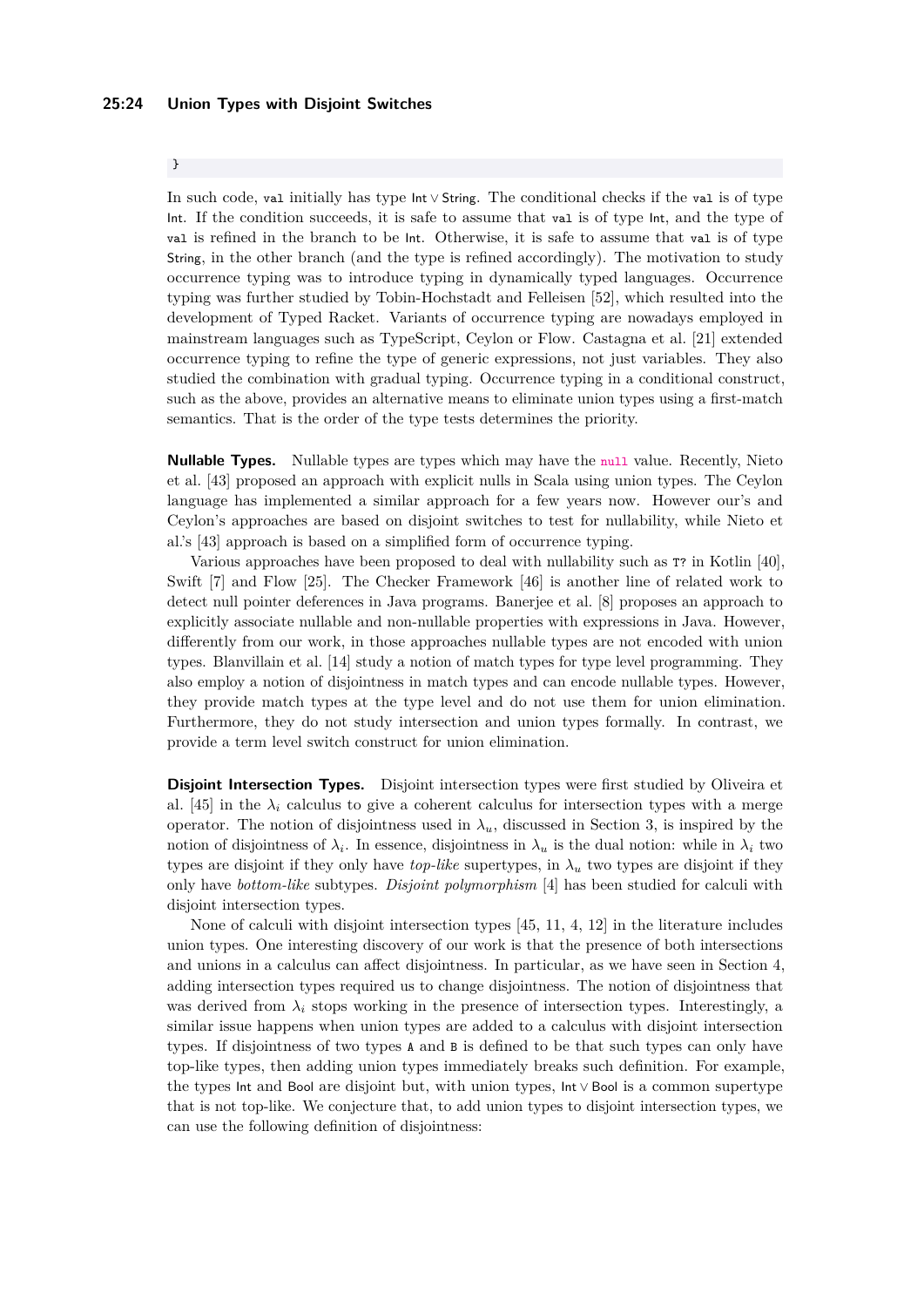which is, in essence, the dual notion of the definition presented in Section [4.](#page-15-0) Under this definition Int and Bool would be disjoint since we cannot find a common ordinary supertype (and Int ∨ Bool is a supertype, but it is not ordinary). Furthermore, there should be a dual notion to LOS, capturing the greatest ordinary supertypes. Moreover, if a calculus includes both disjoint switches and a merge operator, then the two notions of disjointness must coexist in the calculus. This will be an interesting path of exploration for future work.

**Overloading.** Union and intersection types also provide a form of function overloading or ad-hoc polymorphism using the switch and type-based case analysis. A programmer may define the argument type to be a union type. By using type-based case analysis, it is possible to execute different code for each specific type of input. Intersection types have also been studied for function overloading. For example, a function with type  $Int \rightarrow Int \wedge Bool \rightarrow Bool$ can take input values either of type Int or Bool. In such case, it returns either Int or Bool depending upon the input type. Function overloading [\[19,](#page-25-18) [17,](#page-25-19) [56\]](#page-27-14) has been studied in detail in the literature. Wadler and Blott [\[56\]](#page-27-14) studied type classes as an alternative way to provide overloading based on parametric polymorphism.

# **6 Conclusion and Future Work**

This work develops the union calculus  $(\lambda_u)$  with union types and a type-based union elimination construct based on disjointness. We presented the operational semantics of the calculus, and showed type-soundness and determinism. Disjointness plays a crucial role for the determinism result, as it ensures that only one branch in the switch elimination construct can apply for any given value. A nice aspect of the work was that we were able to adapt the notion of disjointness used in disjoint intersection types to our variant of  $\lambda_u$  with union types. We believe that this reinforces fundamental connections between union and intersection types via duality. The addition of intersection types to  $\lambda_u$  lead to some interesting discoveries. In particular, it showed that the notion of disjointness that we were able to formulate, inspired by the work on disjoint intersection types, breaks. This is not showing that the duality stops working. Instead, it shows that the combination of intersections and unions in the same system affects disjointness. As discussed in Section [5,](#page-22-0) adding union types to calculi with disjoint intersection types leads to a similar problem, and the solution in  $\lambda_u$  can inspire solutions for adding union types to disjoint intersection types.

We plan to extend  $\lambda_u$  for practical programming languages with more advanced features. An interesting line of research for  $\lambda_u$  is to study the addition of the merge operator, which calculi with disjoint intersection types include. The main challenge is that types such as Int ∧ Bool become inhabited. It could also be interesting to study a variant of *λ<sup>u</sup>* that uses a best-match approach based on the dynamic type. This would relate to the extensive line of research on *multi-methods* [\[23\]](#page-26-19) and *multiple dispatching* [\[26\]](#page-26-20). Finally, a current limitation of our approach is that it relies on a global context for nominal types. This enables some simplifications, since we can search the global nominal environment for subtypes. However this assumption breaks in a setting where new nominal types can be added. Ceylon solves this issue in a modular way using of clauses that enumerate all the possible subtypes that a class can have. It would be interesting to adopt this approach to enable the addition of new nominal types.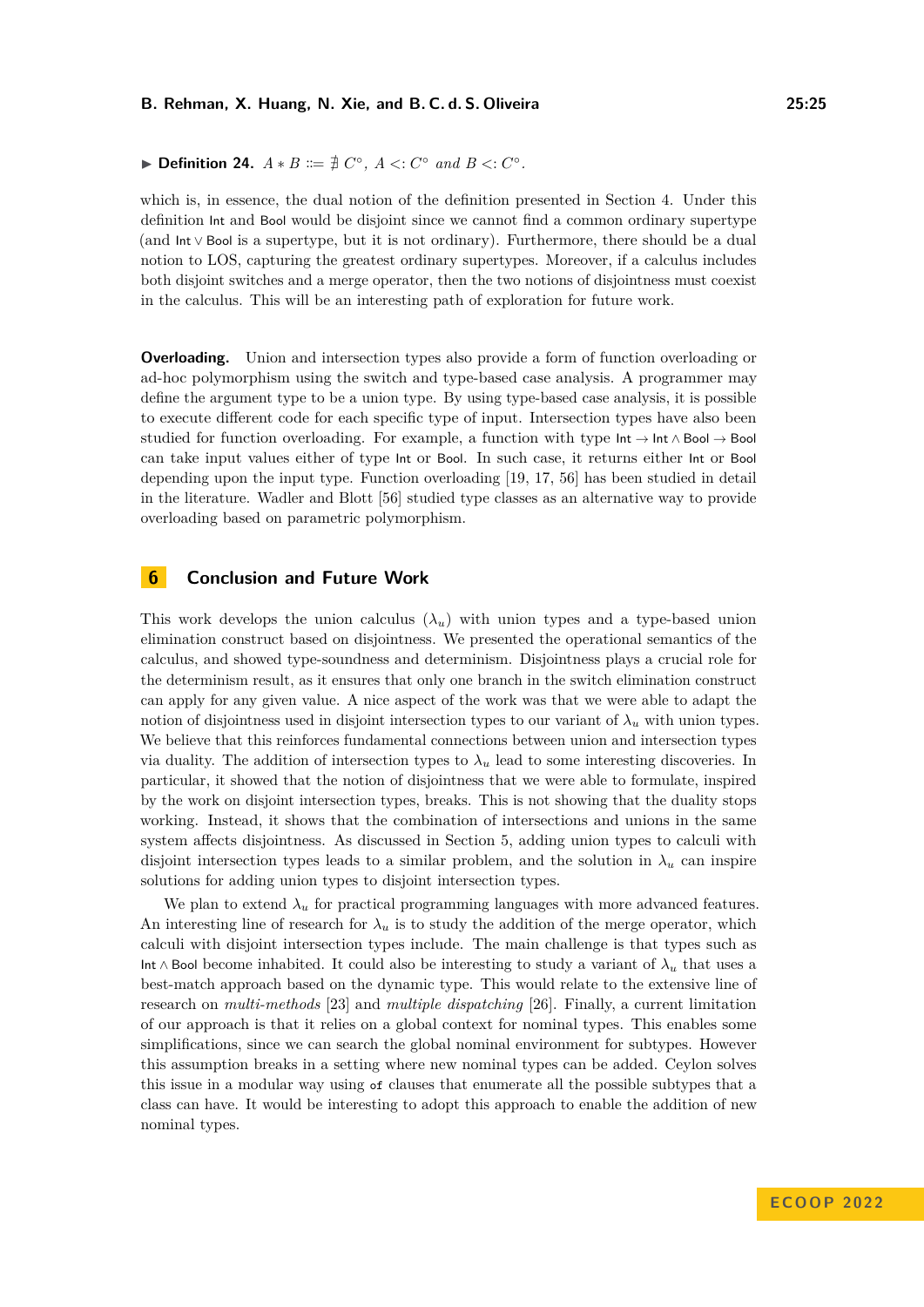#### **References**

- <span id="page-25-4"></span>**1** Disjointness in ceylon. URL: [http://web.mit.edu/ceylon\\_v1.3.3/ceylon-1.3.3/doc/en/](http://web.mit.edu/ceylon_v1.3.3/ceylon-1.3.3/doc/en/spec/html_single) [spec/html\\_single](http://web.mit.edu/ceylon_v1.3.3/ceylon-1.3.3/doc/en/spec/html_single).
- <span id="page-25-3"></span>**2** Overloading in ceylon. URL: <https://github.com/ceylon/ceylon-spec/issues/73>.
- <span id="page-25-5"></span>**3** Union types in typescript. URL: [https://www.typescriptlang.org/docs/handbook/](https://www.typescriptlang.org/docs/handbook/unions-and-intersections.html) [unions-and-intersections.html](https://www.typescriptlang.org/docs/handbook/unions-and-intersections.html).
- <span id="page-25-8"></span>**4** João Alpuim, Bruno C. d. S. Oliveira, and Zhiyuan Shi. Disjoint polymorphism. In *European Symposium on Programming (ESOP)*, 2017.
- <span id="page-25-11"></span>**5** Davide Ancona and Andrea Corradi. Sound and complete subtyping between coinductive types for object-oriented languages. In *European Conference on Object-Oriented Programming*, pages 282–307. Springer, 2014.
- <span id="page-25-10"></span>**6** Davide Ancona and Andrea Corradi. Semantic subtyping for imperative object-oriented languages. *ACM SIGPLAN Notices*, 51(10):568–587, 2016.
- <span id="page-25-13"></span>**7** Inc Apple. Swift language guide, 2021. URL: [https://docs.swift.org/swift-book/](https://docs.swift.org/swift-book/LanguageGuide/TheBasics.html) [LanguageGuide/TheBasics.html](https://docs.swift.org/swift-book/LanguageGuide/TheBasics.html).
- <span id="page-25-14"></span>**8** Subarno Banerjee, Lazaro Clapp, and Manu Sridharan. Nullaway: Practical type-based null safety for java. In *Proceedings of the 2019 27th ACM Joint Meeting on European Software Engineering Conference and Symposium on the Foundations of Software Engineering*, pages 740–750, 2019.
- <span id="page-25-6"></span>**9** Franco Barbanera, Mariangiola Dezaniciancaglini, and Ugo Deliguoro. Intersection and union types: syntax and semantics. *Information and Computation*, 119(2):202–230, 1995.
- <span id="page-25-2"></span>**10** Véronique Benzaken, Giuseppe Castagna, and Alain Frisch. Cduce: an xml-centric generalpurpose language. *ACM SIGPLAN Notices*, 38(9):51–63, 2003.
- <span id="page-25-16"></span>**11** Xuan Bi, Bruno C. d. S. Oliveira, and Tom Schrijvers. The Essence of Nested Composition. In *European Conference on Object-Oriented Programming (ECOOP)*, 2018.
- <span id="page-25-17"></span>**12** Xuan Bi, Ningning Xie, Bruno C. d. S. Oliveira, and Tom Schrijvers. Distributive disjoint polymorphism for compositional programming. In Luís Caires, editor, *Programming Languages and Systems*, pages 381–409, Cham, 2019. Springer International Publishing.
- <span id="page-25-1"></span>**13** Gavin Bierman, Martín Abadi, and Mads Torgersen. Understanding typescript. In *European Conference on Object-Oriented Programming*, pages 257–281. Springer, 2014.
- <span id="page-25-15"></span>**14** Olivier Blanvillain, Jonathan Immanuel Brachthäuser, Maxime Kjaer, and Martin Odersky. Type-level programming with match types. *Proc. ACM Program. Lang.*, 6(POPL), jan 2022. [doi:10.1145/3498698](https://doi.org/10.1145/3498698).
- <span id="page-25-0"></span>**15** R. M. Burstall, D. B. MacQueen, and D. T. Sannella. Hope: An experimental applicative language. Technical Report CSR-62-80, Computer Science Dept, Univ. of Edinburgh, 1981.
- <span id="page-25-20"></span>**16** Peter Canning, William Cook, Walter Hill, Walter Olthoff, and John C Mitchell. F-bounded polymorphism for object-oriented programming. In *Proceedings of the fourth international conference on functional programming languages and computer architecture*, pages 273–280, 1989.
- <span id="page-25-19"></span>**17** Luca Cardelli and Peter Wegner. On understanding types, data abstraction, and polymorphism. *ACM Computing Surveys (CSUR)*, 17(4):471–523, 1985.
- <span id="page-25-7"></span>**18** Giuseppe Castagna and Alain Frisch. A gentle introduction to semantic subtyping. In *Proceedings of the 7th ACM SIGPLAN international conference on Principles and practice of declarative programming*, pages 198–199, 2005.
- <span id="page-25-18"></span>**19** Giuseppe Castagna, Giorgio Ghelli, and Giuseppe Longo. A calculus for overloaded functions with subtyping. *Information and Computation*, 117(1):115–135, 1995.
- <span id="page-25-9"></span>**20** Giuseppe Castagna and Victor Lanvin. Gradual typing with union and intersection types. *Proceedings of the ACM on Programming Languages*, 1(ICFP):1–28, 2017.
- <span id="page-25-12"></span>**21** Giuseppe Castagna, Victor Lanvin, Mickaël Laurent, and Kim Nguyen. Revisiting occurrence typing. *arXiv preprint arXiv:1907.05590*, 2019.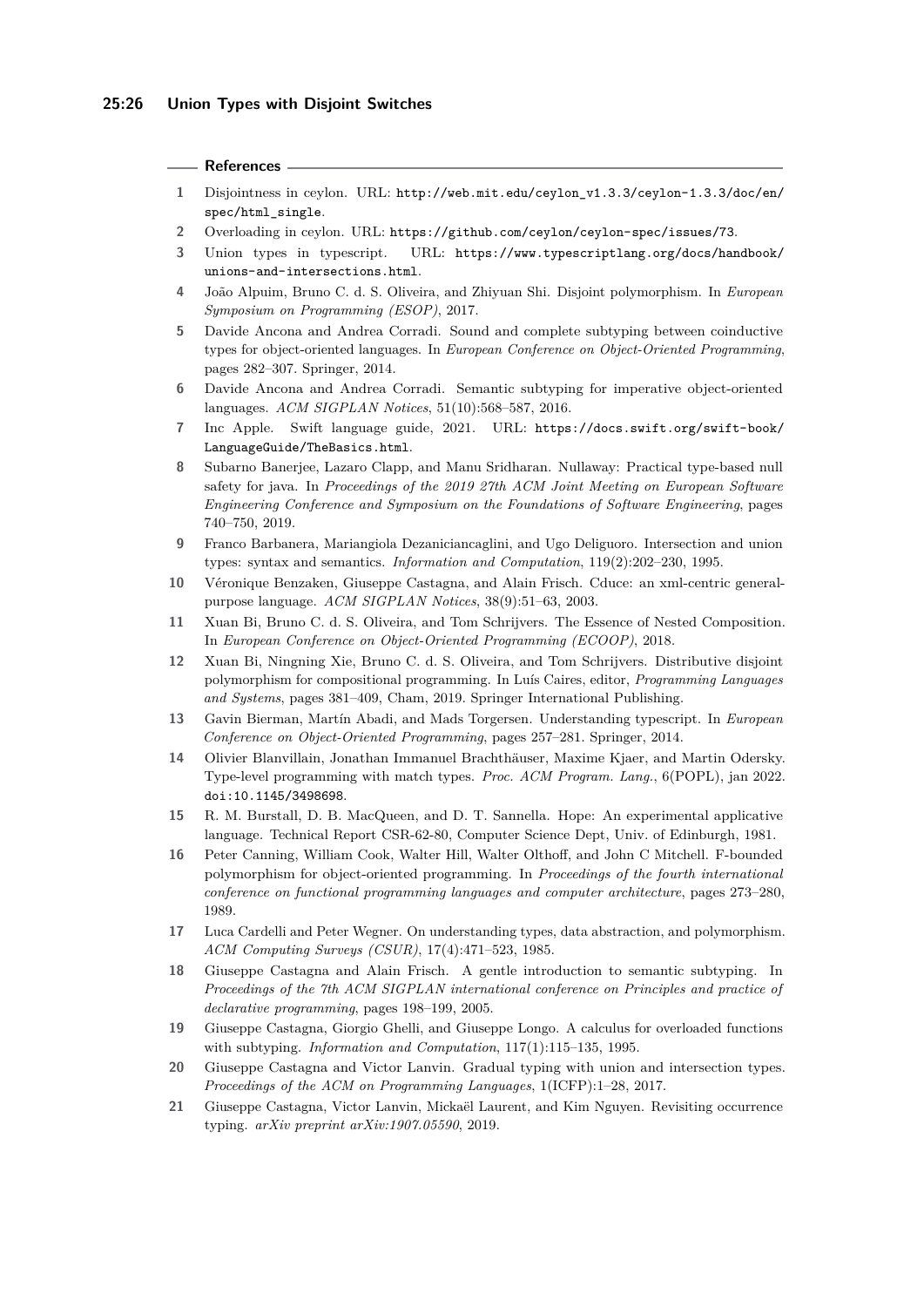- <span id="page-26-5"></span>**22** Giuseppe Castagna, Kim Nguyen, Zhiwu Xu, Hyeonseung Im, Sergueï Lenglet, and Luca Padovani. Polymorphic functions with set-theoretic types: Part 1: Syntax, semantics, and evaluation. In *Proceedings of the 41st ACM SIGPLAN-SIGACT Symposium on Principles of Programming Languages*, POPL '14, page 5–17, New York, NY, USA, 2014. Association for Computing Machinery. [doi:10.1145/2535838.2535840](https://doi.org/10.1145/2535838.2535840).
- <span id="page-26-19"></span>**23** Craig Chambers. Object-oriented multi-methods in Cecil. In Ole Lehrmann Madsen, editor, *ECOOP '92, European Conference on Object-Oriented Programming, Utrecht, The Netherlands*, volume 615, pages 33–56. Springer-Verlag, 1992.
- <span id="page-26-1"></span>**24** Avik Chaudhuri. Flow: a static type checker for javascript. *SPLASH-I In Systems, Programming, Languages and Applications: Software for Humanity*, 2015.
- <span id="page-26-18"></span>**25** Avik Chaudhuri, Panagiotis Vekris, Sam Goldman, Marshall Roch, and Gabriel Levi. Fast and precise type checking for javascript. *Proceedings of the ACM on Programming Languages*, 1(OOPSLA):1–30, 2017.
- <span id="page-26-20"></span>**26** Curtis Clifton, Gary T. Leavens, Craig Chambers, and Todd Millstein. Multijava: Modular open classes and symmetric multiple dispatch for java. In *Proceedings of the 15th ACM SIGPLAN Conference on Object-Oriented Programming, Systems, Languages, and Applications*, OOPSLA '00, page 130–145, 2000.
- <span id="page-26-16"></span>**27** Ornela Dardha, Daniele Gorla, and Daniele Varacca. Semantic subtyping for objects and classes. In *Formal Techniques for Distributed Systems*, pages 66–82. Springer, 2013.
- <span id="page-26-11"></span>**28** Rowan Davies and Frank Pfenning. Intersection types and computational effects. In *Proceedings of the fifth ACM SIGPLAN international conference on Functional programming*, pages 198–208, 2000.
- <span id="page-26-4"></span>**29** Joshua Dunfield. Elaborating intersection and union types. *Journal of Functional Programming*, 24(2-3):133–165, 2014.
- <span id="page-26-10"></span>**30** Joshua Dunfield and Frank Pfenning. Type assignment for intersections and unions in callby-value languages. In *International Conference on Foundations of Software Science and Computation Structures*, pages 250–266. Springer, 2003.
- <span id="page-26-15"></span>**31** Alain Frisch, Giuseppe Castagna, and Véronique Benzaken. Semantic subtyping. In *Proceedings 17th Annual IEEE Symposium on Logic in Computer Science*, pages 137–146. IEEE, 2002.
- <span id="page-26-0"></span>**32** Jacques Garrigue. Programming with polymorphic variants. In *ML workshop*, 1998.
- <span id="page-26-8"></span>**33** James Gosling, Bill Joy, Guy Steele, Gilad Bracha, Alex Buckley, Daniel Smith, and Gavin Bierman. The java language specification, 2021. URL: [https://docs.oracle.com/javase/](https://docs.oracle.com/javase/specs/jls/se14/html/index.html) [specs/jls/se14/html/index.html](https://docs.oracle.com/javase/specs/jls/se14/html/index.html).
- <span id="page-26-3"></span>**34** Eric Gunnerson. Nullable types. In *A Programmer's Guide to C# 5.0*, pages 247–250. Springer, 2012.
- <span id="page-26-13"></span>**35** Haruo Hosoya and Benjamin C Pierce. Xduce: A statically typed xml processing language. *ACM Transactions on Internet Technology (TOIT)*, 3(2):117–148, 2003.
- <span id="page-26-7"></span>**36** Xuejing Huang and Bruno C d S Oliveira. Distributing intersection and union types with splits and duality (functional pearl). *Proceedings of the ACM on Programming Languages*, 5(ICFP):1–24, 2021.
- <span id="page-26-14"></span>**37** Atsushi Igarashi and Hideshi Nagira. Union types for object-oriented programming. In *Proceedings of the 2006 ACM symposium on Applied computing*, pages 1435–1441, 2006.
- <span id="page-26-12"></span>**38** Atsushi Igarashi, Benjamin C. Pierce, and Philip Wadler. Featherweight java: a minimal core calculus for java and gj. *ACM Trans. Program. Lang. Syst.*, 23(3):396–450, 2001.
- <span id="page-26-2"></span>**39** Gavin King. The ceylon language specification, version 1.0, 2013.
- <span id="page-26-17"></span>**40** Foundation Kotlin. Kotlin programming language, 2021. URL: <https://kotlinlang.org/>.
- <span id="page-26-9"></span>**41** David MacQueen, Gordon Plotkin, and Ravi Sethi. An ideal model for recursive polymorphic types. In *Proceedings of the 11th ACM SIGACT-SIGPLAN symposium on Principles of programming languages*, pages 165–174, 1984.
- <span id="page-26-6"></span>**42** Fabian Muehlboeck and Ross Tate. Empowering union and intersection types with integrated subtyping. *Proceedings of the ACM on Programming Languages*, 2(OOPSLA):1–29, 2018.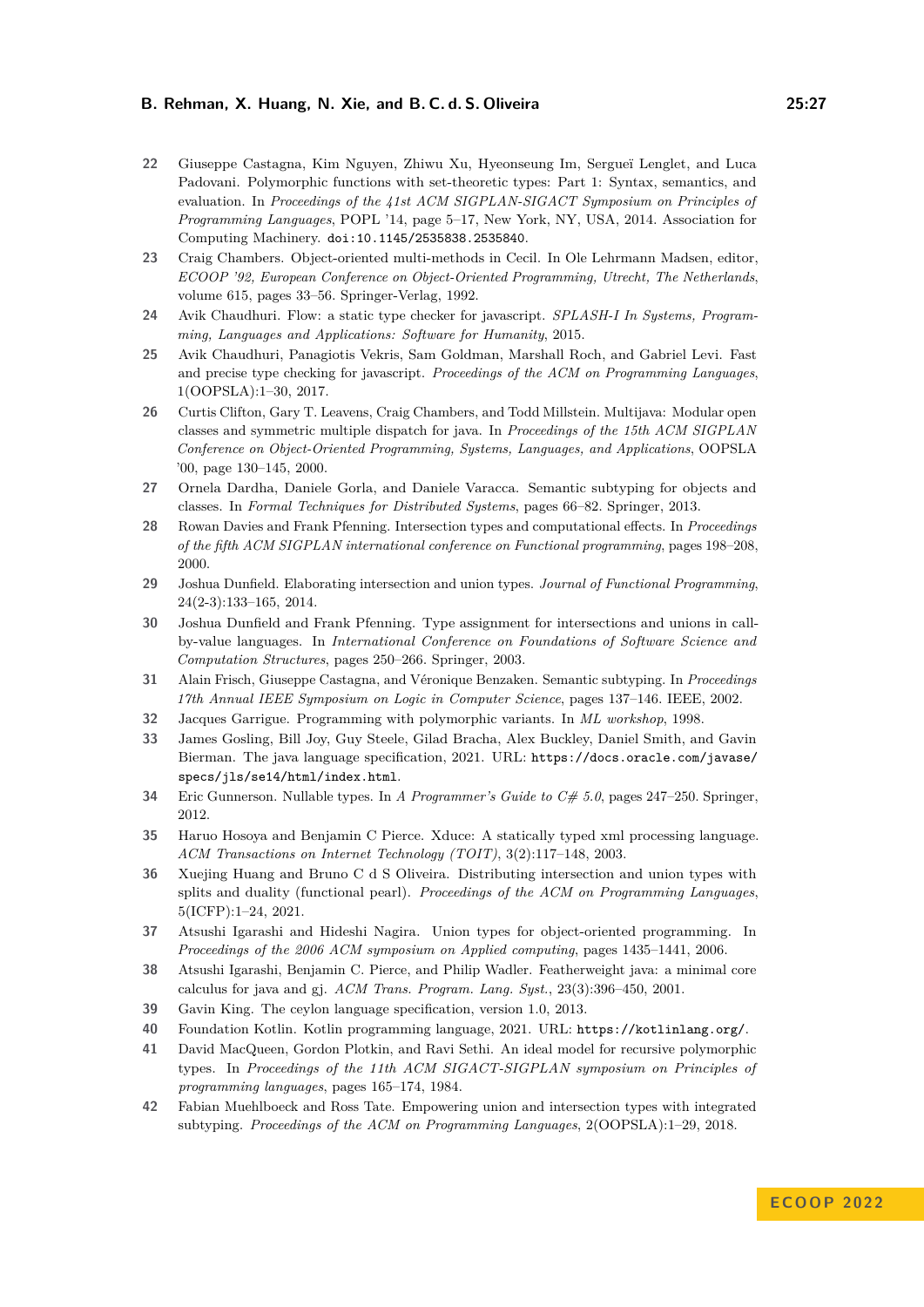#### **25:28 Union Types with Disjoint Switches**

- <span id="page-27-4"></span>**43** Abel Nieto, Yaoyu Zhao, Ondřej Lhoták, Angela Chang, and Justin Pu. Scala with Explicit Nulls. In *34th European Conference on Object-Oriented Programming (ECOOP 2020)*, Leibniz International Proceedings in Informatics (LIPIcs), pages 25:1–25:26, 2020.
- <span id="page-27-3"></span>**44** Martin Odersky. Scala 3: A next generation compiler for scala, 2021. URL: [https://dotty.](https://dotty.epfl.ch) [epfl.ch](https://dotty.epfl.ch).
- <span id="page-27-5"></span>**45** Bruno C. d. S. Oliveira, Zhiyuan Shi, and Joao Alpuim. Disjoint intersection types. In *Proceedings of the 21st ACM SIGPLAN International Conference on Functional Programming*, pages 364–377, 2016.
- <span id="page-27-13"></span>**46** Matthew M Papi, Mahmood Ali, Telmo Luis Correa Jr, Jeff H Perkins, and Michael D Ernst. Practical pluggable types for java. In *Proceedings of the 2008 international symposium on Software testing and analysis*, pages 201–212, 2008.
- <span id="page-27-7"></span>**47** Benjamin C Pierce. Programming with intersection types, union types. Technical report, and polymorphism. Technical Report CMU-CS-91-106, Carnegie Mellon University, 1991.
- <span id="page-27-2"></span>**48** Benjamin C. Pierce. *Types and Programming Languages*. The MIT Press, 1st edition, 2002.
- <span id="page-27-6"></span>**49** John C Reynolds. Preliminary design of the programming language forsythe. 1988.
- <span id="page-27-9"></span>**50** Richard Routley and Robert K Meyer. The semantics of entailment—iii. *Journal of philosophical logic*, 1(2):192–208, 1972.
- <span id="page-27-11"></span>**51** Sam Tobin-Hochstadt and Matthias Felleisen. The design and implementation of typed scheme. *ACM SIGPLAN Notices*, 43(1):395–406, 2008.
- <span id="page-27-12"></span>**52** Sam Tobin-Hochstadt and Matthias Felleisen. Logical types for untyped languages. In *Proceedings of the 15th ACM SIGPLAN international conference on Functional programming*, pages 117–128, 2010.
- <span id="page-27-10"></span>**53** Steffen van Bakel, Mariangiola Dezani-Ciancaglini, Ugo de'Liguoro, and Yoko Motohoma. The minimal relevant logic and the call-by-value lambda calculus. Technical report, Citeseer, 2000.
- <span id="page-27-0"></span>**54** Adriaan Van Wijngaarden, Barry J Mailloux, John EL Peck, Cornelius HA Koster, M Sintzoff, CH Lindsey, LGLT Meertens, and RG Fisker. Report on the algorithmic language algol 68. *Numerische Mathematik*, 14(1):79–218, 1969.
- <span id="page-27-1"></span>**55** Adriaan van Wijngaarden, Barry James Mailloux, John Edward Lancelot Peck, Cornelis HA Koster, CH Lindsey, M Sintzoff, Lambert GLT Meertens, and RG Fisker. *Revised report on the algorithmic language Algol 68*. Springer Science & Business Media, 2012.
- <span id="page-27-14"></span>**56** Philip Wadler and Stephen Blott. How to make ad-hoc polymorphism less ad hoc. In *Proceedings of the 16th ACM SIGPLAN-SIGACT symposium on Principles of programming languages*, pages 60–76, 1989.
- <span id="page-27-8"></span>**57** Francesco Zappa Nardelli, Julia Belyakova, Artem Pelenitsyn, Benjamin Chung, Jeff Bezanson, and Jan Vitek. Julia subtyping: a rational reconstruction. *Proceedings of the ACM on Programming Languages*, 2(OOPSLA):1–27, 2018.

# **A Further Extensions and Discussion**

The calculus introduced in Section [3](#page-9-0) is a simple foundational lambda calculus with union types, similar to prior work on union types and their elimination forms [\[10,](#page-25-2) [29,](#page-26-4) [22\]](#page-26-5). In Section [4](#page-15-0) we extend  $\lambda_u$  with various interesting features including intersection types, nominal types and subtyping distributivity, inspired by Ceylon, which has similar features. In this section we discuss two more practical extensions:

**Disjoint Polymorphism:** The first extension is an extension with a form of *disjoint polymorphism* [\[4\]](#page-25-8), which allows the specification of disjointness constraints for type variables. Although Ceylon supports polymorphism, it does not support disjoint polymorphism. The extension with disjoint polymorphism is inspired by the work on disjoint intersection types, where disjoint polymorphism has been proposed to account for disjointness in a polymorphic language.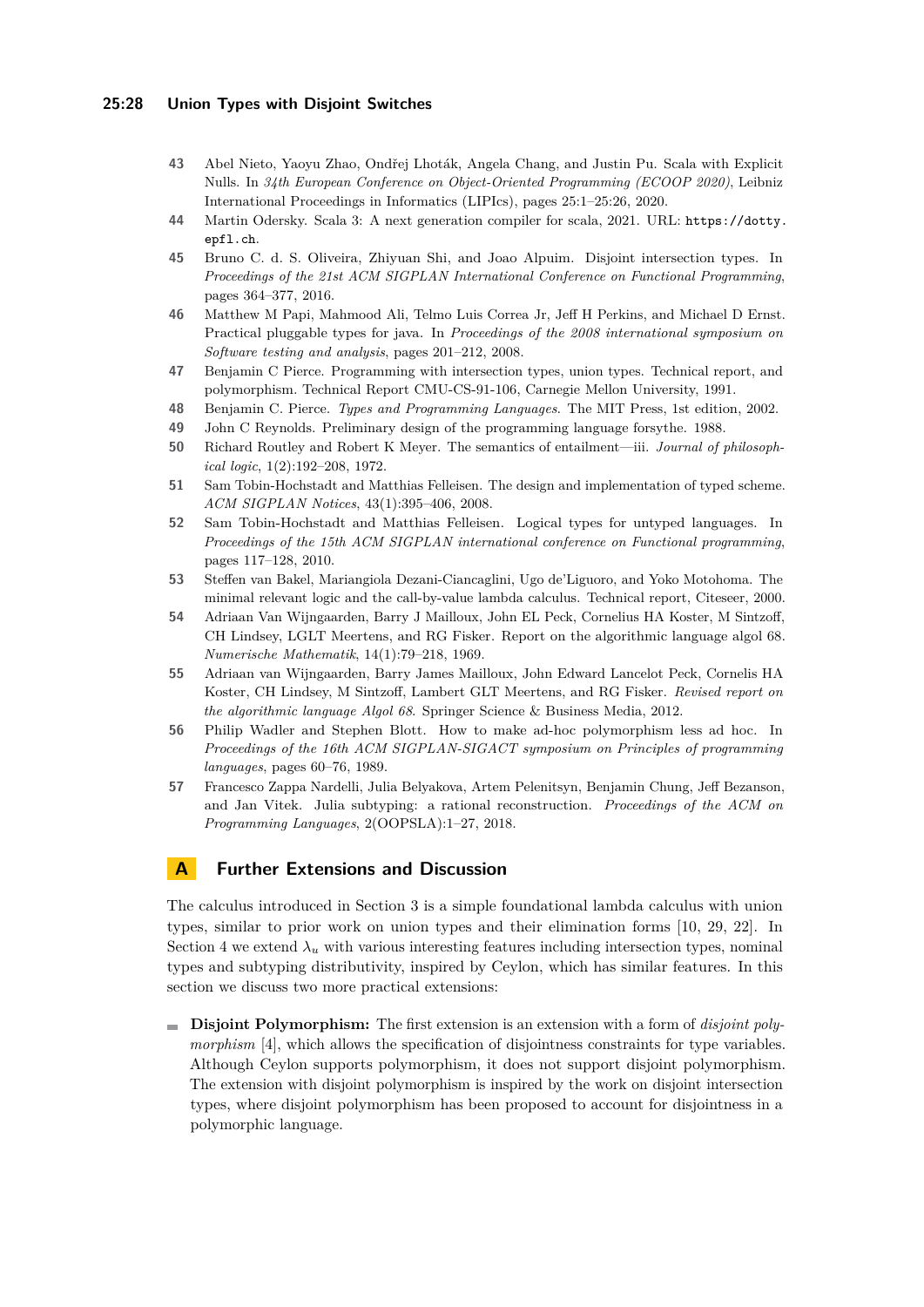<span id="page-28-2"></span><span id="page-28-1"></span><span id="page-28-0"></span>

| $A, B, C$ := ...   $\alpha$   $\forall (\alpha * G).B$                                                                                                                         | Lowest Ordinary Subtypes (LOS) $ A _{\Delta; \Gamma}$                                                                                                                                                              |                                                       |
|--------------------------------------------------------------------------------------------------------------------------------------------------------------------------------|--------------------------------------------------------------------------------------------------------------------------------------------------------------------------------------------------------------------|-------------------------------------------------------|
| $e$ := ...   $eA$   $\Lambda(\alpha * G).e$                                                                                                                                    | = ...                                                                                                                                                                                                              |                                                       |
| $v$ := ...   $\Gamma, \alpha * G$                                                                                                                                              | = ...                                                                                                                                                                                                              |                                                       |
| $\Gamma$ := ...   $\Gamma, \alpha * G$                                                                                                                                         | $ \forall (\alpha * G).B _{\Delta; \Gamma}$ = { $\forall (\alpha \pm \bot). \bot$ }<br>where $\alpha * G \in \Gamma$                                                                                               |                                                       |
| $\Delta; \Gamma \vdash A \leq B$                                                                                                                                               | $(A$ $d$ $\Delta; \Gamma \vdash \alpha$ $\forall \alpha * G$ $\bot$ $ \alpha _{\Delta; \Gamma}$                                                                                                                    | $( T _{\Delta; \Gamma}) \cdot ( G _{\Delta; \Gamma})$ |
| $\Delta; \Gamma \vdash A \leq B$                                                                                                                                               | $(A$ $d$ $\Delta; \Gamma \vdash \alpha$ $\forall \alpha * G$ $\bot$ $\Delta$ $\forall \Gamma \vdash \alpha * G$ $\bot$ $\Delta$ $\forall \Gamma \vdash \forall (\alpha * G_1).B_1 \leq \forall (\alpha * G_2).B_2$ |                                                       |
| $\Delta; \Gamma \vdash e : \alpha$ $\Rightarrow \alpha$ $\Gamma \vdash \alpha$ $\Rightarrow \alpha$ $\Gamma \vdash \forall (\alpha * G_1).B_1 \leq \forall (\alpha * G_2).B_2$ |                                                                                                                                                                                                                    |                                                       |
| $\Delta; \Gamma \vdash e : A$                                                                                                                                                  | $(A$ $d$ $\land$ $\forall \alpha * G$ $\bot$ $\exists \alpha$ $\Gamma \vdash \alpha * G$ $\forall (\alpha * G_1).B_1 \leq \forall (\alpha * G_2).B_2$                                                              |                                                       |

<span id="page-28-6"></span><span id="page-28-5"></span><span id="page-28-4"></span><span id="page-28-3"></span>**Figure 9** Syntax, additional typing, subtyping, and reduction rules for *λ<sup>u</sup>* with polymorphism.

**A Special Subtyping Rule for Empty Types:** The second extension that we discuss is an alternative subtyping formulation with a special subtyping rule for empty types, which follows the Ceylon approach.

Note that both extensions above have also been formalized in Coq and proved typesound and deterministic. In addition, we also have a brief discussion about implementation considerations.

## **A.1 Polymorphism**

Polymorphism is an essential feature of almost all the modern programming languages. In this section we discuss an extension of  $\lambda_u$  with parametric polymorphism along with intersection and nominal types. The interesting aspect about this extension is the presence of disjointness constraints. For example, in  $\lambda_u$  with polymorphism a polymorphic disjoint switch such as:  $Γ, α * Int ⊢ switch *e* {(*x* : Int) → true, (*y* : α) → false} is accepted. It is safe to use Int and α$ in alternative branches in a switch in this example. The disjointness constraint in the context  $(\Gamma, \alpha * \text{Int})$  on type variable  $\alpha$  ensures that  $\alpha$  must only be instantiated with types disjoint to Int. Thus an instantiation of  $\alpha$  with Null or  $A \rightarrow B$  is allowed. Whereas, an instantiation of  $\alpha$  with lnt is rejected by the type system.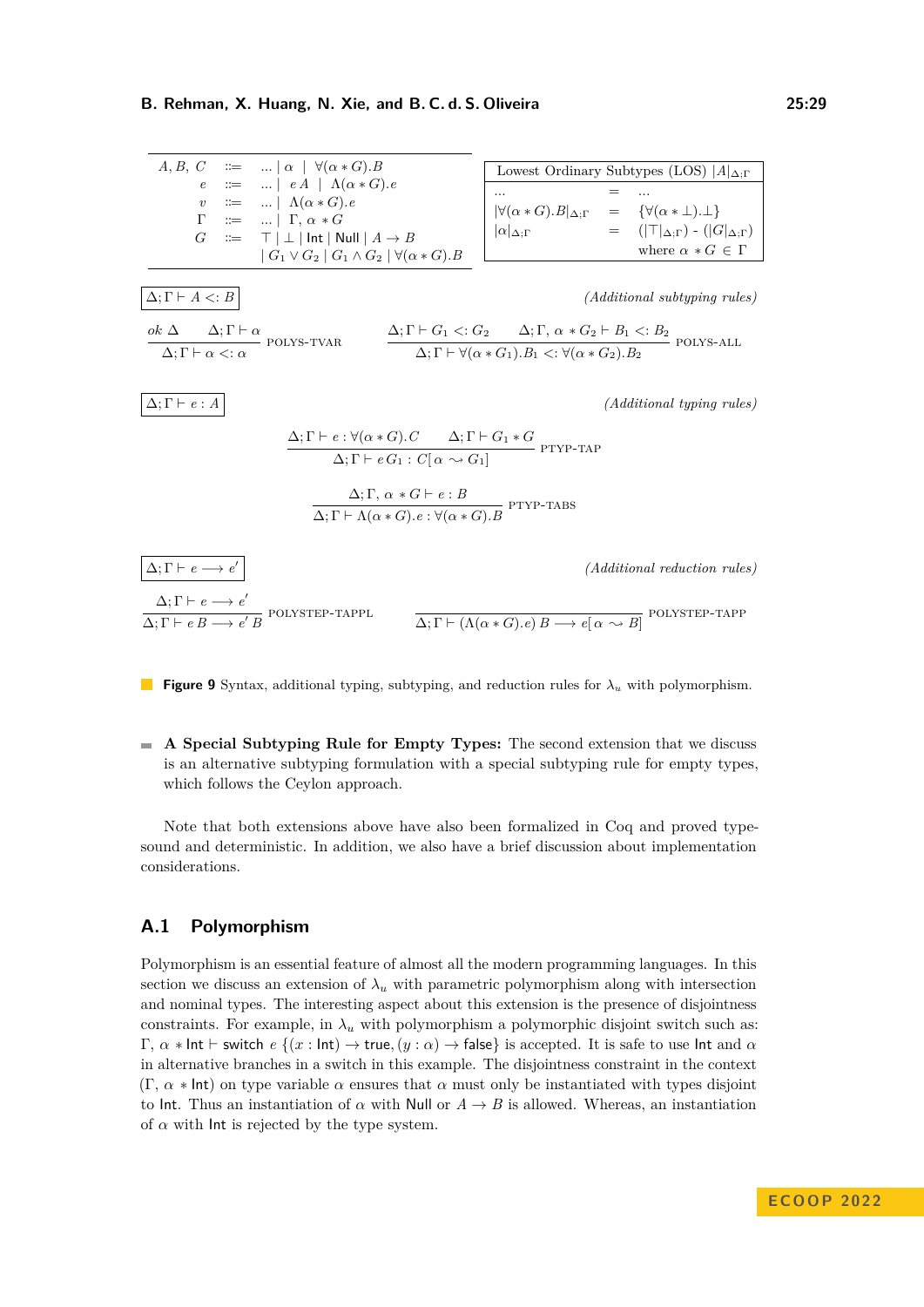#### **25:30 Union Types with Disjoint Switches**

**Syntax.** Figure [9](#page-28-0) shows the extension in the syntax of  $\lambda_u$  with polymorphism. Types are extended with type variables  $\alpha$  and disjoint quantifiers  $\forall (\alpha * G) . B$ .  $\forall (\alpha * G) . B$  is also an ordinary type. The reader can think of this extension in the context of bounded quantification [\[17,](#page-25-19) [16\]](#page-25-20) where bounded quantifiers ( $\forall (\alpha \leq A).B$ ) are replaced by disjoint quantifiers ( $\forall (\alpha * G)$ ). Bounded quantification imposes a subtyping restriction on type variables, whereas disjoint quantification imposes disjointness restriction on type variables. Disjoint quantification only allows the instantiation of disjoint types. For example,  $\forall (\alpha \leq \beta)$ Int  $\vee$  Bool). $\alpha$  allows  $\alpha$  to be instantiated only with subtypes of Int  $\vee$  Bool and restricts all other types. Whereas,  $\forall (\alpha * \text{Int} \vee \text{Bool})$ *. a* restricts all the instantiations of  $\alpha$  which share an ordinary subtype with  $\mathsf{Int} \vee \mathsf{Bool}$ . In other words, the permitted instantiations of  $\alpha$  are the types disjoint to Int ∨ Bool. Null is a valid instantiation in this case, while Int is not a valid instantiation.

Expressions are extended with type application *e A* and type abstraction  $\Lambda(\alpha * G)$ *.e.* A type abstraction is also a value. Additionally, context  $\Gamma$  now also contains type variables with their respective disjointness constraints. The disjointness constraint of type variables is restricted to ground types  $(G)$ , which includes all the types except type variables. Ground types are shown at the top left of Figure [9.](#page-28-0)

**Subtyping, Typing and Operational Semantics.** Figure [9](#page-28-0) shows additional rules in the formalization of  $\lambda_u$  with polymorphism. Note that subtyping, typing, and reduction relations now have two contexts  $\Delta$  and  $\Gamma$ . Subtyping is extended for the two newly added types. The subtyping rule for type variables is a special case of reflexivity (rule POLYS-TVAR)). Rule [polys-all](#page-28-2) is interesting. It says that input and output types of two disjoint quantifiers are covariant in the subtype relation. This contrasts with calculi with bounded quantification and disjoint polymorphism [\[4\]](#page-25-8), where the subtyping between the type bounds of the constraints is contravariant, and the subtyping between the types in the universal quantification body is covariant. Note that in the calculus that we formalized in Coq, we study parametric polymorphism without distributive subtyping rules.

Similarly, typing is extended to assign the type to two newly added expressions. Rule PTYP[tap](#page-28-3) is for type applications and rule [ptyp-tabs](#page-28-4) is for type abstractions. Rule [polystep-](#page-28-5)TAPPL is standard reduction rule for type application. Rule POLYSTEP-TAPP replaces  $\alpha$  with type *B* in expression *e*.

**Disjointness.** Disjointness has to be updated to accommodate type variables and disjoint quantifiers. The definition of algorithmic disjointness is roughly the same as discussed in Section [4,](#page-15-0) except that it takes an additional argument  $\Gamma$ . Context  $\Gamma$  is also an argument of LOS. LOS is extended to handle the additional cases of  $\alpha$  and  $\forall (\alpha * G)$ *. B* and is shown at the top right of Figure [9.](#page-28-0) LOS returns  $\forall (\alpha * \bot)$ .  $\bot$  as the least ordinary subtype of  $\forall (\alpha * G)$ . *B*. The type variable case is interesting. It returns the set difference of all ordinary subtypes and LOS of the disjointness constraint of type variable. Note that the disjointness constraint of type variables is restricted to ground types.

 $\triangleright$  **Definition 25** (Disjointness).  $\Delta; \Gamma \vdash A * B ::= |A|_{\Delta; \Gamma} \cap |B|_{\Delta; \Gamma} = \{\}.$ 

**Type-safety and Determinism.** The extension with disjoint polymorphism retains the properties of type-soundness and determinism. All the metatheory is formalized in Coq theorem prover. Progress and determinism does not require significant changes for this extension. Type preservation requires the preservation of disjointness after substitution and disjointness narrowing along with disjointness weakening. Disjointness substitution states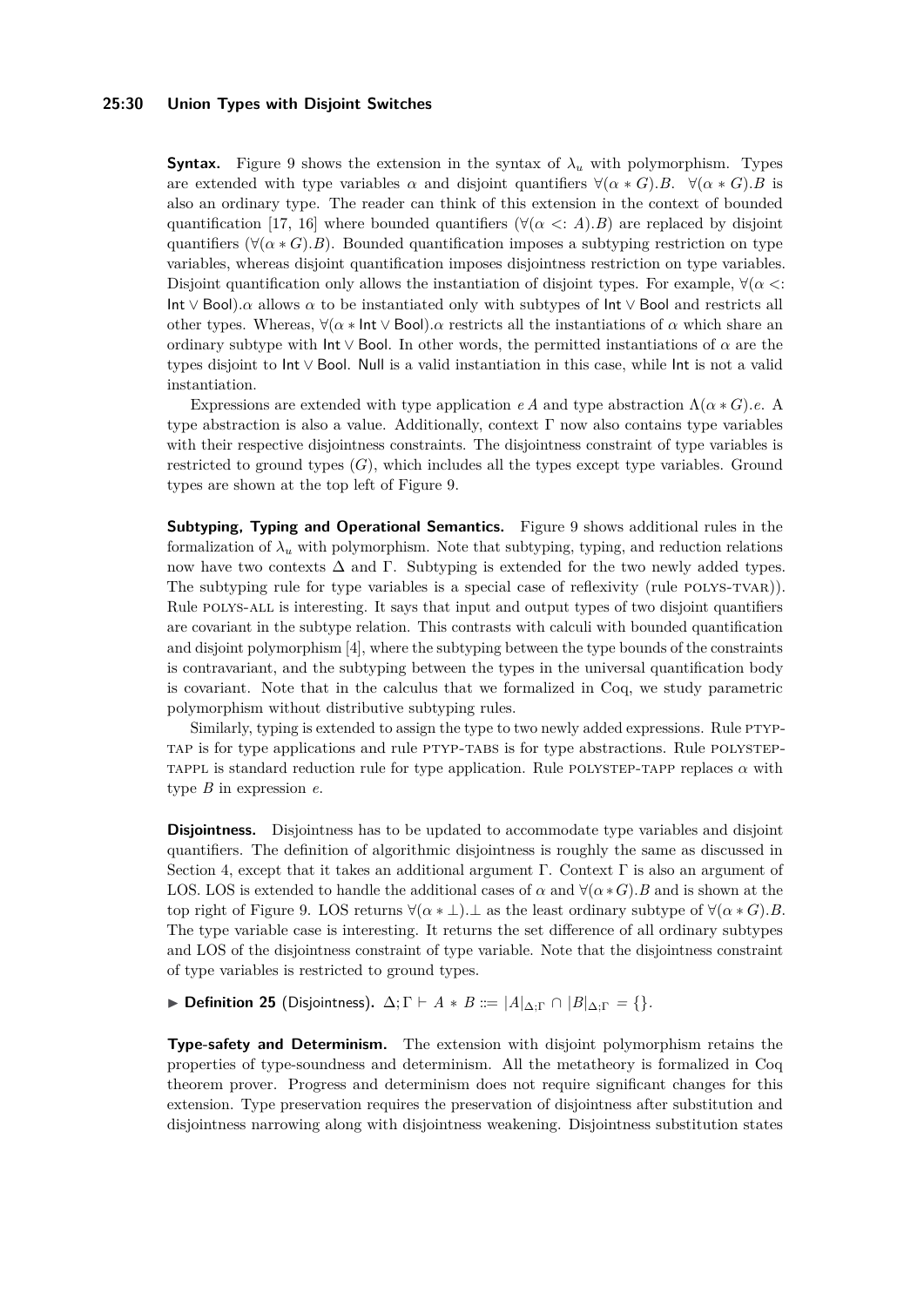that if two types are disjoint before type substitution, they must be disjoint after type substitution as stated in Lemma [26.](#page-30-0) The disjointness narrowing relates disjointness and subtyping. It states that it is safe to change the bounds of type variables from subtypes to supertypes as stated in Lemma [27.](#page-30-1)

<span id="page-30-0"></span> $\blacktriangleright$  **Lemma 26** (Disjointness Substitution). *If*  $\Delta$ ; Γ,  $\alpha * G_1 \vdash B * C$  *and*  $\Delta$ ; Γ  $\vdash G_2 * G_1$  *then*  $\Delta; \Gamma[\alpha \sim G_2] \vdash B[\alpha \sim G_2] * C[\alpha \sim G_2]$ 

<span id="page-30-1"></span> $\blacktriangleright$  **Lemma 27** (Disjointness Narrowing). *If*  $\Delta$ ; Γ,  $\alpha * G_1 \vdash B * C$  *and*  $\Delta$ ; Γ  $\vdash G_1 \lt: G_2$  *then*  $\Delta$ ; Γ, α  $* G_2 \vdash B * C$ 

#### **A.2 A More General Subtyping Rule for Bottom Types**

As discussed in Section [4.3,](#page-19-2) Ceylon includes the following subtyping rule:

$$
\frac{A*B}{A\wedge B<:\perp} \text{ s-DISJ}
$$

It is possible to support, and in fact generalize, such a rule in  $\lambda_u$ . The idea is to employ our definition of lowest ordinary subtypes, and add the following rule to  $\lambda_u$  with intersection types:

<span id="page-30-2"></span>
$$
\frac{|A| = \{\}}{A < : B} \text{ s-Los}
$$

Rule s-LOS is an interesting addition in subtyping of  $\lambda_u$ . It says that if the LOS returns the empty set for some type *A*, then *A* is a subtype of all types. In other words, such type behaves like a *bottom-like* type. Such rule generalizes the rule s-DISJ employed in Ceylon, since when *A* is an intersection type of two disjoint types, we get the empty set. Moreover, adding rule [s-los](#page-30-2) makes rule [s-bot](#page-10-2) redundant as well, since the LOS for the bottom type is also the empty set. It is trivial to prove a lemma which says that  $\perp$  is a subtype of all types. We drop rule s-BOT from the calculus discussed in Section [4](#page-15-0) and prove Lemma [28](#page-30-3) to show this property instead:

<span id="page-30-3"></span>I **Lemma 28** (Bottom Type Least Subtype)**.** ⊥ *<*: *A.*

A similar lemma can be proved to show that disjoint types are bottom-like (as in rule  $s$ -DISJ), when rule s-LOS is added to subtyping:

I **Lemma 29** (Disjont Intersections are Bottom-Like)**.** *If A* ∗ *B then A* ∧ *B <*: ⊥*.*

The use of rule s-LOS instead of rule s-DISJ also has the advantage that it does not create a mutual dependency between disjointness and subtyping. We can have the definition of disjointness, which depends only on subtyping and ordinary types, and the definition of subtyping, which depends on LOS but not on disjointness.

We have formalized and proved all the metatheory, including type soundness, transitivity of subtyping, soundness and completeness of disjointness and determinism for a variant of  $\lambda$ <sup>*u*</sup> with intersection types, nominal types, standard subtyping and rule s-LOS in Coq.